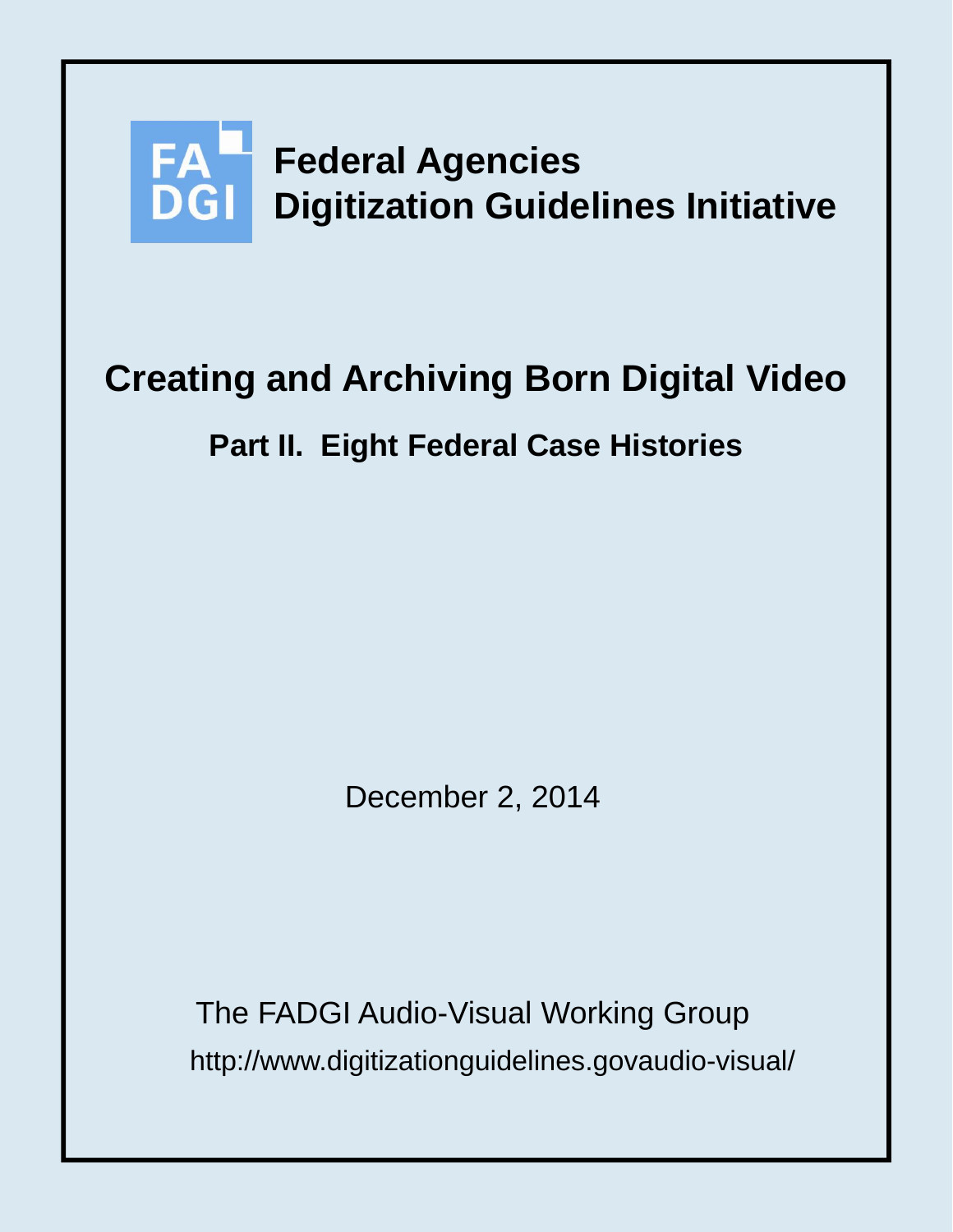# **Creating and Archiving Born Digital Video II: Eight Federal Case Histories**

By the Federal Agencies Digitization Guidelines Initiative Audio-Visual Working Group <http://www.digitizationguidelines.gov/audio-visual/>

Version 1.1, December 2, 2014

# **TABLE OF CONTENTS**

| Library of Congress American Folklife Center Civil Rights History Project:                           |  |
|------------------------------------------------------------------------------------------------------|--|
| National Oceanic and Atmospheric Administration Office of Exploration and Research                   |  |
| Voice of America Sustainable Metadata Capture in a Born digital Production Environment17             |  |
|                                                                                                      |  |
| Library of Congress, Packard Campus of the National Audio-Visual Conservation Center: The Case for   |  |
| Library of Congress Web Archiving Team Processing and Replaying Video Collected from the Web33       |  |
| National Archives and Records Administration Mixing it Up:                                           |  |
|                                                                                                      |  |
| Smithsonian Institution Ingest and Archiving of Camera Original Video Files with an Enterprise DAMS: |  |
|                                                                                                      |  |
|                                                                                                      |  |
|                                                                                                      |  |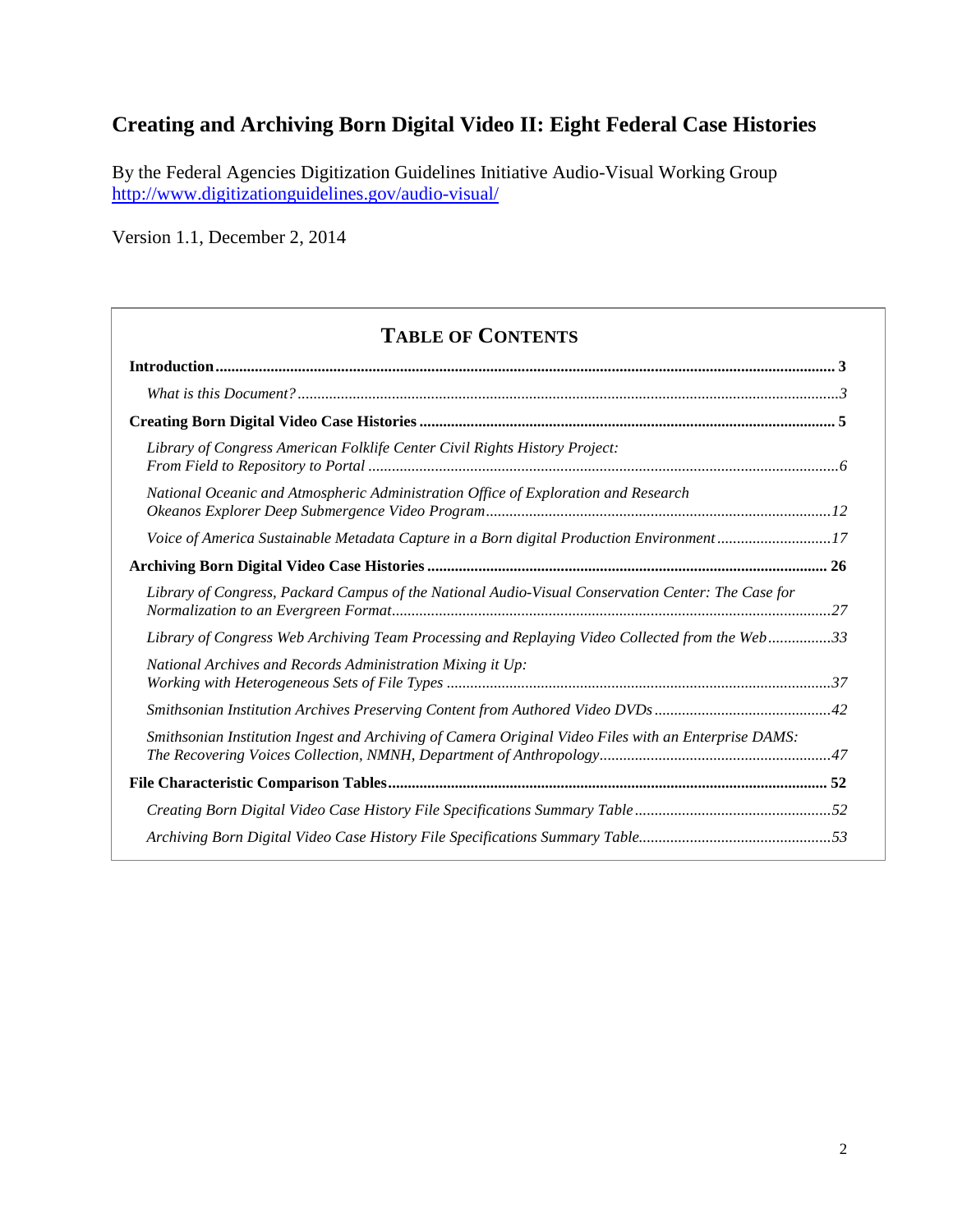# **INTRODUCTION**

# <span id="page-2-1"></span><span id="page-2-0"></span>*WHAT IS THIS DOCUMENT?*

This is one of four documents examining aspects of the current practice for creating and archiving born digital video at selected institutional members of the Federal Agencies Digitization Guidelines Initiative Audio-Visual Working Group. The three companion documents are:

- *Creating and Archiving Born Digital Video I:Introduction (Version 1.1, 12/2/14)*
- *Creating and Archiving Born Digital Video III: High Level Recommended Practices (Version 1.1, 12/2/14)*
- *Creating and Archiving Born Digital Video IV: Resource Guide (Version 1.1, 12/2/14) [1](#page-2-2)*

# *UNDERSTANDING THE CASE HISTORIES*

As discussed in greater detail in *Creating and Archiving Born Digital Video I: Introduction,* the diverse set of eight case histories included in this report explore aspects of the current state of practice in six federal agencies working with born digital video. Each case history details the project deliverables and technical specifications but also strives to tell the story of the project, including the background of the institution and the collection but also the goals and lessons learned. The projects covered in the case histories are examples of one of many projects within larger institutions which may have different requirements, outputs and workflows.

The case histories intersect with the Recommended Practices outlined in *Creating and Archiving Born Digital Video III: High Level Recommended Practices* which emerged from the collective project experiences.

The eight case histories are organized into two groups: *Creating Born Digital Video* and *Archiving Born Digital Video*. Within each group, case histories are listed in alphabetical order by contributing institution.

#### *Creating Born Digital Video Case Histories*

- **LC-AFC-CRHP:** Library of Congress American Folklife Center Civil Rights History Project
- **NOAA-OkEx:** National Oceanic and Atmospheric Administration Okeanus Explorer
- **VOA-MMAM**: Voice of America Metadata for Media Asset Management

#### *Archiving Born Digital Video Case Histories*

- **LC-NAVCC-VEF:** Library of Congress Packard Campus of the National Audio-Visual Conservation Center Video Evergreen Format
- **LC-WebArch-YouTube:** Library of Congress Web Archiving YouTube Harvesting
- **NARA-BRCC:** National Archives and Records Administration Base Realignment and Closure Commissions project
- **SIA-DVD**: Smithsonian Institution Archives Authored DVD project
- **SI-DAMS:** Smithsonian Institution Digital Asset Management System

<span id="page-2-2"></span><sup>&</sup>lt;sup>1</sup> The URLs for the three documents are:

<sup>(</sup>I) [http://www.digitizationguidelines.gov/guidelines/FADGI\\_BDV\\_p1\\_20141202.pdf](http://www.digitizationguidelines.gov/guidelines/FADGI_BDV_p1_20141202.pdf)

<sup>(</sup>III) [http://www.digitizationguidelines.gov/guidelines/FADGI\\_BDV\\_p3\\_20141202.pdf](http://www.digitizationguidelines.gov/guidelines/FADGI_BDV_p3_20141202.pdf)

<sup>(</sup>IV[\) http://www.digitizationguidelines.gov/guidelines/FADGI\\_BDV\\_p4\\_20141202.pdf](http://www.digitizationguidelines.gov/guidelines/FADGI_BDV_p4_20141202.pdf)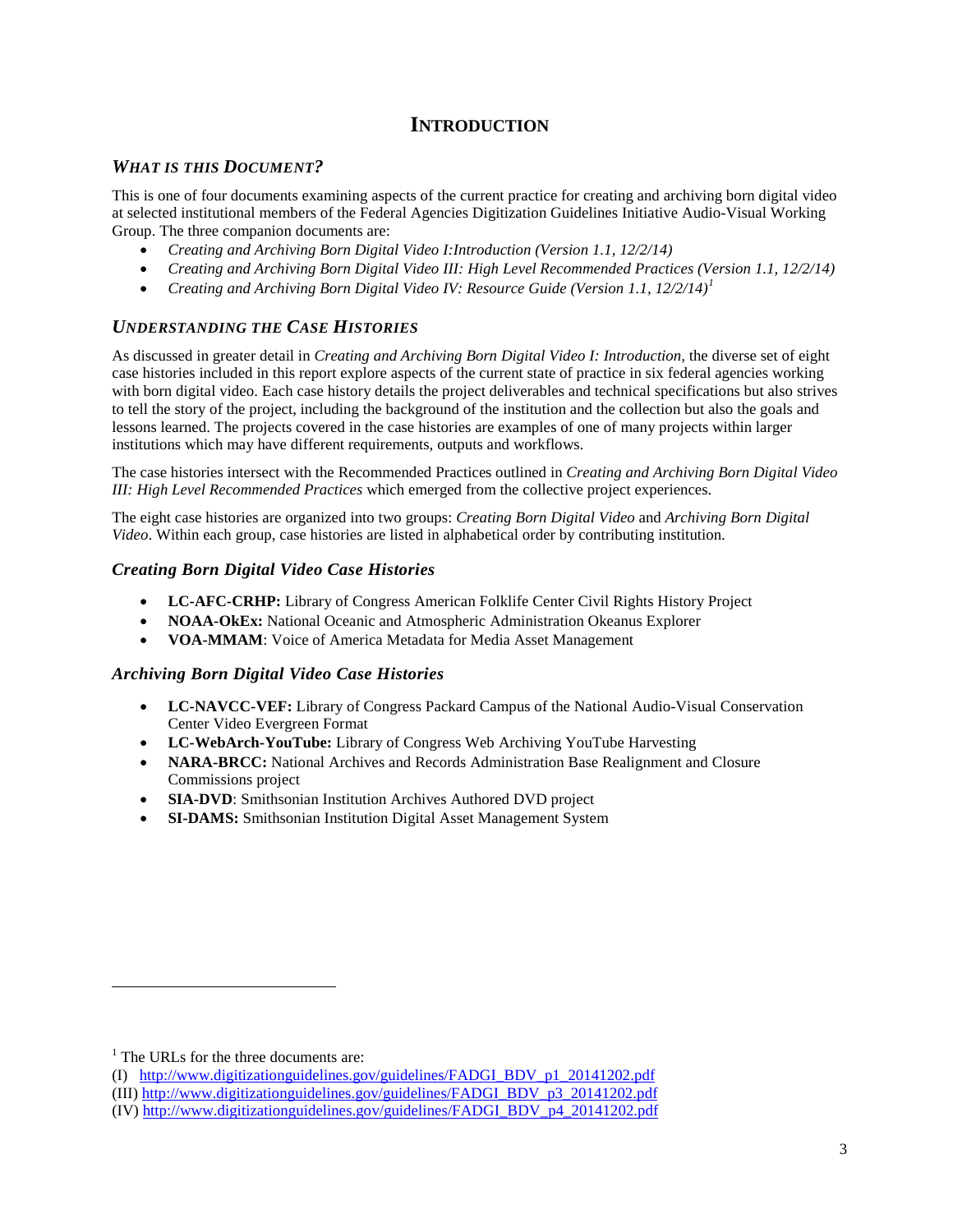The goal of the three *Creating* case histories is to encourage a thoughtful approach from the very beginning of the video production project, before even shooting the video, which takes sustainability and interoperability into account. The five *Archiving* case histories tell the story of bringing the born digital video files into managed data repositories for long term retention and access and explore the issues which emerge when the born digital video objects arrive at the archive.

The last section of this document contains summary tables of the file specifications implemented in the case history projects.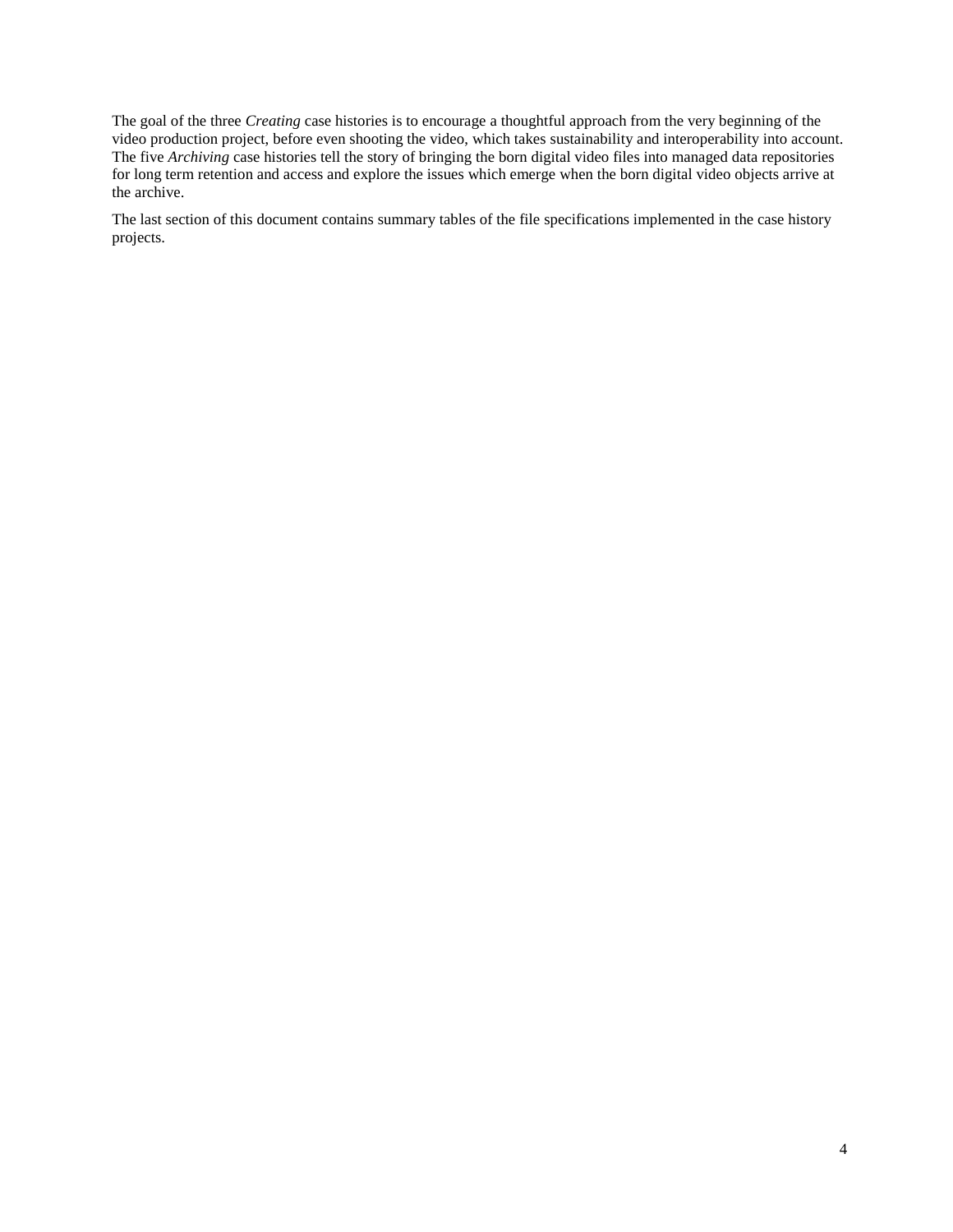# **CREATING BORN DIGITAL VIDEO CASE HISTORIES**

<span id="page-4-0"></span>Three of the case histories include the creation of new born digital video files as part of the project. These projects actually extend beyond just the creation cycle because these files are eventually ingested into managed repositories. The goal of the *Creating* case histories is to encourage a thoughtful approach from the very beginning of the video production project, *before* shooting the video, which takes sustainability and interoperability into account because choices made during the file creation process will have impacts on the long term archiving and distribution processes. They reflect Recommended Practices which illustrate the advantages of starting with high quality data capture from the very start.

Each case history focuses on a different problem set. LC-AFC-CRHP describes the challenges of creating a large collection in a short timeline. NOAA-OkEx describes how space limitations on board ship required adjustments to the capture and storage workflows. VOA-MMAM describes the metadata workflows within their in-house systems.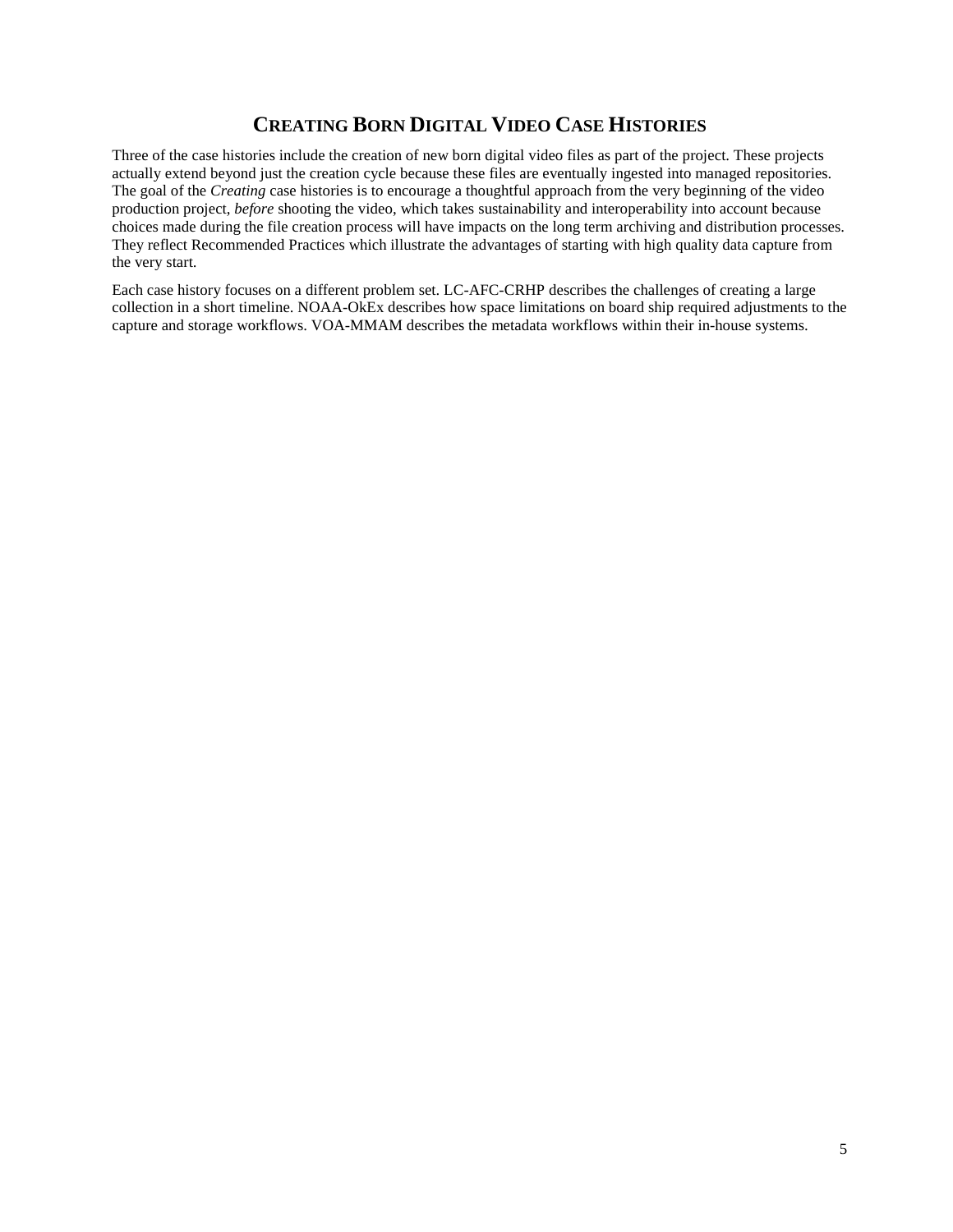# **LIBRARY OF CONGRESS AMERICAN FOLKLIFE CENTER CIVIL RIGHTS HISTORY PROJECT: FROM FIELD TO REPOSITORY TO PORTAL**

# <span id="page-5-0"></span>*CASE HISTORY SUMMARY*

To fulfill the congressionally mandated Civil Rights History Project Act of [2](#page-5-1)009,<sup>2</sup> the American Folklife Center at the Library of Congress and the Smithsonian's National Museum of African American History and Culture jointly undertook a video documentation project beginning in 2010. The goal of the initiative was to record the experiences and memories of participants in the struggle to secure civil freedoms for African Americans in the US, broadly covering events and actions from the 1950's to the 1970's. The project's five year time frame leaves little room for error or delay. Within this period, AFC and NMAAHC are to capture dozens of interviews and very shortly thereafter provide public, research access to the interviews, including the preparation of EAD finding aids, complete bibliographic records, and the production of video streams of the recordings, primarily through the LC's and SI's web portals. These challenges necessitated technical solutions that are unlike those previously employed for similar largescale oral history and ethnographic documentary productions at the AFC. The archive encompasses millions of items of ethnographic and historical documentation recorded from the nineteenth century to the present. Included are nearly 400,000 hours of recordings, more than a half-million photographs, several million pages of manuscript materials, and artifacts.

# *CASE HISTORY AUTHORS*

**Guha Shankar** [\(gshankar@loc.gov\)](mailto:gshankar@loc.gov), American Folklife Center, Library of Congress **Bert Lyons** [\(blyo@loc.gov\)](mailto:blyo@loc.gov), American Folklife Center, Library of Congress Carl Fleischhauer [\(cfle@loc.gov\)](mailto:cfle@loc.gov), Office of Strategic Initiatives, Library of Congress **John Bishop** ([john@media-generation.com\)](mailto:John@media-generation.com) Media Generation (contractor)

#### *INTRODUCTORY INFORMATION*

#### *Institutional Background*

The American Folklife Center<sup>[3](#page-5-2)</sup> (AFC) at the Library of Congress is the premier repository for ethnographic audiovisual materials in the world. Its holdings include hundreds of hours of unique, historic collections of spoken word, verbal art and oral performances, including the recorded testimonies of formerly enslaved African Americans and the first-ever field recordings -- the 1890 cylinder recordings of the anthropologist J.W. Fewkes of Passamaquody Indians from Maine, along with similarly rare items. The archive encompasses millions of items of ethnographic and historical documentation. Included are nearly 400,000 hours of audio-visual recordings, more than a half-million photographs, several million pages of manuscript materials, and artifacts.

AFC has a staff of approximately 23 FTE. The principal staff for the Civil Rights History Project<sup>[4](#page-5-3)</sup> (CRHP) includes a Project Director to coordinate the LC's efforts with its SI partners, along with a dedicated, full-time Processing Archivist/Cataloger. These two individuals work in conjunction with the AFC Digital Assets Manager to process and prepare the collections for long-term, archival deposit and for public access. Additional personnel consist of a twoperson interview team—a subject specialist on the topic of Civil Rights who is also the lead interviewer, and a professional filmmaker/camera operator. These staff members are hired by the field production coordinator, UNC

<span id="page-5-1"></span> $\frac{2 \text{ http://www.gpo.gov/fdsys/pkg/PLAW-111pub119/pdf/PLAW-111pub119.pdf}}{3 \text{ http://www.loc.gov/fdsklife}}}$ 

<span id="page-5-2"></span>

<span id="page-5-3"></span><sup>4</sup> http://www.loc.gov/folklife/civilrights/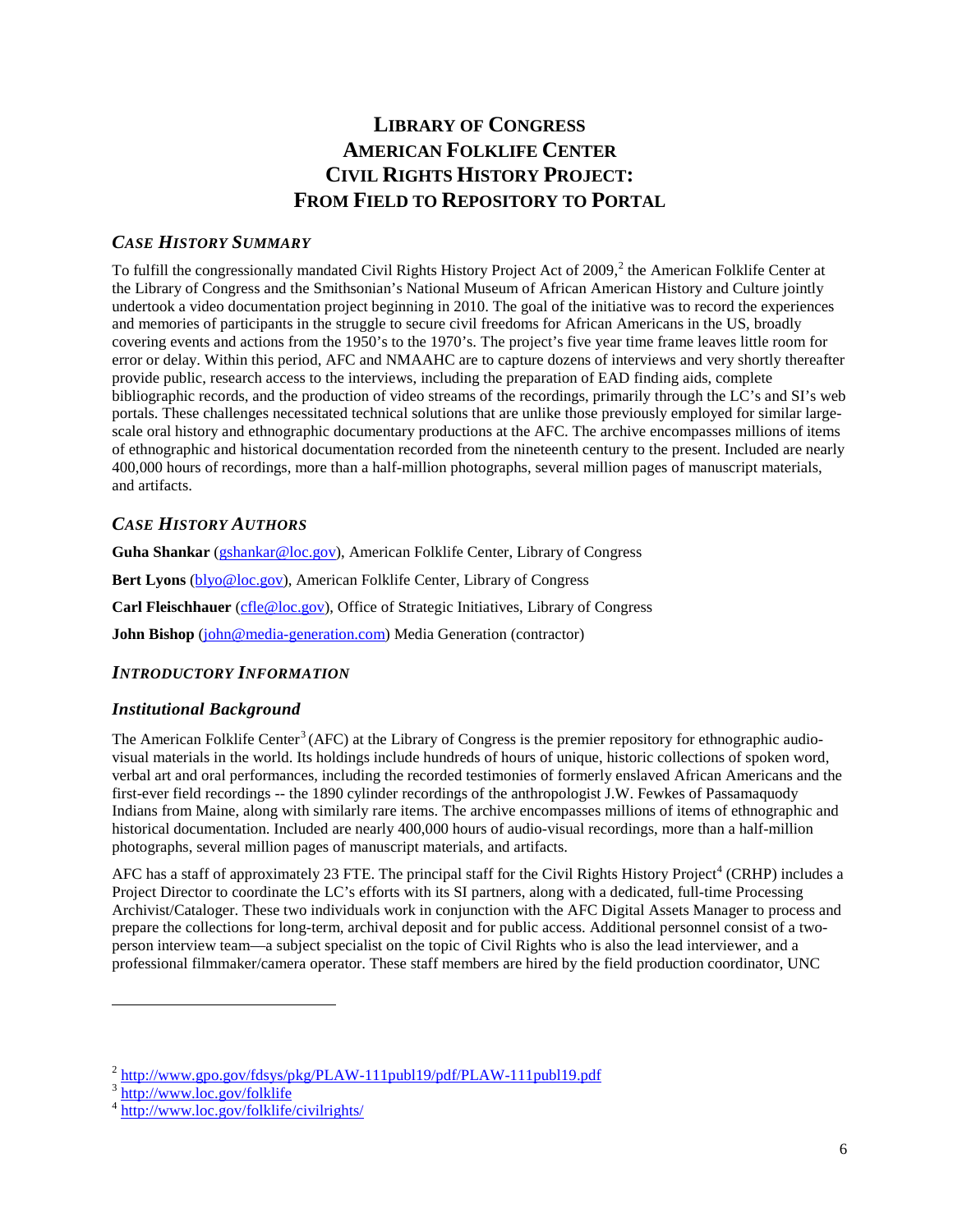Chapel Hill's Southern Oral History Program<sup>[5](#page-6-0)</sup>, under contract to the National Museum of African American History and Culture<sup>[6](#page-6-1)</sup> (NMAAHC).

#### *Collection Background*

The Civil Rights History Project Collection<sup>[7](#page-6-2)</sup> (AFC2010/039) contains, principally, the video documentation of oral history interviews with a wide spectrum of participants or "veterans" of the Civil Rights Movement (ca. 1954-1978) across the nation. These are born digital (see exception below) videos, captured in high definition format. As of summer 2014, one hundred six interviews are available on the LC's public search interface  $\delta$  and through iTunes.

The project met the challenge to produce high-quality, sustainable video files by engaging the services of a professional filmmaker with high-quality field recording equipment and knowledge of the challenges of shooting for both production and preservation.

# *CASE HISTORY DETAILS*

Within the five year project timeline, AFC and NMAAHC are to capture hundreds of interviews and shortly thereafter provide public access for researchers and the general public to the interviews and associated metadata primarily through the LC's and SI's web portals.

Specific project research areas include:

- Establishing video production and capture specifications
- Creating EAD finding aids
- Creating complete bibliographic records
- Digital file management
- Establishing flexible and scalable workflows

# *Selecting the Right Equipment*

The sensor in a typical video camera captures data that the camera system immediately transforms into a picture stream. A few high-end cameras may produce a stream consisting of RGB (red-green-blue) data, rather like a still camera. For the purposes of this discussion, however, the relevant stream falls in the "video" category and consists of color-difference component picture data, often called *YUV*. The letters YUV refer to the three components: *Y* for luma or brightness data and *U* and *V* for data pertaining to color. In professional broadcast circles, the three components are usually referred to as*YCbCr*.

Each component is represented by a stream of samples. In theory, the number of samples could be the same for each component, and would be characterized as 4:4:4. In practice, however, most video streams carry reduced data. Professional video is often 4:2:2 (half as many color samples as luma) and prosumer or amateur cameras further reduce the data burden by applying subsampling at even lower levels, often yielding a 4:1:1 stream (one-quarter as many color samples as luma). This reduced data yields satisfactory results but professionals who plan to edit and tweak their footage in careful ways will prefer 4:2:2 to lower subsampling rates.

Camera systems often achieve additional data reduction by applying one or another type of temporal compression, usually using MPEG encoding but sometimes using proprietary variants. Temporal compression means that the recording does not capture every pixel on every frame. A few frames, every so often, are captured in their entirety, while a sophisticated analytic process identifies the parts of the intervening framed that have changed and only records the "difference" information. When decoded, playback systems reassemble a stream of intact frames by looking at groups of pictures, called GOPs. In a typical prosumer system, the video frames are compressed into 16-

<span id="page-6-0"></span><sup>5</sup> <http://www2.lib.unc.edu/dc/sohp/sohp.html>

<span id="page-6-1"></span> $6 \overline{\text{http://nmaahc.si.edu/}}$  $6 \overline{\text{http://nmaahc.si.edu/}}$  $6 \overline{\text{http://nmaahc.si.edu/}}$ 

<sup>7</sup> <http://www.loc.gov/folklife/civilrights/>

<span id="page-6-3"></span><span id="page-6-2"></span> $\frac{8 \text{http://www.loc.gov/collections/civil-right} \text{history-project/about-this-collection}}{\text{https://itunes.apple.com/us/itunes-u/civil-right} \text{https://itunes.apple.com/us/itunes-u/civil-right} \text{https://itunes.apple.com/us/itunes-u/civil-right}$ 

<span id="page-6-4"></span>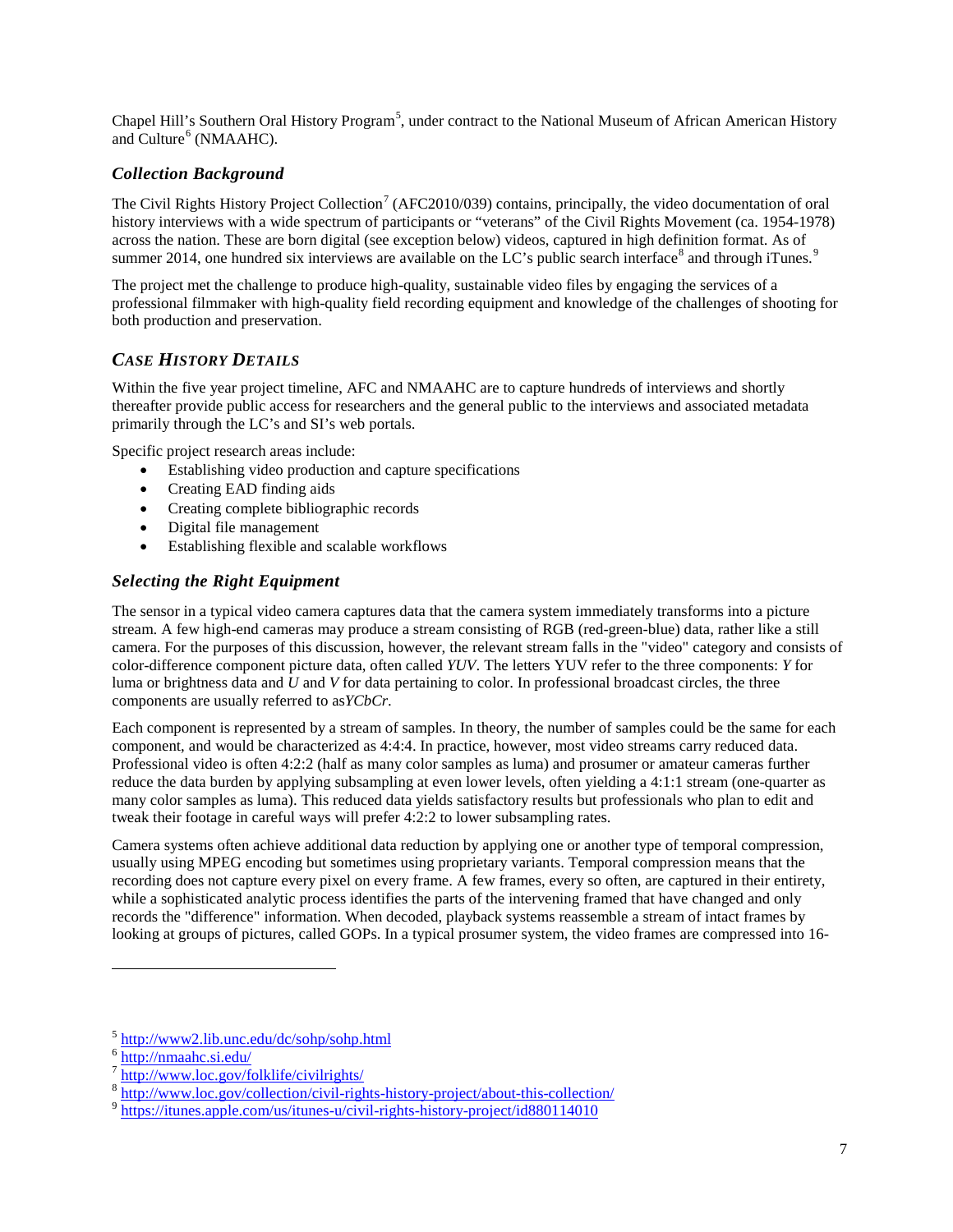picture GOPs; one full resolution frame is followed by 15 frames extrapolated from changes calculated from the original frame. In effect, only two full frames per second are stored and the other 28 are reconstructed by the playback device. Temporal compression can yield satisfactory results but most professionals prefer to avoid it when shooting their original footage: it makes frame-based editing more difficult and can increase the visibility of picture defects.

The CRHP project sought to produce footage at customary professional quality levels. This meant high definition footage with 4:2:2 subsampling in an uncompressed stream, i.e., avoiding MPEG GOP-based compression. Since this project was not oriented toward digital cinema and theatrical release, there was no need to consider RGB picture or 4:4:4 subsampling. The latter options would, in any case, have burdened the project with immense data requirements. As will be indicated below, it was enough of a challenge to record and manage the flow of 4:2:2 data for the desired 1080-pixel high definition signal.

To achieve the project goals and stay within budget, the filmmaker's choice of camera was the Sony XDCam EX-1 camera. It has three chips which keeps the RGB images discrete, instead of being extrapolated from a Bayer filter. The  $\frac{1}{2}$ " chips are larger than the ¼" or ¼" chips in most other cameras, allowing the operator to shoot with shallower depth of field, thereby minimizing the focus of the background. It accepts XLR balanced microphone inputs and supplies 48v phantom power to the microphones and it has level controls. It has an HD-SDI output which provides both audio and video to the AJA KiPro (see next paragraph). The operator can adjust focus, framing, exposure, and sound levels on the camera. A small LCD video monitor and headphones can be fed from the AJA KiPro as a confidence check that all elements of the recording chain are working.

The AJA KiPro is a device that transcodes most HD signals into the Apple ProRes 422 HO<sup>[10](#page-7-0)</sup> codec and records it on a removable hard drive. ProRes is an intermediary codec designed for original recording that will hold up well through color correction, titling, and compositing. This codec retains 4:2:2 information and compresses each frame individually (intraframe) as compared to the GOP (interframe) approach. It records a bandwidth of 220 mb/sec. In practice, we recorded the uncompressed 4:2:2 30 fps HD stream from the SDI output of the camera so as to record a little more than two hours on a single 250 GB replaceable KiPro drive, which could be swapped out in less than a minute for a blank drive.

# *Opting for Lossy Compression*

This project decided to use compression because we were not convinced that uncompressed video or even higher resolutions (e.g., 2k or 4k) was necessary for capture, given that the oral history interview format is generally of a different order of complexity and dynamism than a Hollywood style feature length movie. The latter genre demands extremely high production values, in anticipation of complex editing and compositing tasks in the post-production phase.

Files are encoded utilizing Apple's ProRes HQ codec (also known as Apple ProRes 422), a lossy codec. It is an intermediary codec designed for original recording that will hold up well through color correction, titling, and compositing. This codec retains 4:2:2 information and compresses each frame individually (intraframe) as compared to the GOP (interframe) approach. It records a bandwidth of 220 Mbps.

# *SUMMARY OF VIDEO AND AUDIO DATA TECHNICAL SPECIFICATIONS*

# *Video Data*

- Container/wrapper: QuickTime (.mov); MPEG-4 format
- Target total bitrate: 220 Mbps (variable bit rate mode)
- Timecode: SMPTE
- Frame size: 1920 x 1080
- Aspect ratio: 16:9
- Video codec: ProRes HQ (422)

<span id="page-7-0"></span><sup>&</sup>lt;sup>10</sup> <http://www.digitalpreservation.gov/formats/fdd/fdd000403.shtml>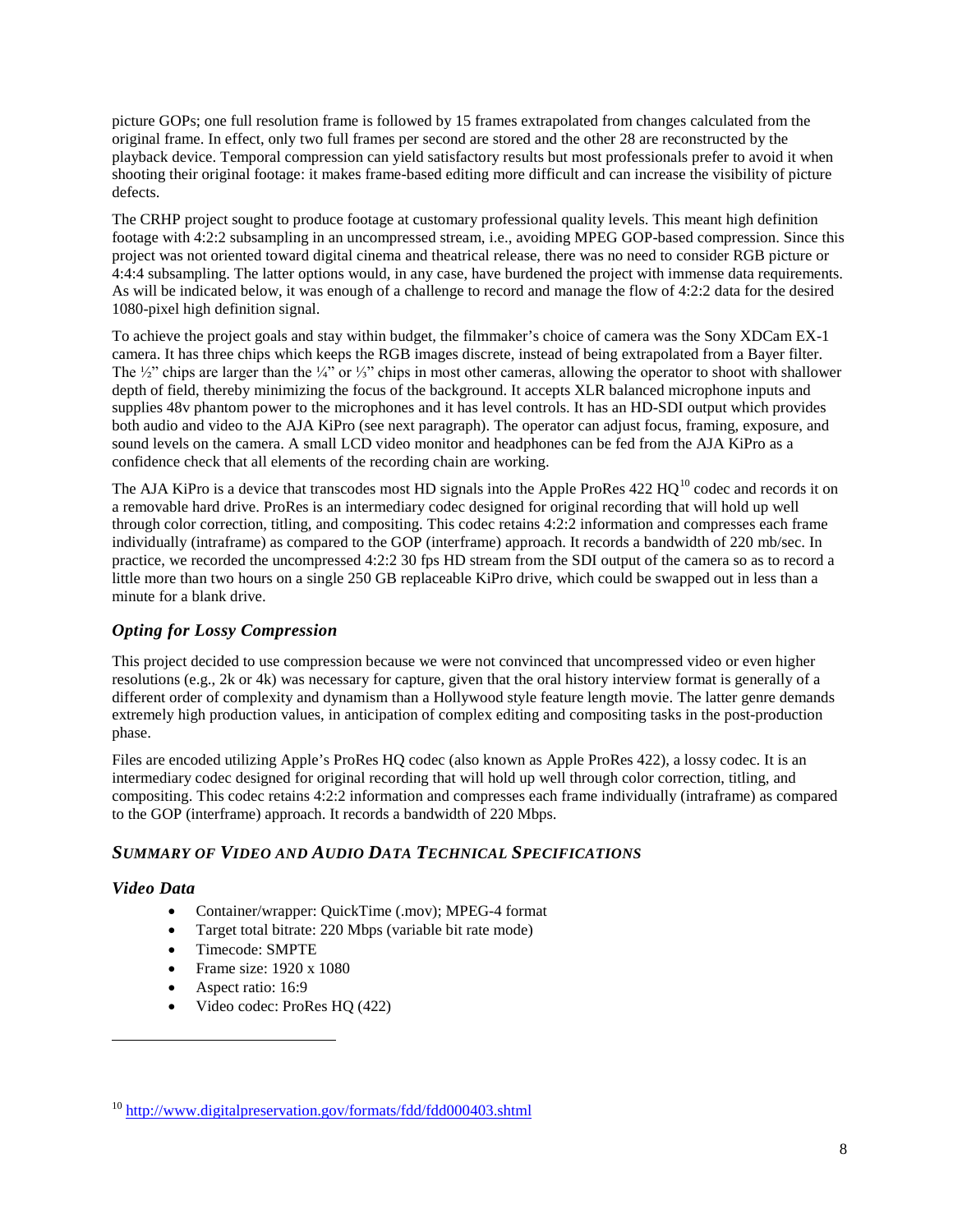- Compression type: Lossy
- Video frame rate: 29.97 fps
- Color encoding: YCbCr
- Chroma format: 4:2:2
- Bit rate: 10-bit
- Interlaced scan

#### *Audio Data*

- Audio channels: 2
- Audio codec: PCM
- Audio sample rate: 48 kHz
- Audio bit depth: 24 bit

#### *RELEVANT RECOMMENDED PRACTICES*

This project is a great example of the "make the best file you can afford to make and maintain" ethos. The project goals permitted following a variety of the Recommended Practices including:

#### *Advice for File Creators*

● **Select a camera and other recording equipment with capability to capture at high quality levels:** All capture decisions are a balance of technical capacity in the digital capture equipment and the project goals for quality levels. It is best to start with a camera or capture device such as the Sony XDCam EX-1 used for this project that errs on the side of technical complexity, rather than be limited in capture specifications due to a device that is too basic for the job.

• **Provide the means to collect and submit metadata starting at the video shoot:** This project provided the interview team and production coordinator with the means to submit metadata to repository in real time, or as soon as the interview event is concluded. The collaborative cataloging application built for this project lives at <https://lcapp.loc.gov/afccp> (username and password required). Project team members have access to this website to create interview records, file-level records, and name authority records for the interviewers and interviewees.

● **Capture video data to stable storage devices that allow for streamlined file transfer into managed storage:** The interviews are captured via the camera directly to an external hard disk (the AJA KiPro), at the point of recording. NOTE: This is the standard capture and delivery format and settings for all the interviews in the CRHP except for the first six interviews that were captured to HAEM videotape.

**Select High Definition (HD) rather than Standard Definition (SD):** The recording is in the High-Definition format, 1080/60i.

● **Select larger picture sizes over smaller picture sizes:** Frame resolution is 1920 x 1080 pixels.

● **Select higher bit rates over lower bit rates:** LC-AFC-CRHP data rates almost uniformly achieve 220 Mbps for each segment or video file—an interview may be comprised of several files, due to the method employed by the shooter of "writing" a given amount of interview material to the hard disk to preclude losing the entire file if corruption occurs in any part of the interview.

- **Select higher bit depths over lower bit depths**: LC-AFC-CRHP captures in 10-bit.
- **Use higher chroma subsampling ratios rather than lower:** LC-AFC-CRHP captures in 4:2:2 which is supported by ProRes.
- **Generate a high integrity and continuous master timecode:** LC-AFC-CRHP creates SMPTE timecode.

● **Stay within the range of common frame rates of 24 - 30 frames per second (fps):** LC-AFC-CRHP uses 29.97 fps.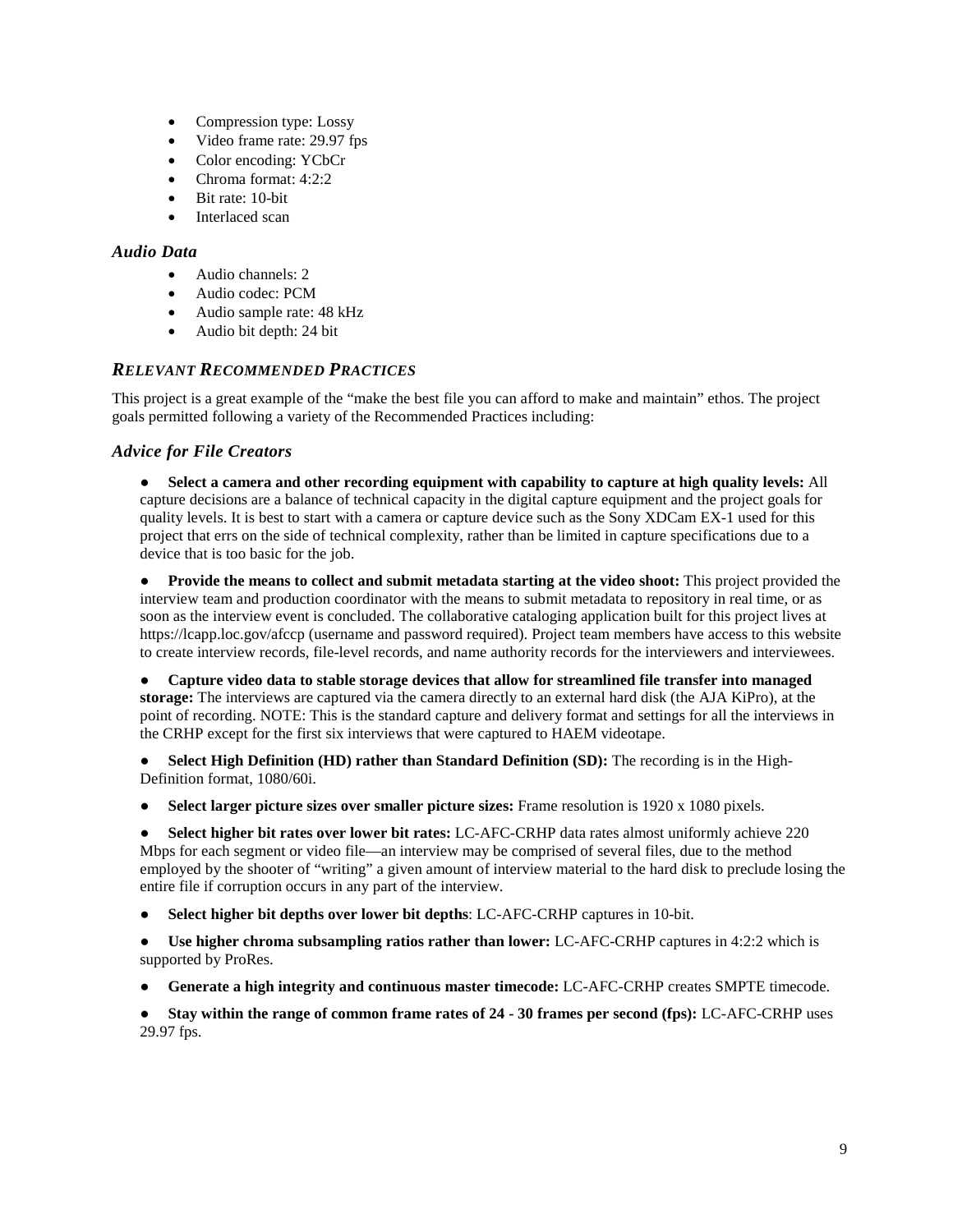#### *Advice for File Archivists*

● **Identify the file characteristics at the most granular level possible, including the wrapper and video stream encoding**: Because LC-AFC-CRHP established the target format specifications for this project there are few surprises. AFC archivists use MediaInfo and ExifTool to verify that each file meets the expected profile.

● **Move video files off removable data carriers to stable and managed storage as soon as possible**: The most sensitive (precarious) aspect of making these recordings was making redundant copies of the files to separate drives, while in the field. The procedure was to write individual files to the KiPro (external hard disk recorder) in the process of capturing the interview, so that several files of 15–20 minutes in duration were discretely captured. At the end of each day's filming, the KiPro drives were attached to a computer via Firewire and copied to two hard-drives. Then the KiPro drives were erased for the next day's interviews. One backup drive was in hand luggage while traveling. Upon delivery to the archive, original files are bagged (using BagIt specs) and copied to managed servers for long-term storage.

#### *Advice for File Creators and File Archivists*

**Select video encoding and wrapper formats that are well-supported now and future focused:** ProRes is established, well documented and widely used, particularly in the postproduction environment.

● **Select video encoding and wrapper formats that are non-proprietary:** LC-AFC-CRHP uses ProRes, a proprietary format, because it retains the 4:2:2 information and compresses each frame individually (intraframe) as compared to the GOP (interframe) approach. Files are wrapped in QuickTime .mov wrapper, a welldocumented wrapper format.

● **Select video encoding and wrapper formats that are supported by downstream applications:** ProRes HQ codec and the QuickTime wrapper are fully compatible with NLE's using Final Cut Pro software presently installed in the suite and eliminates the need to transcode the content or render the video into a lower bit rate/resolution for editing and production.

- **Select video formats that are standardized and well documented:** ProRes is well documented.
- **Select formats that can contain and label complex audio configurations including multiple channels and sound fields beyond mono and stereo:** ProRes supports up to four audio channels.

#### *When Following the Recommended Practices Is Not Practical*

The project goals required some compromise and preclude following several Recommended Practices most notably in the choice of lossy compression:

- **Select uncompressed over compressed:** LC-AFC-CRHP implements compression because the relatively simple content, oral history interviews, did not warrant the larger file files from uncompressed video.
- **If compression is used, select mathematically lossless compression over visually lossless or lossy compression:** LC-AFC-CRHP used ProRes HQ (422) lossy compressed because the relatively simple content, oral history interviews, did not warrant the larger file files from uncompressed video.

● **Select open formats over proprietary formats:** LC-AFC-CRHP uses Pro-Res, a proprietary format, because it retains the 4:2:2 information and compresses each frame individually (intraframe) as compared to the GOP (interframe) approach.

# *LESSONS LEARNED*

#### *File Management and Storage*

Even though this project selected a lossy compressed format, the large file sizes have been the biggest obstacle of the project. The delivery of enormous files ranging from a minimum of approximately 30 GB to upwards of 350 GB per interview severely taxes the local production and storage environment. The key constraints in preserving this collection have been a combination of time and institutional throughput.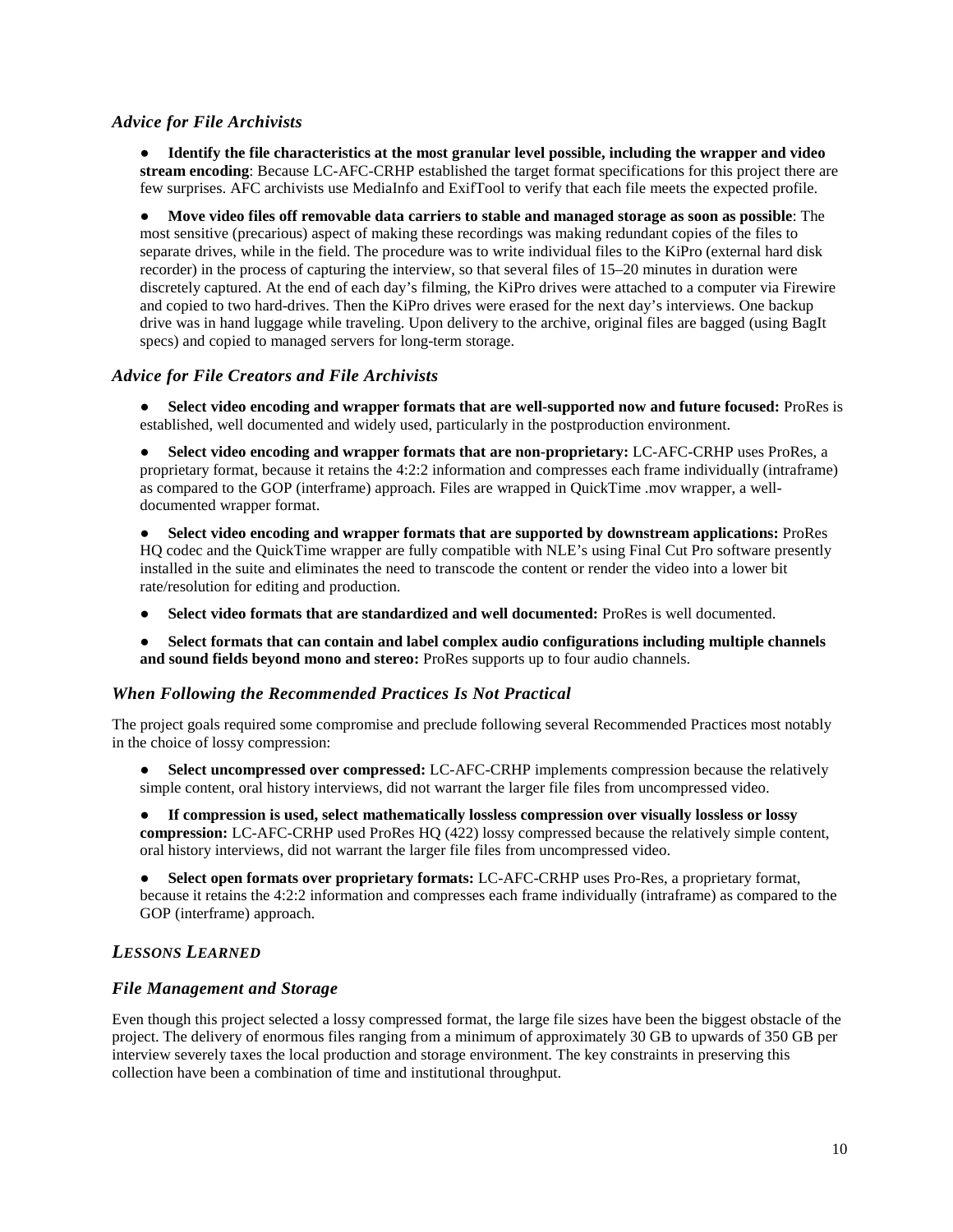The extent (size) of the files in this project must be understood in the context of inherent challenges in managing the AFC's extant digital collections which number over twenty-five hundred. AFC's collection are just some of the several thousand other such collections in the LC as a whole. The modest collection of 108 interviews in the CRHP consume18.33 TBs of space, at an average of 169.69 GBs per interview. But these numbers refer only to the size of the original master copies for each interview. There are additional storage costs such as the size and number of derivatives - backups, mezzanine/production copies, and service copies - which more than double the storage requirements of the masters. If we calculate the cost of this storage solely based on master files based on Amazon storage pricing (\$0.03 per GB per month as of spring 2014), the estimated return is as follows:

| <b>Average Size of</b><br><b>Interview</b> | <b>Cost Per GB Per</b><br>Year | <b>Cost of Storage</b><br>Per Interview Per<br>Year | <b>Total Size of Original</b><br><b>Collection</b> | <b>Cost of Storage</b><br>of Collection Per<br>Year |
|--------------------------------------------|--------------------------------|-----------------------------------------------------|----------------------------------------------------|-----------------------------------------------------|
| 169.69 GB                                  | \$0.36                         | \$61.08                                             | 18,330 GB (18.33 TB)                               | \$6.599                                             |

Taking into account the complete set of files that make up the extent of this collection as noted above, the cost for storage of this one collection of born digital video could easily approach \$12,000 per year.

# *Metadata Workflows*

Design a shared cataloging utility that enables workers—interviewers, documentarians—and others in the field, that is, off-site, to provide descriptive and contextual metadata at the point of capturing footage. This is a corollary action that supports one of the best practices of ethnographic fieldwork and is captured by the phrase, "the fieldworker is the first archivist." This method significantly enhances processing and cataloging of the interviews, which are often undertaken by repository staff that are not centrally involved with the documentation process and are often completed at a point in time well after the interviews are received by the repository. The result has been that the first set of fiftysix discrete interviews (of the total 103 interviews) has been fully processed, cataloged, and made available for discovery and access online within two years after the project's launch.

# *Infrastructure Upgrades*

AFC implemented several emerging (just-in-time) solutions:

- In order to produce viewing copies—on DVD for the partner institution and participants, along with a filebased mezzanine intermediate master format from which to produce streaming videos for the web-based portal—a dedicated digital editing work-station with multi-core processing capabilities must be utilized. This required a system upgrade from previous generations of Apple G5 units to Intel-based Macintosh computers with fairly significant amounts of RAM. We assume that this scaling up is not news to anyone involved in AV production, whatever platform they are working in.
- An external NAS, capable of storing several TBs of data is in place to accomplish editing and concatenation of the several files that comprise a single interview. This process is quite distinct from the one of ingesting the original master files to managed LC servers for long-term storage, but the local production environment must be reckoned with before embarking on a collecting project of this scale.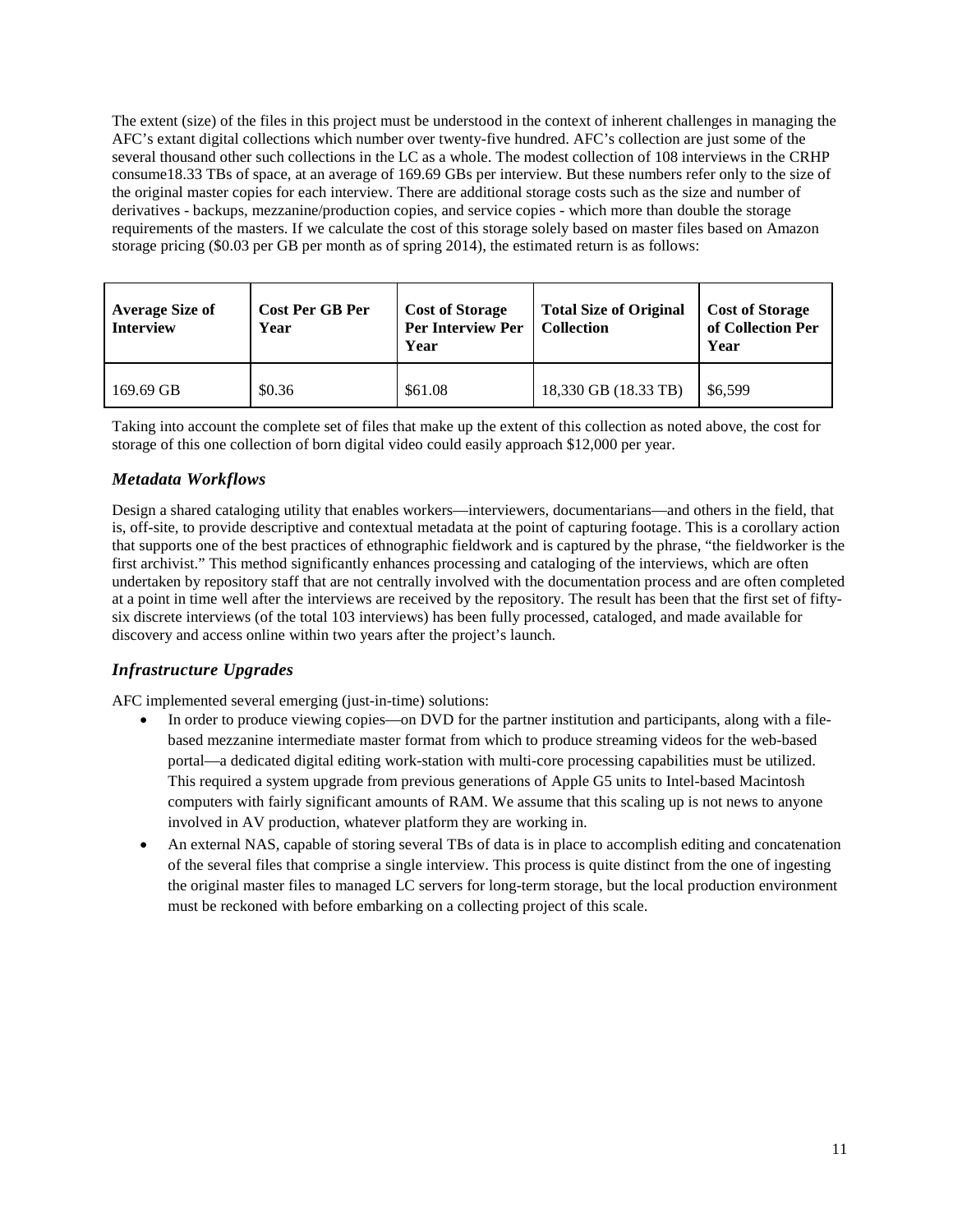# **NATIONAL OCEANIC AND ATMOSPHERIC ADMINISTRATION OFFICE OF EXPLORATION AND RESEARCH** *OKEANOS EXPLORER* **DEEP SUBMERGENCE VIDEO PROGRAM**

# <span id="page-11-0"></span>*CASE HISTORY SUMMARY*

NOAA's Office of Ocean Exploration and Research<sup>[11](#page-11-1)</sup> Deep Submergence Group collects video data from a 6,000meter-rated Remotely Operated Vehicle (ROV) system. The vehicle is operated from the NOAA Ship *Okeanos Explorer*,<sup>[12](#page-11-2)</sup> "America's Ship for Ocean Exploration," - the only federally funded U.S. ship assigned to systematically explore our largely unknown ocean for the purpose of discovery and the advancement of knowledge.

A key program goal is rapid and broad data dissemination. During an ROV dive, several video capture and production activities are performed simultaneously to enable both immediate data sharing as well as to meet longer term data management goals. Using telepresence technology, video data collected at ROV operational depth are transmitted in real time from the ROV to the ship – then to shore – and streamed to the public and shore-side cruise participants. Simultaneously, shore-side cruise participants viewing the video streams collaborate with the shipboard scientists to describe and guide the dive, while annotating the observations via chat logs. On board the ship, videographers analyze the video data streams and capture key items of interest for long-term use. The streamed video is captured aboard the ship for post cruise analysis.

This complex set of activities results in a broad array of video data, data products and annotation logs. On-board management of this collection is complicated by: a) the limited physical space aboard ship for data storage devices; b) the video workflow itself, in which the production and management systems have differing requirements; and c) the limited transmission pipeline off the ship.

# *CASE HISTORY AUTHORS*

**Brendan Reser** [\(brendan.reser@noaa.gov\)](mailto:brendan.reser@noaa.gov), General Dynamics Information Technology / National Oceanographic Data Center on assignment with the NOAA Office of Exploration and Research

**Sharon Mesick** [\(sharon.mesick@noaa.gov\)](mailto:sharon.mesick@noaa.gov), National Coastal Data Development Center

#### *INTRODUCTORY INFORMATION*

#### *Institutional Background*

NOAA's Office of Ocean Exploration and Research (OER) leads partnerships to accomplish national ocean exploration goals; conducts interdisciplinary characterizations of unknown or poorly known ocean areas; improves the technical capabilities of the marine science community and engages and educates audiences in ocean exploration using innovative means.

NOAA Ship *Okeanos Explorer*, "America's Ship for Ocean Exploration," is the only federally funded U.S. ship assigned to systematically explore our largely unknown ocean for the purpose of discovery and the advancement of knowledge. Aboard the Okeanos, OER's Deep Submergence Group collects video data from a 6,000-meter-rated Remotely Operated Vehicle (ROV) syste[m.](http://oceanexplorer.noaa.gov/explorations/07blacksea/background/telepresence/telepresence.html) Telepresence,<sup>[13](#page-11-3)</sup> using real-time broadband satellite communications, connects the ship and its discoveries live with audiences ashore.

Via telepresence, up to 3 720p video streams are transmitted from the ship real time during ROV operations. Additionally, real time ship navigation, meteorological and in situ observations, as well as sonar data products are synchronized between shipboard and shore-side data repositories. This enables scientists on board ship and on shore

<span id="page-11-1"></span>

<span id="page-11-3"></span><span id="page-11-2"></span>

<sup>&</sup>lt;sup>11</sup> <http://explore.noaa.gov/><br><sup>12</sup> <http://explore.noaa.gov/Exploration/OkeanosExplorer.aspx><br><sup>13</sup> <http://oceanexplorer.noaa.gov/explorations/07blacksea/background/telepresence/telepresence.html>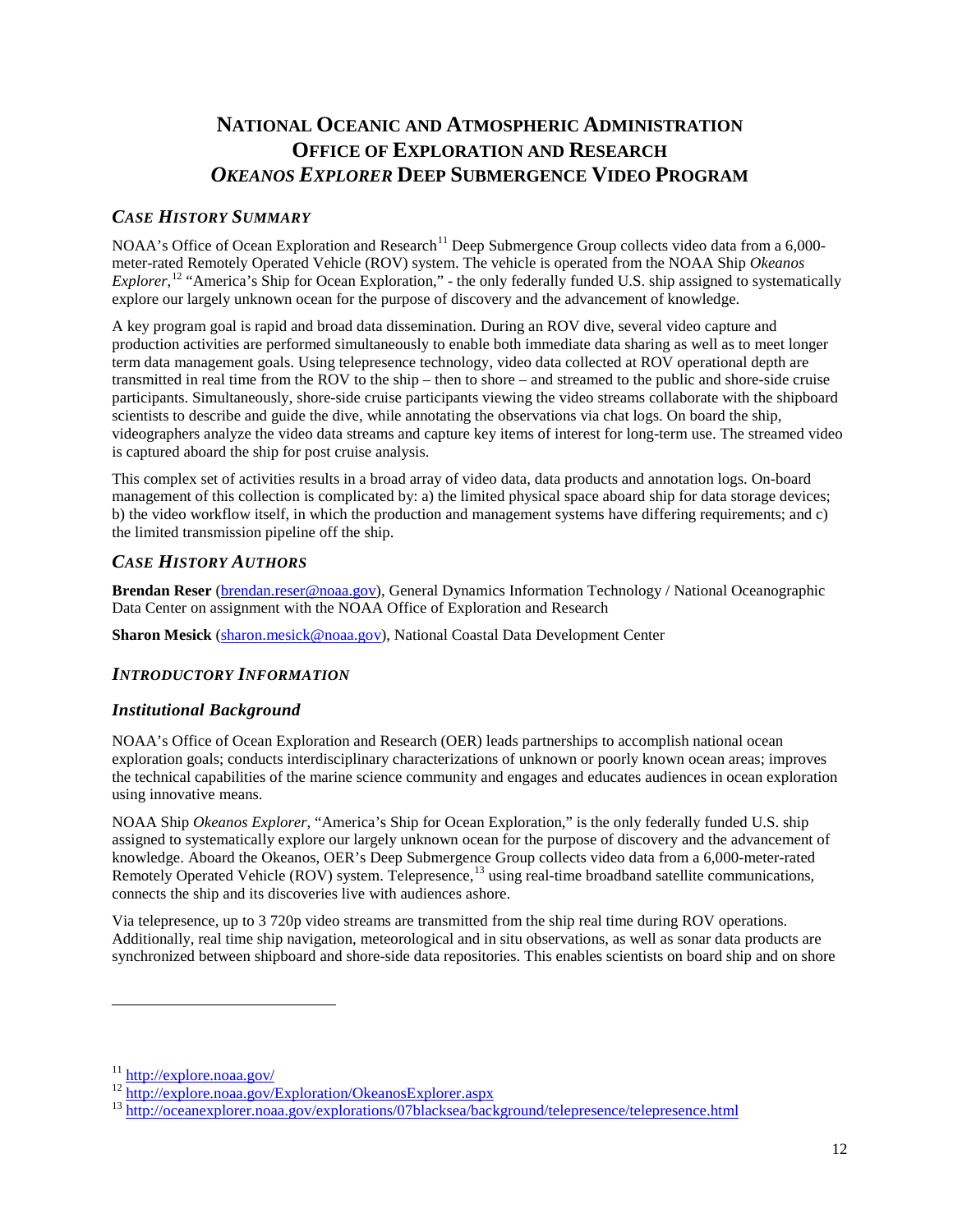to access the same datasets in the same timeframe for joint analysis. During some sea-going expeditions, more than 100 shoreside participants have been engaged in the mission using telepresence technology.

Audio and written communication between shoreside participants and the shipboard crew is managed via RTS intercom units, teleconference via VoIP, or a chatlog. The diversity of the scientists engaged via telepresence-enabled data sharing ensures that subject matter experts are available to characterize the environment and contribute to operational direction as the ship and ROV systems explore, regardless of whether the expedition focus is exploration of biological, geological, or archaeological features.

A broad range of staff are engaged in these operations, including: expedition coordinators, ROV engineers and operators, videographers, telepresence engineers, and data managers. These individuals may participate during the planning, the at-sea collection, and/or following a cruise in the on-shore data curation. The current video collection is approximately 45TB in volume with an expected increase of 16 – 30 TB / year from FY2014 moving forward.

# *Collection Background*

The *Okeanos Explorer* video collection is comprised primarily of subsurface video gathered using a two-vehicle deep submergence system. Two vehicles operate together with one functioning as a camera sled (ROV Seirios<sup>14</sup>) and one as the primary operational ROV. The purpose of the camera sled is to mitigate wave action propagating down the tether to the surface support platform (*Okeanos Explorer*), to provide positional awareness for the primary vehicle, and to provide focused high intensity lighting. From 2008 to 2012 the primary operating vehicle was the ROV Little Hercules<sup>[15](#page-12-1)</sup>. In 2013 the OER program brought a new vehicle online, the ROV Deep Discoverer.<sup>[16](#page-12-2)</sup>

Video is routed from these systems via fiber to the ship and into an EVS instant replay system. Clips are selected from the captured footage and exported as ProRes 422 within a QuickTime wrapper. Historically clips have been selected by shipboard videographers as well as participating scientists. As of FY14 the program intends to expand its workflow such that it will capture end to end (dive to ascent) video footage.

# *CASE HISTORY DETAILS*

 $\overline{a}$ 

As a federally owned vessel outfitted and primarily used for exploration, the *Okeanos Explorer* is tasked with providing an initial foray into previously unexplored / researched areas. Target regions are determined based on input from both the scientific and policy driven community. Since its inception, the *Okeanos Explorer* has explored regions in Indonesia, the Hawaiian Islands, the North American Pacific shelf, the Galapagos spreading center, the Mid-Cayman rise, the Gulf of Mexico, and canyons and sea mounts along the North Atlantic shelf break. ROV dive targets have included such diverse topics as methane seeps, hydrothermal vents, coral communities, and marine archaeological sites. The nature of the telepresence paradigm ensures that scientific subject matter experts in all topic areas are available to review, identify and provide guidance on whatever discoveries may be made.

Video data collections provide a 'do no harm' approach to documenting the ocean environment. The unique operational methods on board the *Okeanos Explorer* generate a large quantity of original source data, video data products at various resolutions, and documentary footage of shipboard operations.

There is both a fiduciary and scientific responsibility to preserve these data for the long term. Determinations of what data to preserve, for how long and in what formats are key to this research.

<span id="page-12-0"></span><sup>&</sup>lt;sup>14</sup> <http://oceanexplorer.noaa.gov/okeanos/explorations/ex1103/background/seirios/seirios.html><br><sup>15</sup> http://oceanexplorer.noaa.gov/okeanos/explorations/10index/background/rov/rov.html<br><sup>16</sup> http://oceanexplorer.noaa.gov/oke

<span id="page-12-1"></span>

<span id="page-12-2"></span>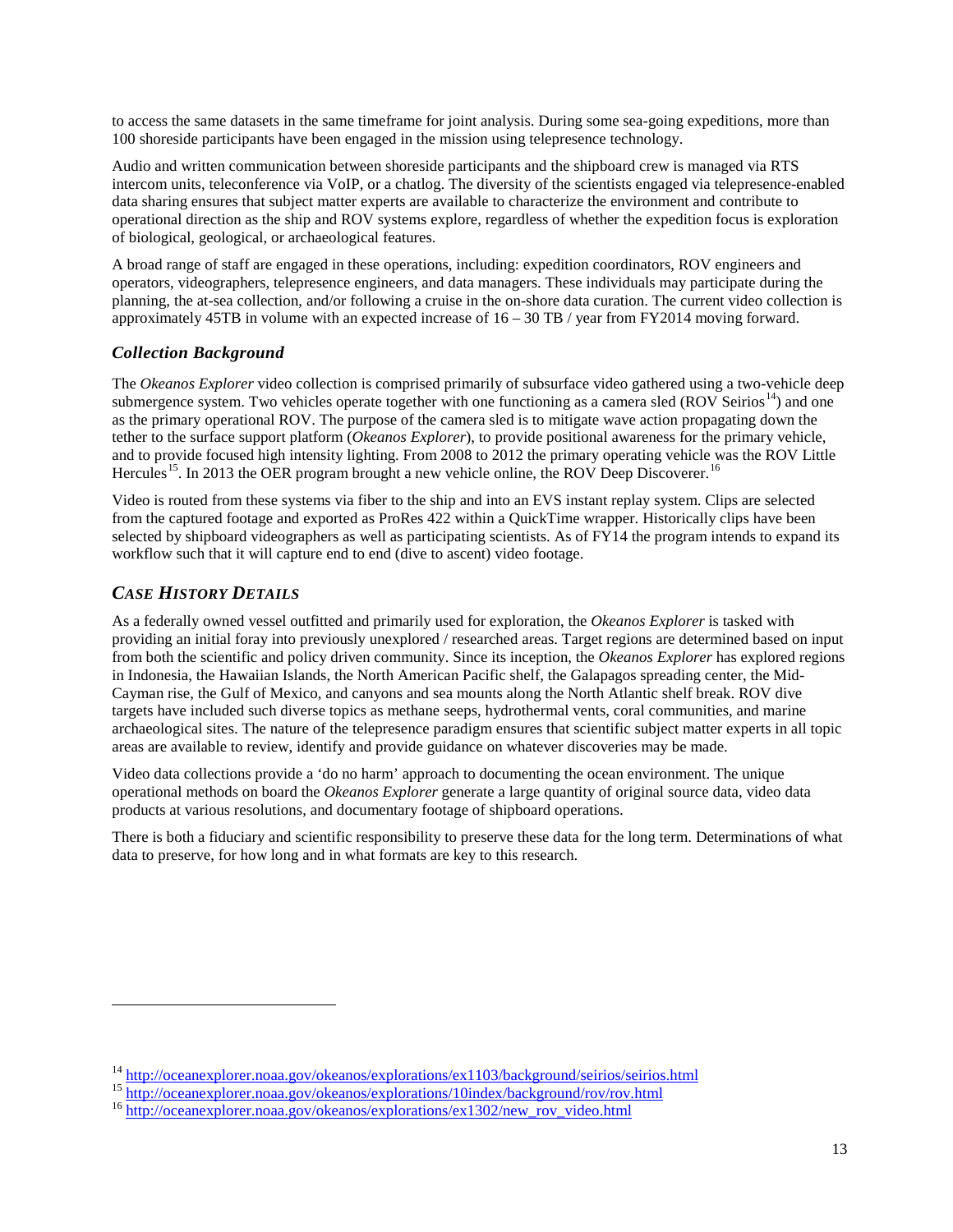# *SUMMARY OF VIDEO AND AUDIO DATA TECHNICAL SPECIFICATIONS*

#### *Video Data*

- Container/wrapper: Apple QuickTime (.mov)
- Target total bitrate: 145 Mbps
- Timecode: SMPTE (Control Clock set to UTC)
- Frame size: 1920 x 1080
- Aspect ratio: 16:9
- Video codec: ProRes (422)
- Compression type: Lossy
- Video frame rate: 29.97fps
- Color space / encoding: YUV
- Chroma format: 4:2:2
- Interlaced scan (Top Field First)
- Video frame rate: Constant
- Color Primaries / Transfer Characteristics / Matrix coefficients: SMPTE 240M

#### *Audio Data*

- Audio channels: 4
- Audio codec: PCM
- Audio sample rate: 48 kHz
- Audio bit rate: 1152 Kbps
- Audio bit rate mode: Constant
- Audio bit depth: 24 bit

#### *RELEVANT RECOMMENDED PRACTICES*

The project goals permitted following a wide variety of the Recommended Practices including:

#### *Advice for File Creators*

● **Select a camera and other recording equipment with capability to capture at high quality levels:** Due to the nature of the data collection the cameras that the *Okeanos Explorer* program uses in video capture are custom built specifically for the ROV's using them. In the case of the Seirios, the Little Hercules, and the Deep Discoverer all systems use either an Insight Pacific Zeus+ or a Zeus+ in combination with an Insight Pacific miniZeus. All are HD cameras supporting 1080i.

● **Provide the means to collect and submit metadata starting at the video shoot:** The OER data management team generates metadata at the end of each cruise.

● **Capture video data to stable storage devices that allow for streamlined file transfer into managed storage:** Video is captured directly to spinning disk on an EVS instant replay system. Video is then clipped out and saved to a large Nexsan SAN array.

● **Select larger picture sizes over smaller picture sizes:** File resolution is 1920 x 1080 pixels.

● **Select higher bit rates over lower bit rates:** Video is captured at 145 Mbps. While this is not the highest available bit rate available via ProRes (specifically not the highest available using ProRes HQ), nor is it the lowest. 145 Mbps meets the need for gathering the highest quality video in limited storage.

● **Use higher chroma subsampling ratios rather than lower**: The *Okeanos* video team captures in 4:2:2, which is supported by ProRes

● **Generate a high integrity and continuous master timecode:** Captured video uses SMPTE timecode (Control Clock set to UTC).

**Stay within the range of common frame rates of 24 - 30 frames per second (fps):** Video is captured at 29.97 fps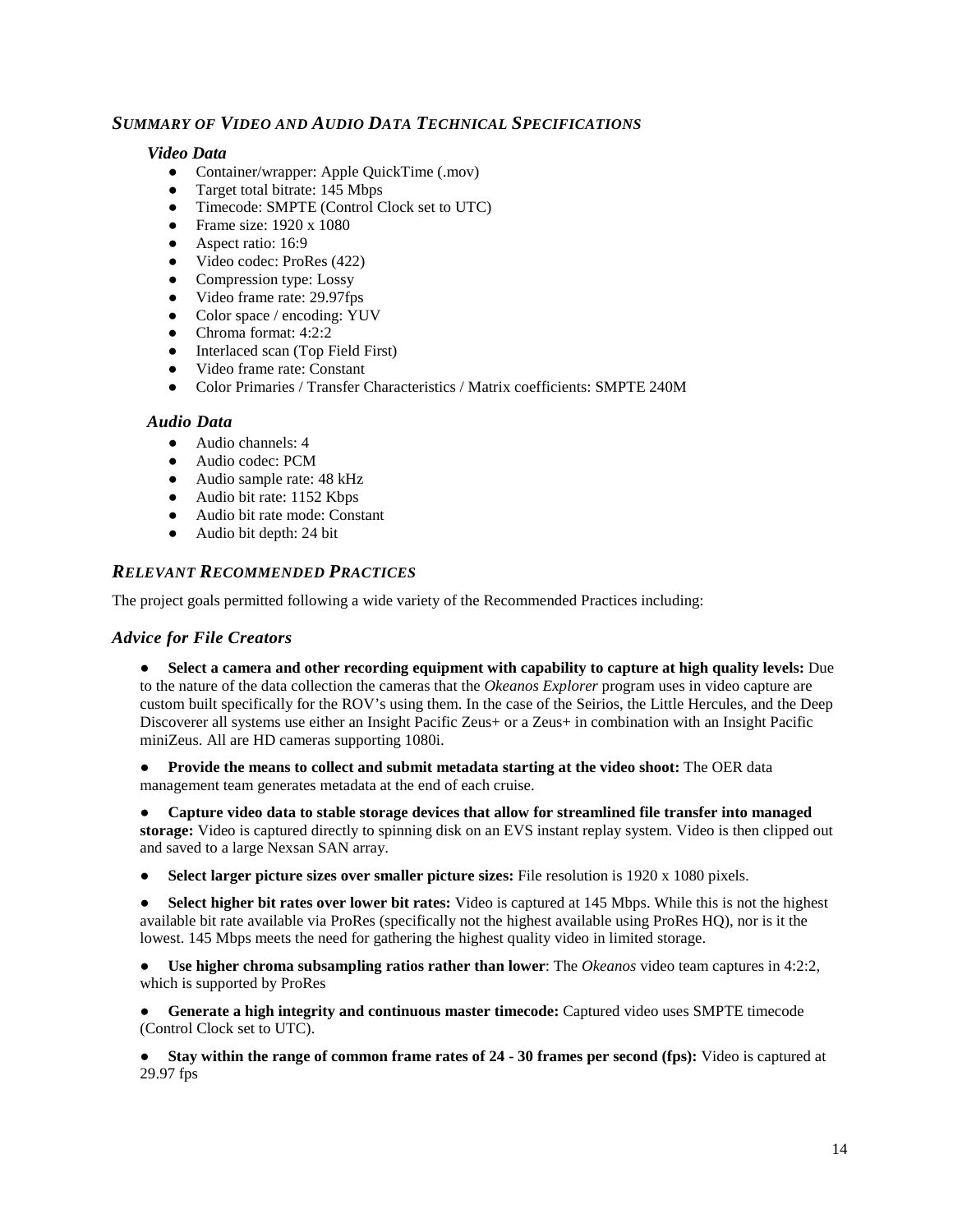#### *Advice for File Archivists*

● **Move video files off removable data carriers to stable and managed storage as soon as possible:** Video is duplicated across two shipboard SAN arrays that are each configured as RAID5 to guard against data loss. In addition, at the end of a season video is offloaded from the ship and stored shore side on an additional SAN. As of FY2013 OER became involved in a NOAA pilot program to address the issue of large volume archive of these datasets in a near line access model. As of FY14 this project is ongoing.

#### *Advice for File Creators and File Archivists*

● **Avoid multiple compressions and decompressions steps:** The source video is captured as ProRes at 145Mbps and stored as the same.

● **Select video encoding and wrapper formats that are well-supported now and future focused:**  QuickTime and ProRes are widely used, particularly in the postproduction environment.

● **Select video encoding and wrapper formats that are supported by downstream applications:**  QuickTime wrapper is readily ingestible by non-linear video editors (NLVE) such as Adobe Premiere and Apple Final Cut Pro in post-production editing.

● **Select video formats that are standardized and well-documented:** Both QuickTime and ProRes are established and well documented

● **Select formats that can contain and label complex audio configurations including multiple channels and sound fields beyond mono and stereo:** The format used by the *Okeanos* program supports 1 video stream and up to 4 audio channels (all utilized in the EVS clipping process).

#### *When Following the Recommended Practices Is Not Practical*

The project goals required some compromise and preclude following several Recommended Practices most notably in the choice of lossy compression:

● **Select uncompressed video encoding over compressed encoding:** When capturing video shipside, one of the biggest limitations that must be considered is the available storage capacity. Due to the finite physical space aboard ship, the program strives to maximize the storage capacity in the space available, but there is an upper limit depending on the storage density of available drives. As such tradeoffs must be made. In this case shipboard videographers attempt to gather as much subsurface video as possible in as high a bit rate as is operationally feasible. Thus for now and well into the foreseeable future compression for ROV footage will be a requirement.

● **If compression is used, select mathematically lossless compression over visually lossless or lossy compression:** ProRes is a lossy format. Again by necessity a balance between quality and available storage capacity had to be evaluated. Part of the reason that ProRes was preferred is that it only supports I-frames. Thus, although a lossy format, each individual frame of the video is independent of proceeding or subsequent frames to determine its individual pixel composition.

● **Select video encoding and wrapper formats that are non-proprietary:** QuickTime and ProRes are proprietary formats, but there are active open source projects actively supporting both.

# *LESSONS LEARNED*

#### *File Management and Data Storage*

The greatest challenges in capturing video at up to 6,000 meters below the ocean surface are the engineering tasks inherent in the development of a platform that can physically go into that environment and route video back to the surface. The second biggest challenge is figuring out how to store, manage, curate, and archive the data collections given the large data volume, combined with shipboard storage and restrictions in data transmissions. In some ways it seems like the first challenge is almost the easiest. With limited digital storage space, a mechanism had to be developed to capture video streams simultaneously from multiple sources; save the data to a format that would be easily ingestible and reusable by end users; and name and document the files in a method that would make the footage geospatially usable.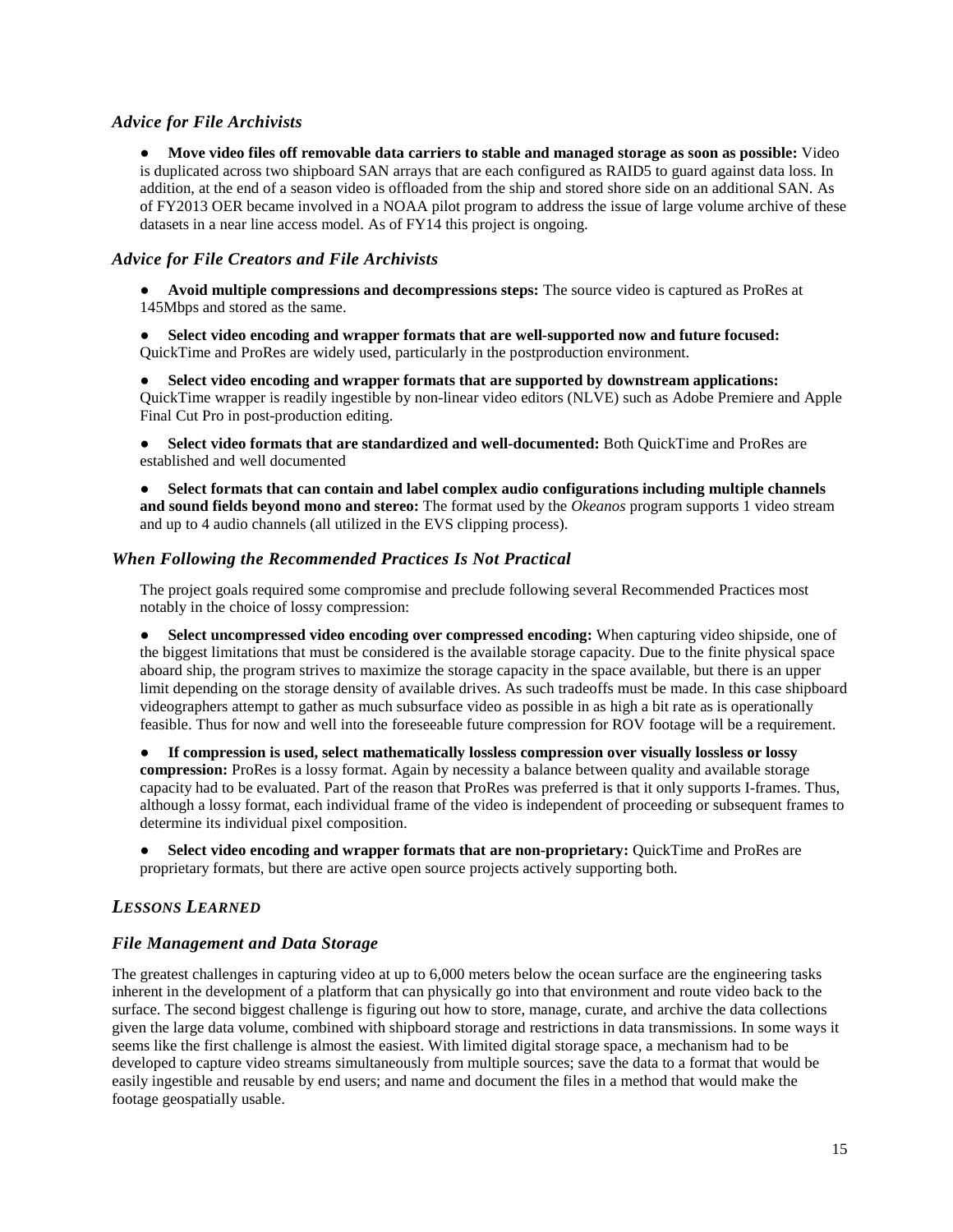Finally the footage needed to be of a quality that would be sufficient to capture the detail necessary for scientific analysis as well as broadcast source material, but still at volume sufficient to support shipboard redundancy within finite storage. This is a problem that has been addressed - with various implementations and with varying degrees of success - with any ocean going ROV operation.

By adhering to a born digital implementation utilizing a high quality NLVE accessible format, and by developing and enforcing a strict naming convention and documentation routine, the *Okeanos Explorer* program has taken an aggressive approach to collecting and managing this dataset.

#### *Archival Requirements*

Collecting and managing born digital video at this quality generates a significant quantity of data. The ROV system on the NOAA Ship *Okeanos Explorer* is the first government owned dedicated deep-water system to produce annotated video, in this format, and at this volume. As such, the program is pioneering both scientific exploration as well as new data management capabilities in the born digital archive paradigm.

In 2002 the National Oceanographic Data Center (NODC) completed a scientific appraisal of OER data assets, and established responsibility for the archival of video data. NODC developed the Video Data Management System (VDMS) to preserve analog video assets (physical media) within the NOAA Central Library. The system includes a video lab where end users may view and copy analog materials. A small subset of digital video (both digital versions of analog data and born digital data) are available online for public review and are backed up to tape. In general, the VDMS has not adapted well to the industry transition to born digital data collections. Long term preservation of these critical environmental data assets has not been fully achieved.

NODC and OER are investigating the use of Cloud services for data storage and retrieval. The NOAA Comprehensive Large Array-data Stewardship System (CLASS) is a dedicated system for the long-term archival and distribution of NOAA environmental data. To date, CLASS is not used for digital video archival; in FY14 NODC and OER will pilot this capability.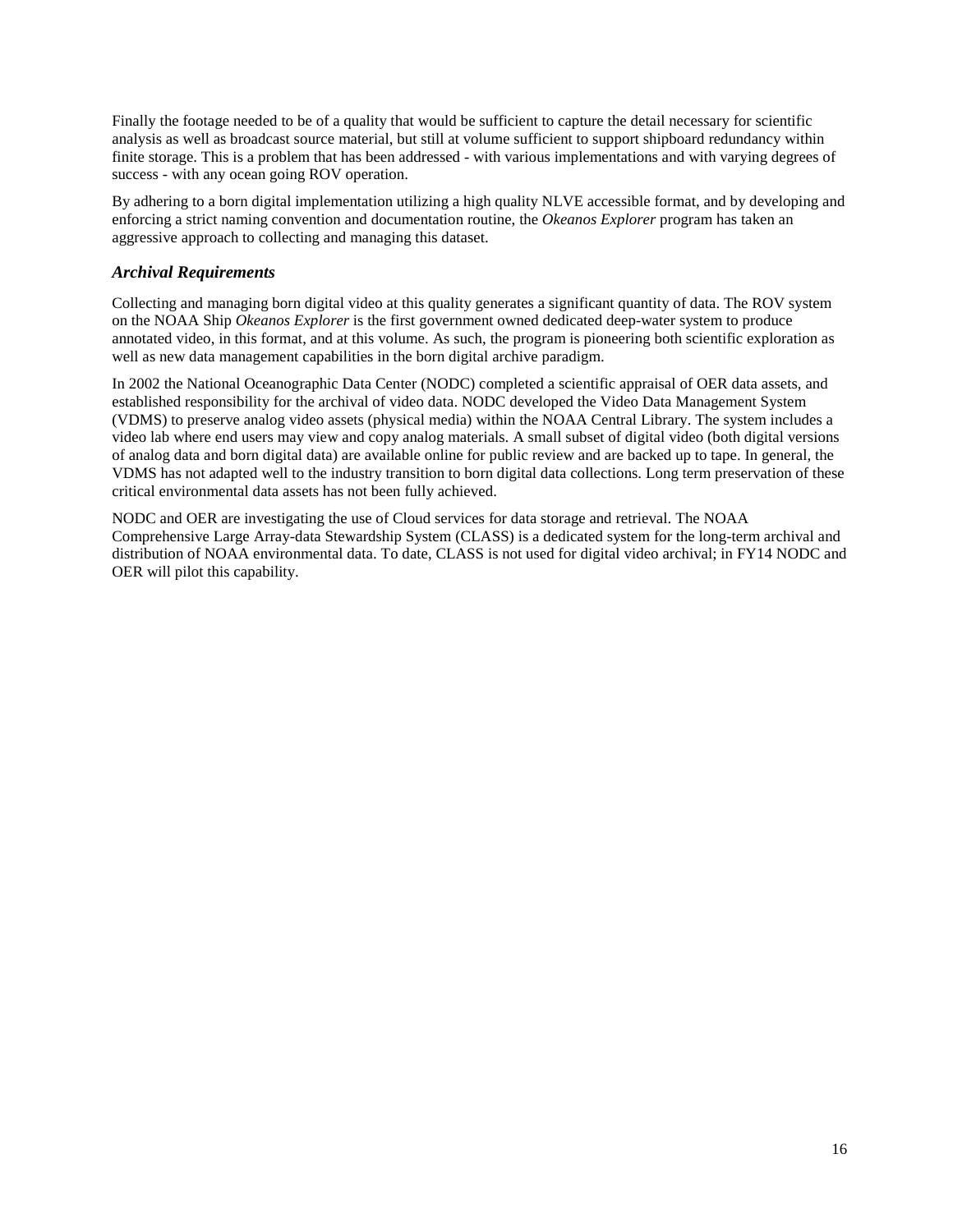# **VOICE OF AMERICA SUSTAINABLE METADATA CAPTURE IN A BORN DIGITAL PRODUCTION ENVIRONMENT**

# <span id="page-16-0"></span>*CASE HISTORY SUMMARY*

This case history describes how Voice of America approaches the requirement of ensuring descriptive metadata is associated with each house-shared asset in the digital production system and every asset in the digital archive.

# *CASE HISTORY AUTHOR*

**Pamela Commerford** [\(pcommerford@voanews.com\)](mailto:pcommerford@voanews.com), Media Asset Management Branch Chief, Voice of America

#### *INTRODUCTORY INFORMATION*

#### *Institutional Background*

The Voice of America<sup>[17](#page-16-1)</sup> (VOA) a dynamic multimedia broadcaster funded by the U.S. Government, broadcasts accurate, balanced, and comprehensive news and information to an international audience. VOA reaches our audiences via satellite delivered radio and television programming, the internet, mobile devices, Facebook, Twitter and other social media platforms using the medium that works best for specific audiences.

The Central Production Services Division is a support element within VOA which facilitates production activities of over 43 language services. The part of the division responsible for managing shared collections of video and audio, the Media Asset Management Branch, consists of approximately 30 staff members. Of the 30 members, roughly 10 staff members respond to requests for video and archive video; 10 staff members add metadata to live feeds; 5 members process and respond to audio requests and 5 members work with the physical print, audiotape and videotape collections.

#### *Project Background*

Efforts to centralize the archiving of digital video assets produced and used by the language services and central newsroom gained momentum in late 2012. By this time, the Media Asset Management (MAM) system had gone through been upgraded several times, upgrades, the template documentation was finalized and production and archiving workflows were firmly in place. By centralizing the process of archiving, we were able to meet our goals of providing a greater ability to search and share the assets, audit production output, and adapt to a new requirement – respond to U.S. domestic requests for VOA programs output under the Smith Mundt Modernization Act of 2013.<sup>[18](#page-16-2)</sup>

In 2013, the Voice of America completed the migration away from a tape-based production workflow to a completely file-based workflow during the production process for digital content. VOA utilized s several software and hardware systems to manage our digital assets. The centerpiece of our system is the Dalet Plus News Management System which is connected to two Omneon Spectrum playout servers (one for studios and one for TV Master Control) for asset archiving. Dalet operates with the Front Porch Archiving system and Spectra Logic LTO storage. Digital files (and metadata when available) are imported into watch folders, travel through the video production process workflow, and play to air from a TV Studio control room through TV master control automation. The watch folders contain computer programming scripts or agents that transcode content into the house standard, DV25, and into specific folders (called Categories) in the Media Asset Management (MAM) system.

<span id="page-16-2"></span><span id="page-16-1"></span> $\frac{17}{18}$  <http://www.voanews.com/><br> $\frac{18}{18}$  <http://www.bbg.gov/smith-mundt/>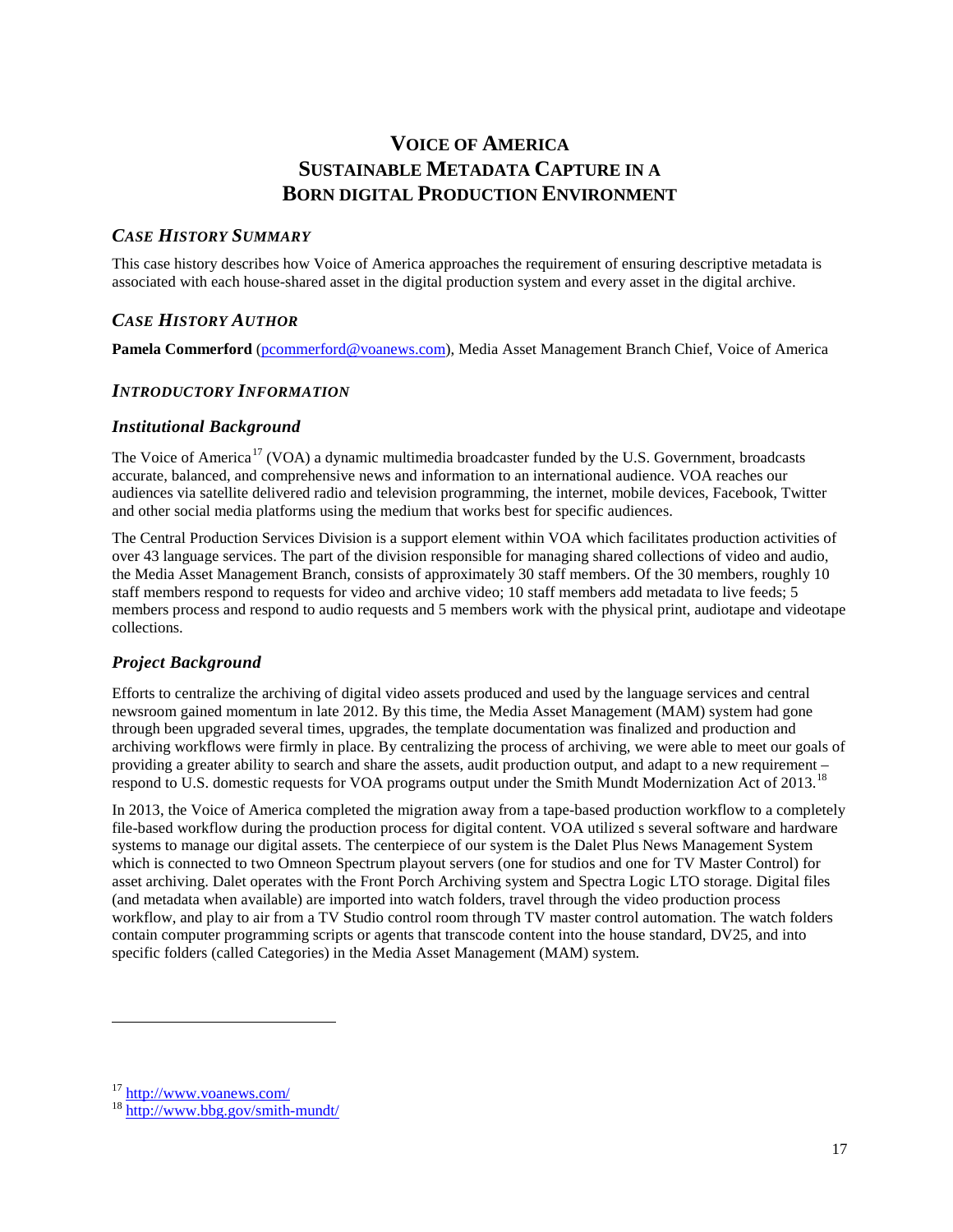The focus of this paper is on managing asset metadata, from the time to asset is created to when it is sent to the archive. While the metadata exists in the MAM database rather than as a media wrapper, metadata is linked to an associated video file via unique system identifiers and is used to search and display the video file. Archivists push the assets to a separate digital archive selectively after confirming the AMF is filled out properly and selection criteria are met.

# *CASE HISTORY DETAILS*

One uniform Asset Manager Form (AMF) is used for all assets. Different fields are utilized based on the asset type (e.g. stock footage, edited story, original field shoot, television script). The AMF contains roughly 80 unique fields, grouped in modules that can be displayed (open or closed) depending on the needs of the user. While there are ten mandatory fields for any asset to be sent to the archive, a typical asset may only have additional five or six fields to be considered fully cataloged. Assets may have only two or three fields of the AMF automatically populated, making its use-value limited to the present time. This type of item is purged automatically based on the folder purge date. Development of the AMF has been a years-long process, and the form continues to be modified as needed. Addition to or deletion of fields is heavily vetted with stakeholders to ensure all user requirements are considered.

Different types of assets have different associated information and different ways the data is populated in the fields.

- 1. A **Program Master**, for instance, will have summary data about the finished TV program all contained in the script field, because it is free form and can hold a practically unlimited amount of data.
- 2. A story received from a **newsfeed** provider will contain data in source fields, rights restrictions, keywords, issue date, suggested script, technical information, etc.
- 3. A **live event** gets detailed descriptions of sound bites and visuals when logged and tagged for immediate granular searching.
- 4. **An originally shot interview** will use entirely different fields to display specific information about the guest being interviewed, language, location, and event date.
- 5. An **edited video story** will have detailed script and other pertinent information peppered in a variety of fields.

In order to be able to share assets effectively, and maximize re-use value, the data must be created and entered or matched with the appropriate video file at the same time or soon after the asset enters the production system.

#### *VOA Asset types and evolution of metadata treatment*

1. Program Masters

November 9, 2012 marks the date that the Video Library began efforts to centrally archive every VOA TV Program. Since the VOA Language Services was responsible for maintaining their own program masters up to this time, Video Library staff first had to assemble a listing from the Broadcast line up / current Program Catalogue using MS Excel. The data had to be sorted by Division / Language Service / title. As we reached out to Services we added Producer contacts and phone numbers. The project began with eighty-six titles that air on a daily, weekly or monthly basis.

We held several meetings with our IT department and stakeholders to establish requirements and basic workflow. All studio programs would have to be recorded, and manually placed in an archive folder by our Master Control department, in the digital system. Pre-recorded programs are held within "place holders" areas in the system, and then aired based on the broadcast schedule. In both instances, a Master Control Technician is needed to manually identify the show after it has aired, and move the file to a "to be archived" folder in the production system.

Initially, a Program Master has no descriptive data other than basic title and system generated data. Sending Program Masters to the Archive with such limited data is not an option, since the Agency needs to be able to search on titles, summaries and guest information for a variety of reasons. So, with the support of management, we enlisted program producers to add a couple of keystrokes to an already existing workflow that exists outside of our MAM system.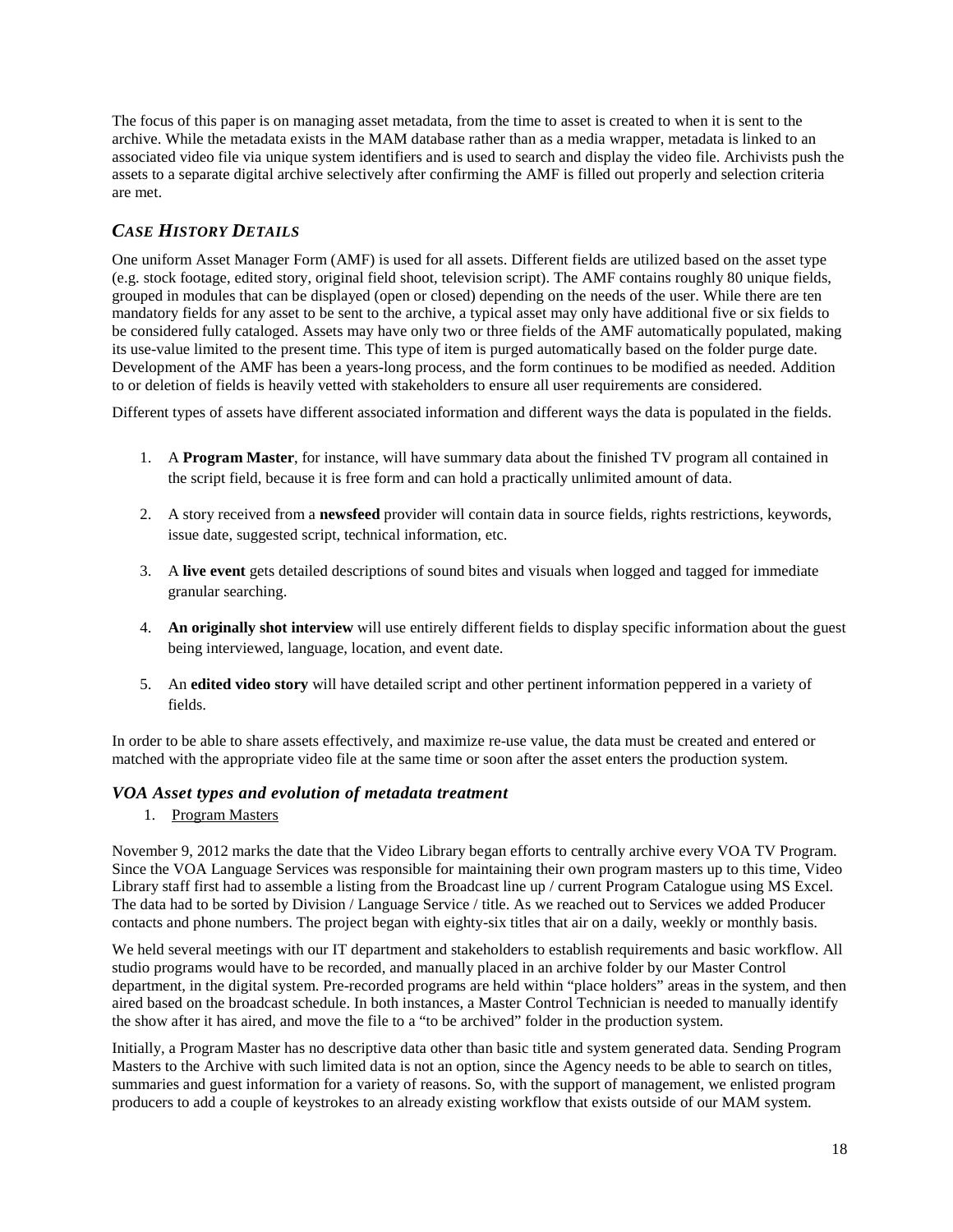Program producers routinely fill out a broadcast log after each program, describing guests, topics, stories and any other show details. The additional keystrokes we implemented were: 'copy' the broadcast log data, and 'paste' it into the AMF of the Program Master. We use the script field in the AMF since this is a long-text field. Ideally this is accomplished within the first few days of airing. An archivist then reviews the metadata for each title, spots checks the actual video, and sends it to the Archive. Archivists remind the responsible Language Service producers to add the data after five days if it hasn't yet been added. Without this vital information, the Program gets purged from the system and is unavailable for future use or reference.

#### *Asset Manager Form (AMF) fields essential for Program Masters*



**Title**: title is automatically populated by the MAM system. Producers add 'air date' to the title for easy reference for search and sort in the Archive. **Item Code**: a unique system generated identifier that is used to find the asset or further ID the asset.

**Issue Date**: a searchable sortable field that represents 'air date' for program masters.

*Asset Manager Form (AMF) fields essential for Program Masters continued: Photo 2*

SCRIPTS Field: The broadcast log is pasted into the 'scripts field' of the AMF. Using the Scripts field for this information is user friendly and as efficient as possible for this manual process.

| Scripts: DITARI              |                                      |                |                                                                                 |           |                                         |                                      |                                                                                                      |       |           |              |       |       |
|------------------------------|--------------------------------------|----------------|---------------------------------------------------------------------------------|-----------|-----------------------------------------|--------------------------------------|------------------------------------------------------------------------------------------------------|-------|-----------|--------------|-------|-------|
| Service:<br>Date:<br>Signon: | Albanian<br>01/20/14<br>17:00:00 UTC | Target Signon: | Wash. Signon: 12:00:00 PM ET Editor:<br>Wash, Signoff: 12:29:15 PM ET Producer: | Engineer: | <b>KONDA</b><br>LULUSHI<br>LARRY<br>MC: | <b>KONDA</b>                         |                                                                                                      |       |           |              |       |       |
|                              | Number                               | Adaptor        | Title                                                                           | Voice     | A                                       | Min:SC                               | LЛ                                                                                                   |       |           |              |       |       |
|                              |                                      |                |                                                                                 |           | <b>OPENING &amp; HEADLINES</b>          |                                      | MC.                                                                                                  | v     | 00:35     |              |       |       |
|                              |                                      |                |                                                                                 |           | <b>BILLBOARD</b>                        | MС                                   | v                                                                                                    | 00:45 |           |              |       |       |
|                              |                                      |                | LК                                                                              |           |                                         |                                      | NEWSCAST 6773269 SYRIA 6773185 IRAN NUCLEAR PKG APTN - EU MINISERIAL MEETING UKRAINE PROTEST MLK DAY |       |           |              |       |       |
|                              |                                      |                |                                                                                 |           | <b>BUMPER: TRANSITION ID</b>            |                                      |                                                                                                      |       | 00:10     |              |       |       |
|                              | 9                                    |                | <b>AGOLLI</b>                                                                   |           |                                         |                                      | STRINGER REPORT - ALBANIA ENERGY PAYMENTS                                                            |       | IA        |              | 03:20 |       |
|                              | 9                                    |                | <b>MERO-BRIEF</b>                                                               |           |                                         |                                      | STRINGER BRIEF - MACEDONIA RADIKA RIVER DEVIATION/ALBANIA REACTS                                     |       |           | МC           | Y     | 01:00 |
|                              | 9                                    |                | KOLA-BRIEF                                                                      |           |                                         |                                      | STRINGER BRIEF - VLORA OFFICIAL WOUNDED/ CAR BLAST                                                   |       | MC.       | v            | 00:50 |       |
|                              | 9                                    |                | <b>MERO-BRIEF</b>                                                               |           |                                         | STRINGER BRIEF - CROAT PM IN ALBANIA |                                                                                                      | MC.   | Υ         | 00:45        | L     |       |
|                              | 9                                    |                | <b>ABAZI</b>                                                                    |           |                                         |                                      | STRINGER REPORT - KOSOVA - MITROVICA ELECTION                                                        |       | <b>BA</b> | v            | 03:00 |       |
|                              | 9                                    |                | <b>SHEHU</b>                                                                    |           |                                         |                                      | STRINGER REPORT - KOSOVA PARLAMENTARY REFORMS                                                        |       | LS        | $\checkmark$ | 03:30 |       |
|                              | 6771465                              |                | ΖE                                                                              |           | Washington Week Ahead                   |                                      | ΖE                                                                                                   |       | 02:40     |              |       |       |
| 12                           | 6753087                              |                | <b>JA</b>                                                                       |           |                                         | ML KING / BIRMINGHAM SAFE HOUSE      |                                                                                                      | JA.   | ٧         | 03:10        | т     |       |
| 13                           | 6698642                              |                | JA                                                                              |           | <b>ISRAEL ART HOLOCAUST</b>             |                                      | JZ                                                                                                   | v     | 03:40     |              |       |       |
| 14                           |                                      |                |                                                                                 |           | <b>CLOSING THE SHOW</b>                 |                                      | MС                                                                                                   | v     | 00:10     |              | 00:10 |       |

#### 2. Newsfeeds

The agency subscribes to commercial news services that provide video packages and unnarrated video stories covering all events of the day, international and domestic, file material and breaking news. All of the file based stories have associated metadata, but until late in 2013, the television script files were not linked or easily associated with a video file. Manually finding a script and then matching it to the video in the MAM was time consuming and frustrating, often compounding producer deadlines. Matching video must be found before it can be viewed, and titles are often extremely similar depending on a news story. In addition to immediate use, stories are selectively archived for potential future use of the video. In order to be effectively captured; metadata must be fully linked to the video from its first appearance in the MAM.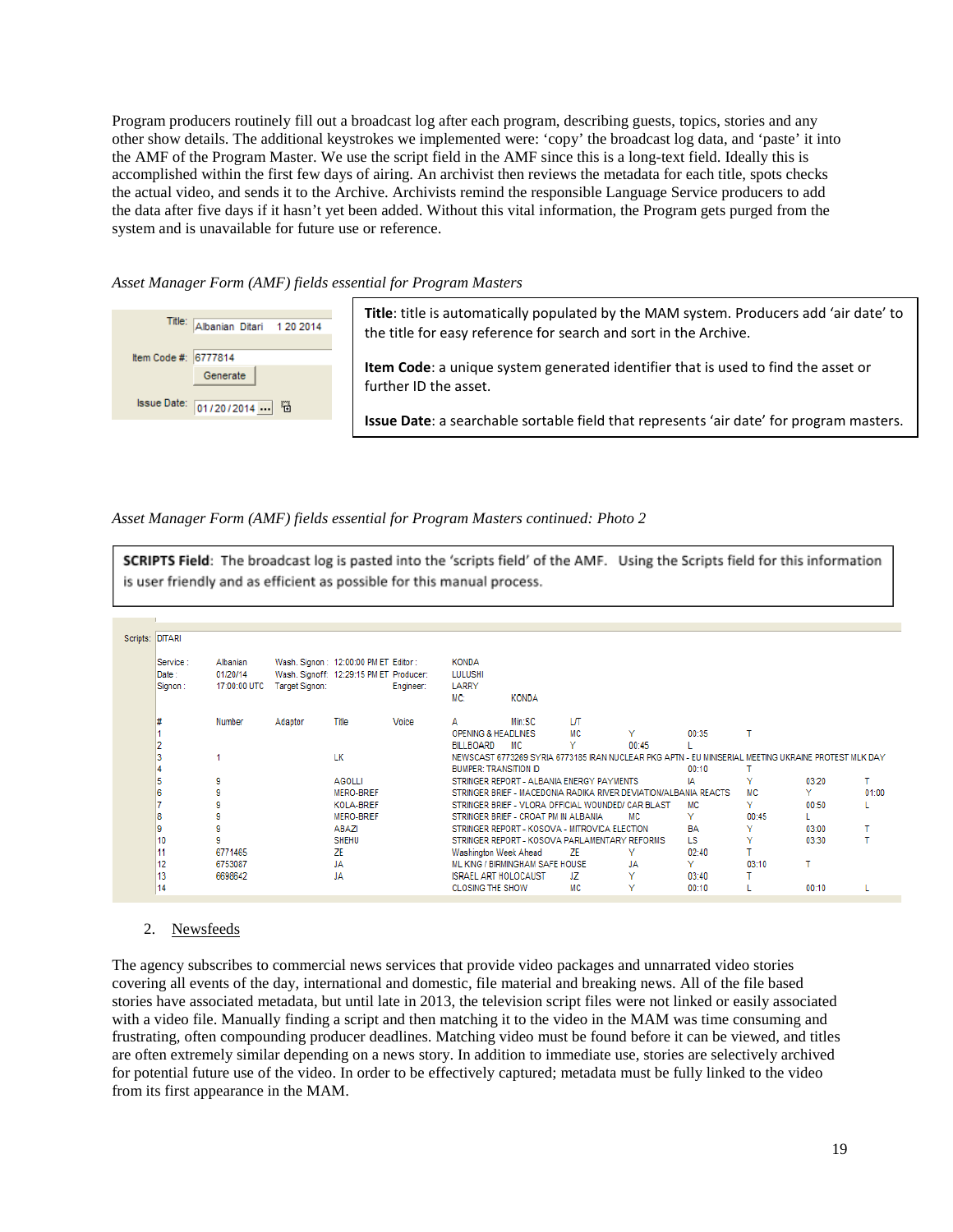Over the course of the year we grew in our ability to automate the process of script marrying. XML-provided script information is funneled through an XSLT translation script in the television script Watch Folder, to populate to mapped fields in the AMF with the appropriate data.

In the following illustrations, you can see a small portion of the original XML, select lines of XSL template, and the resulting XML. The XSL is a standardized "translation tool," that can be customized to the specific requirements of the task at hand. This tool was established many years ago and continues to be refined by the World Wide Web Consortium (W3C), an "international community that develops open standards to ensure the long-term growth of the web". Use of the translation tool in our MAM environment relieved staff of manually matching hundreds of scripts to video files daily. Each XSL must be custom designed for each newsfeed service we subscribe to, and tweaked when the newsfeed provider makes any adjustments to the distributed newsfeed product.

*A small clip of a much longer original XML – data you can see includes the headline:*

```
</denre>
   <br />
xml:lang="en">Reuters, FEB 07</by>
    <slugline xml:lang="en">SPAIN-ROYAL FRAUD (0)</slugline>
   <headline xml:lang="en">Spain's royal fraud scandal</headline>
   <dateline>FEBRUARY 07, 2014</dateline>
    <description role="descRole:videoCaption" xml:lang="en">5014BO-SPAIN-ROYAL_FRAUD_O_</description>
</contentMeta>
```
*Select lines of a much longer XSL – this tool labels what goes where, such as the headline being targeted for the Description field and usageTerms for RightsComments3.* 

```
\sim \sim<xsl:template match="iptc:packageItem">
    <key1><xs1:value-of select="substring-before (iptc:itemMeta/iptc:fileName,'.')"/></key1>
    <Description><xs1:value-of select="iptc:contentMeta/iptc:headline"/></Description>
    <RightsComments3><xs1:value-of select="iptc:rightsInfo/iptc:usageTerms[position()=1]"/></RightsComments3>
    <Title_subname><xs1:value-of_select="iptc:itemMeta/iptc:fileName"/></Title_subname>
    <Rights><xsl:value-of select="iptc:rightsInfo/iptc:usageTerms[position()=1]"/></Rights>
</xsl: template>
```

```
A small clip of the resulting transformed XML – here you see some of the fields that are populated as a result of the 
XSL:
```

```
<?xml version="1.0" encoding="UTF-8"?>
<Titles xmlns:iptc="http://iptc.org/std/nar/2006-10-01/" xmlns:xsi="http://www.w3.org/2001/XMLSchema-instance" xmlns:rtr="
http://www.reuters.com/ns/2003/08/content" xmlns:html="http://www.w3.org/1999/xhtml">
<Title>
<Rights2>TV AND WEB RESTRICTIONS~**NO ACCESS SPAIN, NO ACCESS PORTUGAL</Rights2>
<key1>201402075014BR-SPAIN-ROYAL_FRAUD</key1>
<title>5014BO SPAIN ROYAL FRAUD O </title>
<IssueDate>2014-02-07</IssueDate>
<Description>Spain's royal fraud scandal</Description>
<RightsComments3>TV AND WEB RESTRICTIONS~**NO ACCESS SPAIN, NO ACCESS PORTUGAL</RightsComments3>
<Title subname>201402075014BR-SPAIN-ROYAL_FRAUD.xml</Title subname>
<Rights>TV AND WEB RESTRICTIONS~**NO ACCESS SPAIN, NO ACCESS PORTUGAL</Rights>
```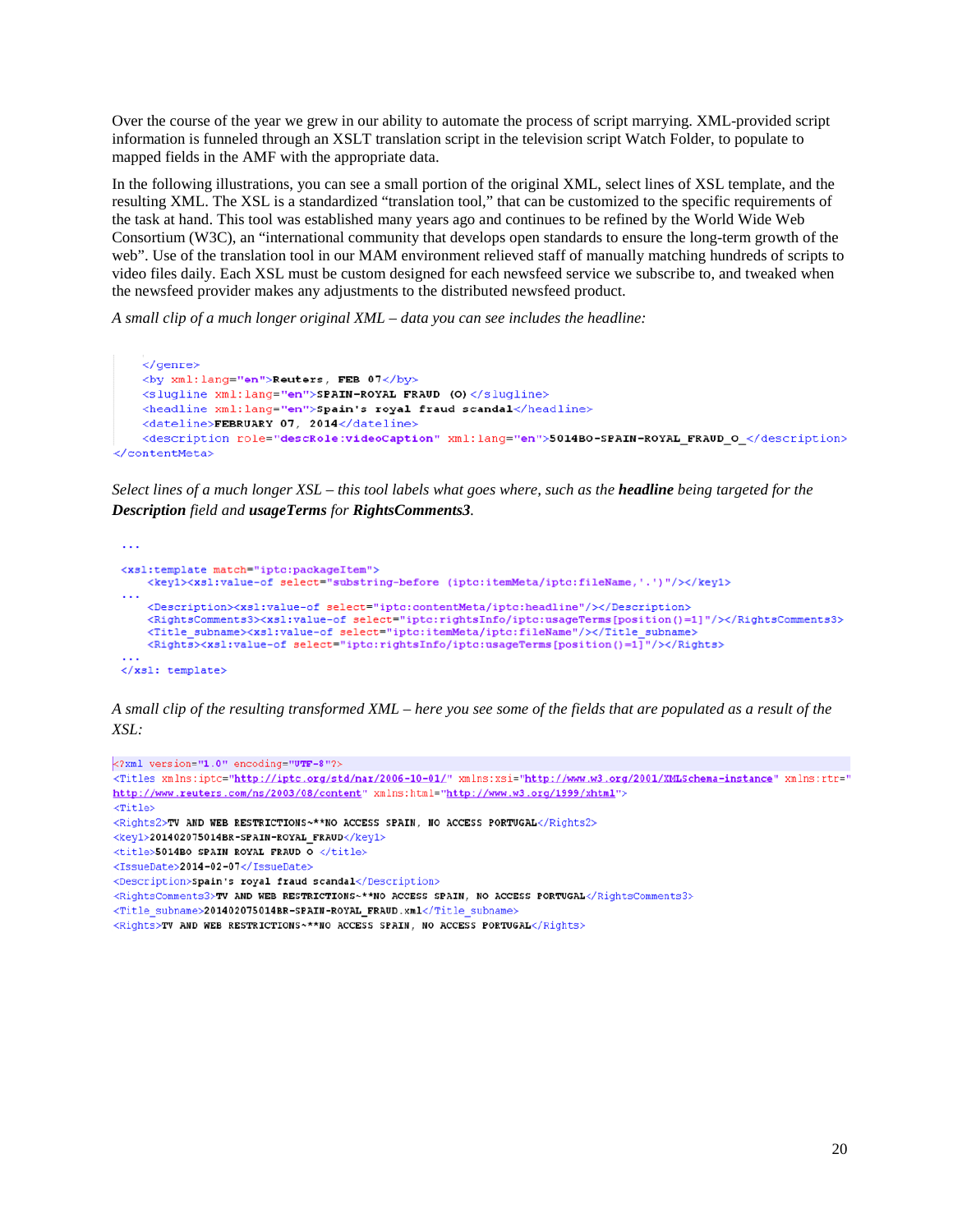*Resulting AMF:*

| 굌 Main                                                |                                                                                                                                                                                                                                                                                                |                                        | All of the fields                            |
|-------------------------------------------------------|------------------------------------------------------------------------------------------------------------------------------------------------------------------------------------------------------------------------------------------------------------------------------------------------|----------------------------------------|----------------------------------------------|
|                                                       | Title: 5014BO SPAIN ROYAL FRAUD O                                                                                                                                                                                                                                                              |                                        | an XML script p<br>service.                  |
|                                                       | Item Code #: 201402075014BR-SPAIN-ROYAL FRAUD                                                                                                                                                                                                                                                  |                                        |                                              |
|                                                       | Generate<br>Issue Date: 02/07/2014<br>鬧                                                                                                                                                                                                                                                        |                                        | Our IT staff wo<br>vendor to build           |
|                                                       |                                                                                                                                                                                                                                                                                                |                                        |                                              |
|                                                       | Description: Spain's royal fraud scandal                                                                                                                                                                                                                                                       |                                        | program withir                               |
| Geographic Restrictions do<br>not apply at this time: |                                                                                                                                                                                                                                                                                                |                                        | populate autor<br>AMF metadata               |
|                                                       | Rights / Restrictions: TV AND WEB RESTRICTIONS~**NO ACCESS SPAIN, NO ACCESS PORTUGAL                                                                                                                                                                                                           |                                        | video asset.                                 |
|                                                       |                                                                                                                                                                                                                                                                                                |                                        |                                              |
| Scripts:                                              | RIGHTS and RESTRICTIONS: TV AND WEB RESTRICTIONS~**NO ACCESS SF<br><b>ORIGINAL TEXT PROVIDER: Reuters</b><br>ALTERNATE TEXT PROVIDER INFO: Reuters, FEB 07                                                                                                                                     |                                        |                                              |
|                                                       | <b>ORIGINAL VIDEO PROVIDER: Reuters</b><br>ORIGINAL VIDEO SOURCE: No-Data-Available                                                                                                                                                                                                            |                                        | The entire script populates                  |
| ORIGINAL VIDEO DESCRIPTION:                           |                                                                                                                                                                                                                                                                                                |                                        | users can easily copy this in                |
| =====SCRIPT BODY TEXT=====                            | Spain's Princess Cristina, youngest daughter of King Juan Carlos and seven                                                                                                                                                                                                                     |                                        | an e-mail or application out                 |
|                                                       | On Saturday she'll arrive here at Spain's court in Parma De Mallorca.                                                                                                                                                                                                                          |                                        |                                              |
|                                                       | She's due to testify over a corruption scandal involving her husband, former<br>It will be a royal history first - a member of the Spanish royal family has not a<br>Jose Garcia Abad is an expert on the Spanish monarchy.<br>(SOUNDBITE) (Spanish) JOSE GARCIA ABAD, JOURNALIST AND AUTHOR ( |                                        |                                              |
|                                                       | "It's the gravest thing that has happened to the monarchy, which has been                                                                                                                                                                                                                      |                                        |                                              |
|                                                       |                                                                                                                                                                                                                                                                                                |                                        |                                              |
| Language<br>Service:                                  | VIDEO ARCHIVE SERVICE                                                                                                                                                                                                                                                                          | Fields also populate by system default |                                              |
| VOA Media Type: FEEDS                                 |                                                                                                                                                                                                                                                                                                | through before entering the MAM.       | settings in the watch folder the assets pass |
| VOA Media REUTERS WNE<br>Source:                      |                                                                                                                                                                                                                                                                                                |                                        |                                              |

of the fields here are populated from XML script provided by a newsfeed /ice.

IT staff worked closely with the MAM dor to build the XSLT translation gram within a Watch Folder, and to ulate automatically the data into the F metadata fields of the matching eo asset.

populates the scripts field, so copy this info and paste it into lication outside of the MAM.

#### 3. Live Feeds

VOA records live event feeds on a 24 hour – 7 day a week basis. Starting in 2009, we began centralizing the process of logging and tagging of live event feeds for shared VOA use. The Media Resource Team (MRT) now operates with up to ten members and is staffed to log and tag live feeds 12 hours per day on weekdays, and 8 hours on weekends and holidays. The MRT is scheduled around the prime times that producers use the feeds, and make live events keyword searchable within seconds of the addition of the metadata. MRT staff use a different component of the MAM system – the Media Logger, to log shot-details. The AMF is also filled out, and when a transcript is available it is added to the 'transcript' field of the AMF. MRT coverage is extended for special events coverage, such as the President's State of the Union Speech, elections and other high interest events or breaking news. With such rich metadata, much of the work of the MRT makes it into the archive.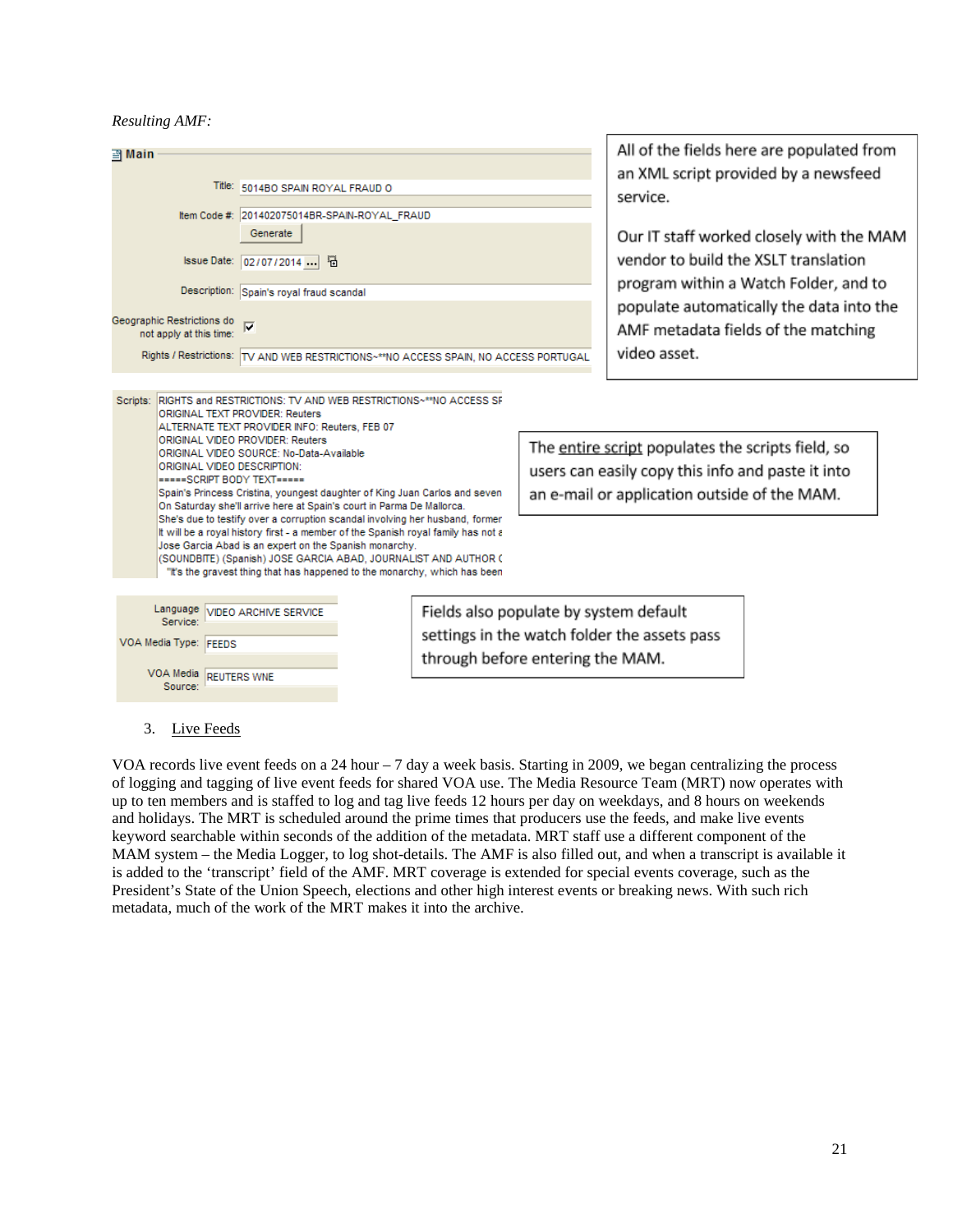*Media Logger of Asset (another component of the system that offers keyword searching)*

|                                                   | 14:00(00)00                 | 14:20:00;00               | 14:40:0                     |
|---------------------------------------------------|-----------------------------|---------------------------|-----------------------------|
|                                                   |                             |                           | The Media Logger            |
|                                                   |                             | <b>IRR</b>                | module that MRT staff       |
|                                                   |                             | nam                       | fill out provide shot-level |
|                                                   |                             | Incati                    | detail to the asset, using  |
|                                                   |                             | F7 US.<br>Locatiol        | keywords to summarize       |
| Selection<br>01:59:59;25<br>Total:                | <b>Cue In</b><br>$ G_0  C $ | <b>Cue Out</b><br> Go  C  | the action and note         |
| 144 144 144                                       | nn nn nn                    |                           | pertinent sound bites       |
|                                                   |                             |                           | users can search on.        |
| Previous<br>Preview<br>Next<br>Remove             | 88<br>昌                     | I≢∃I<br>眲                 |                             |
| TimecodeOl<br>Timecol<br>Duration                 | Type                        |                           | Clicking on an entry will   |
| $\Delta$ 1<br>deln.<br>ШŤ                         |                             |                           | take the user to the        |
| 14;19;34; 2 14;58;13; 1 00;38;38; 2 F7 US         |                             | State Department Briefind | specific time code in the   |
| 14;19;34; 2 14;20;43; 1 00;01;08; 2 F7 US.<br>PAC |                             | OPENING REMARKS BY H      |                             |
| 14;20;43; 1 14;24;26; 2 00;03;43; 1 F7 US         |                             | - ISRAEL / TERRORISM /    | proxy video.                |
| 114:24:26: 2 14:26:08: 0 00:01:41: 1 FZ US        |                             | - ISRAEL / NEGOTIATION!   |                             |

#### 4. Original Ingest

In order to capture and make VOA original content available for shared and long term use, producers are encouraged to bring high value field video to central ingest. Two different elements coordinate response to ingest requests in order to ensure a wide range of support-times for quick turnaround. Immediately after ingest, the video is logged and tagged by the MRT and an announcement sent VOA-wide. Since not all original video needs to be shared nor archived, ingesting into the MAM remains optional. Producers upload video to storage outside of the MAM, which typically remains at capacity. Since this is an unmanaged storage system, with no attached metadata other than filename, leadership support is essential for moving toward the centralized, long-term solution of the MAM.

*Example of AMF of VOA Original asset* 

| Date of Event:           | 12/09/2013 … 법                 |
|--------------------------|--------------------------------|
| Event Type:              | Interview                      |
| Interviewee:             | Ambassador Cathy Russell, Amba |
| Language:                | English                        |
| Event Location:          |                                |
|                          |                                |
| Language Service: Urdu   |                                |
| VOA Media Type: ORIGINAL |                                |
| VOA Media Source: VJ     |                                |

AMF fields specifically for use for ingested original material. The producer fills out a form with pertinent data. The ingestor enters the title and other basic data.

The asset then goes to the MRT to log and tag the video using the Media Logger component of the MAM.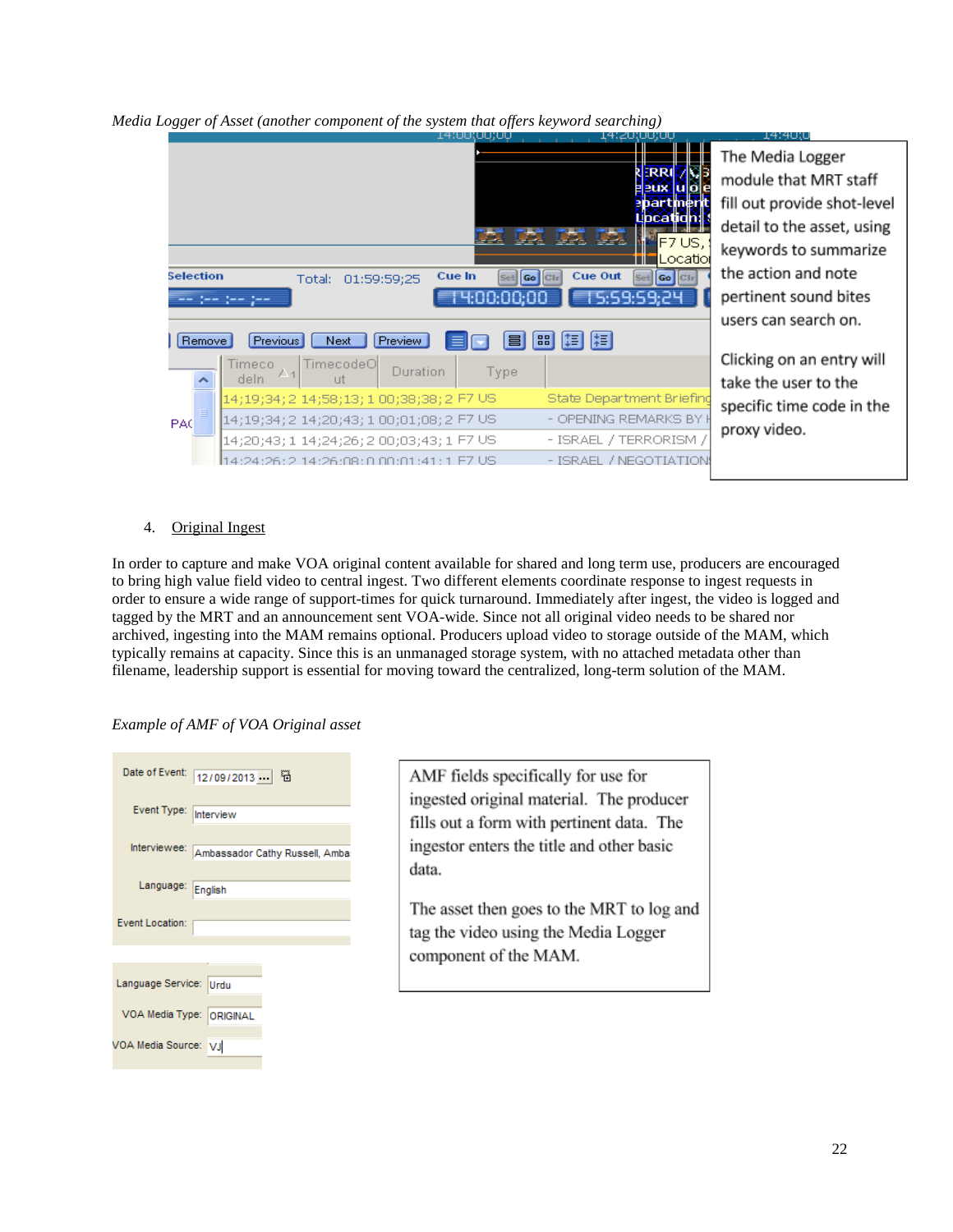5. Central News stories and other VOA produced video

Our production workflows are built around the core idea that stories can be shared across the language services. Our Central News room produces current news stories that can be re-tracked by any language service for broadcast within hours. Stories include originally shot video as well as newsfeed video. Producers write scripts and add source and other information to the AMF attached to the script. The video is produced separately, and is embedded into the script and published. Since a separate AMF exists for the video, it often doesn't contain the rich data of the textual script. Producers select stories to send to the archive, and copy and paste info from the script AMF to the Video AMF. The video is then sent to the archive, with its data-rich AMF.

# *SUMMARY OF VIDEO AND AUDIO DATA TECHNICAL SPECIFICATIONS*

VOA employs a "house style" for all its broadcast deliverables, including those outlined in this case history project.

#### *Video Data*

- Container/wrapper: QuickTime (.mov)
- Target total bitrate: 25 Mbps
- Frame size:  $720 \times 480$
- Aspect ratio: 4:3
- Video ]codec: DV25
- Compression type: Lossy
- Video frame fate: 29.97 fps
- Color encoding: YUV
- Chroma format: 4:1:1
- Interlaced scan

#### *Audio Data*

- Audio Channels: 2
- Audio Codec: PCM
- Audio Sample Rate: 48 kHz
- Audio Bit depth: 16 bit

#### *RELEVANT RECOMMENDED PRACTICES*

The project goals permitted following many of the Recommended Practices including:

#### *Advice for File Creators*

- **Provide the means to collect and submit metadata starting at the video shoot:** VOA-MMAM uses its custom built AMF (Asset Manager Form) with fields tailored for each asset type
- **Stay within the range of common frame rates of 24 - 30 frames per second (fps**): VOA-MMAM uses the standard 29.97 fps

#### *Advice for File Archivists*

● **Retain all the data from the original file if the video file structure is changed:** VOA-MMAM case history touches upon associated and embedded data

● **Move video files off removable data carriers to stable and managed storage as soon as possible:** VOA-MMAM uses the Dalet Plus News Management System which is connected to two Omneon Spectrum playout servers (one for studios and one for TV Master Control) for asset archiving. Dalet operates with the Front Porch Archiving system and Spectra Logic LTO storage.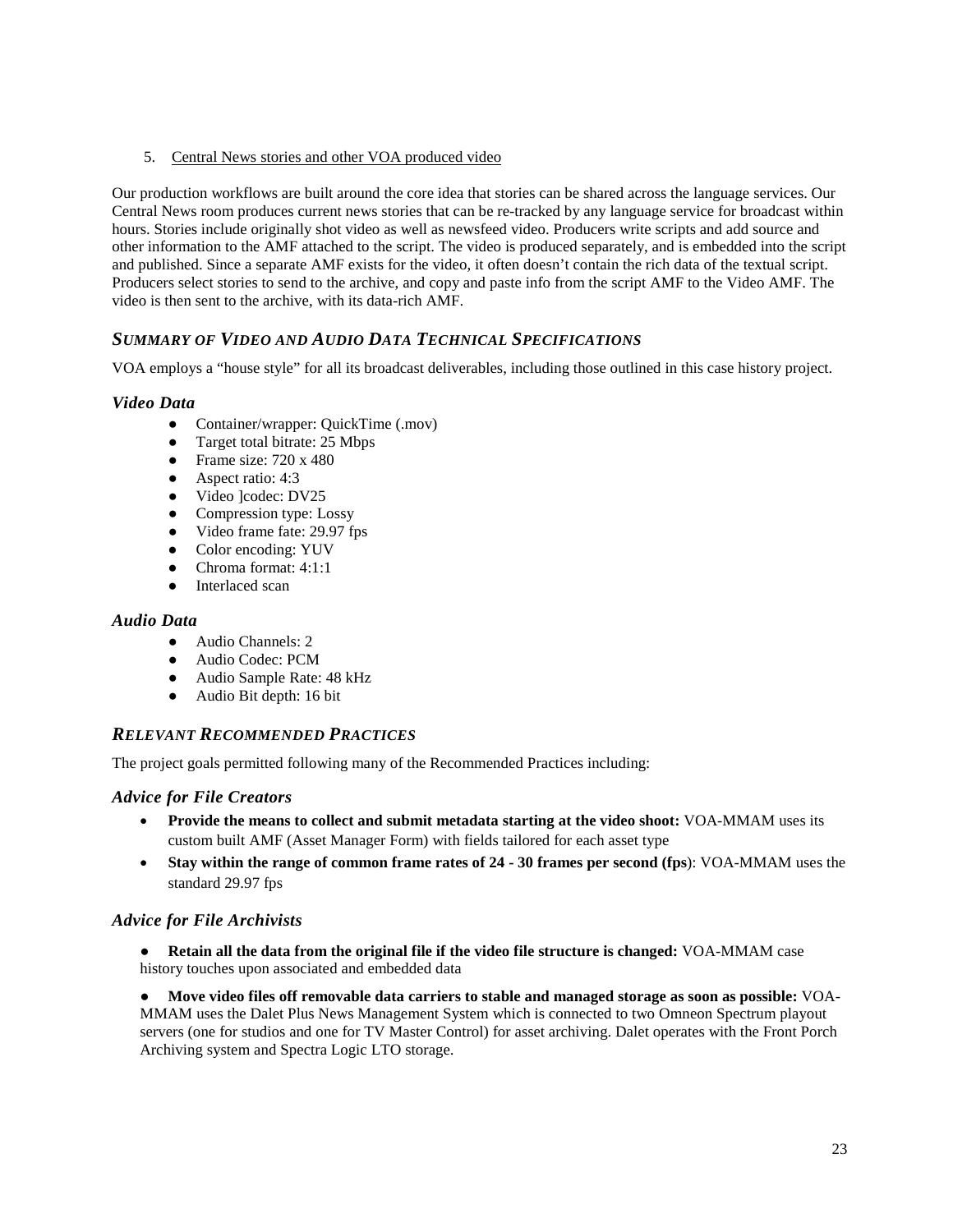#### *Advice for File Creators and File Archivists*

- **Use metadata data models with strong support for digital video:** VOA-MMAM uses standard XMLcompliant metadata templates which evolved over time and were adjusted as needed throughout the project.
- **Document and use technical metadata:** VOA-MMAM utilizes a sophisticated workflow to using an XSLT translation script to populate to mapped fields in their customer Asset Manager Form with the appropriate data.
- **Select video encoding and wrapper formats that are supported by downstream applications:** VOA-MMAM has a controlled internal system so all formats are well supported.

#### *When Following the Recommended Practices Is Not Practical*

The project goals required some compromise and preclude following several Recommended Practices:

- **Select High Definition (HD) video encoding over Standard Definition (SD): VOA-MMAM, following** the house style, uses SD.
- **Select higher bit rates over lower bit rates:** VOA-MMAM's internal house standard is 25 Mbps. which meets VOA-MMAM's business needs and is supported by essential internal VOA-MMAM systems.
- **Use higher chroma subsampling ratios rather than lower:** VOA-MMAM's internal house standard is 4:1:1 which meets VOA's business needs and is supported by essential internal systems.
- **If compression is used, select mathematically lossless compression over visually lossless or lossy compression**: VOA-MMAM's house standard is DV25. While DV25 is a lossy codec, it meets VOA-MMAM's business needs and is supported by essential internal VOA-MMAM systems.

#### *LESSONS LEARNED*

#### *The First Step is Always the Hardest*

Transitioning from a videotape-based world of TV production to all-digital TV production has been a paradigm shift for the Voice of America. For quite some time, basic navigation skills and workflow development competed with our regular duties and deadlines. As the MAM project team worked tirelessly to address issue after issue and VOA staff learned to use the tool better, resistance turned to change and change turned to adoption. With enhancements and customization of the software, we are more able to manage the urgent production deadlines and initiate steps toward future goals. The video library's attention at this point is turned to fine tuning the details – looking for more tools to enhance metadata matching and more efficient ways to manage the flood of content. Production has already shifted to a new house standard video aspect ratio, 16x9; and the transition to HD is on the horizon.

#### *The Tools are Out There*

Descriptive metadata can be captured early in the life cycle of video, and metadata standards are more widespread and shared than ever. Distributors and suppliers can and do use metadata standards that can be parsed and put back together to automatically feed a MAM. The first question to ask is 'What is the standard being used?' the second question: 'how can it be transformed, fed and matched automatically to video in our MAM system.'

#### *It Takes a Human Eye*

A week did not go by without the team discovering the unexpected, or learning something new, or having to adjust a workflow or expectation. There are so many possible points of failure when working with complex systems, multiple teams and the expanding universe of options. Whether it was drifting timecode, a vendor adjusting a seeming minor delivery procedure, a new contract to set up, a camera with a switch set differently than others, it was often discovered in the moment. The 24-hour System Monitoring / response team saved the day many-a-time.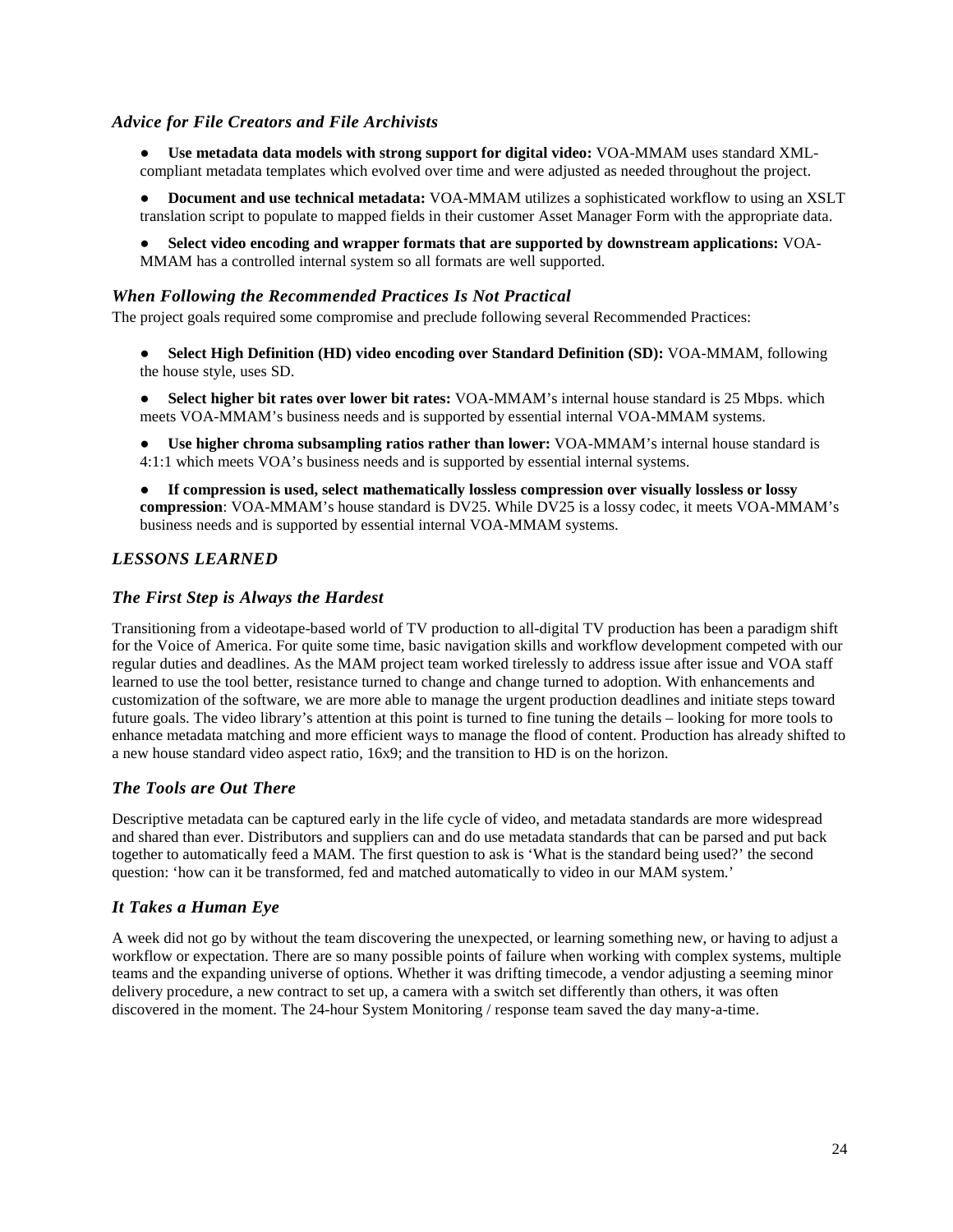# *Once A Metadata Schema Is Adopted, Time and Use Will Determine the Value of the Fields Chosen*

We found that our main metadata tool – the Asset Manager Form – continued to evolve even after a great deal of time and energy was spent by all the stake holders to create it. Actual use put it to the test. Flexibility in this area with good communication to users on changes occurred throughout our efforts.

#### *Automate – Automate - Automate*

In our implementation, system defaults in the MAM system have been set to auto-populate fields based on the folder in which they exist. This removes the need for repetitive human data entry, and ensures designated assets move along the chain to the proper categories or reflect consistent data applicable to that series of assets. We continue to look for other parameters and ways to auto-populate descriptive fields including XML and XSL availabilities.

#### *It Takes a Village*

From beginning to end of the life cycle of an asset, many hands must not only touch it but leave their mark. The question "what should I archive," must be framed in light of the ability to associate descriptive metadata with the essence, rather than with an eye toward archiving "everything possible." If there is not enough commitment from the start, then creating a successful framework for archiving valuable content is difficult to realize.

# *RECOMMENDED RESOURCES*

XSL Transformations (XSLT) Version 1.0 W3C Recommendation 16 November 1999. <http://www.w3.org/TR/xslt>

International Press Telecommunications Council. <http://www.iptc.org/site/Home/>

[http://www.iptc.org/std/catalog/catalog.IPTC-G2-Standards\\_3.xml](http://www.iptc.org/std/catalog/catalog.IPTC-G2-Standards_3.xml) This file is provided as is by the International Press Telecommunication Council, IPTC - [www.iptc.org](http://www.iptc.org/)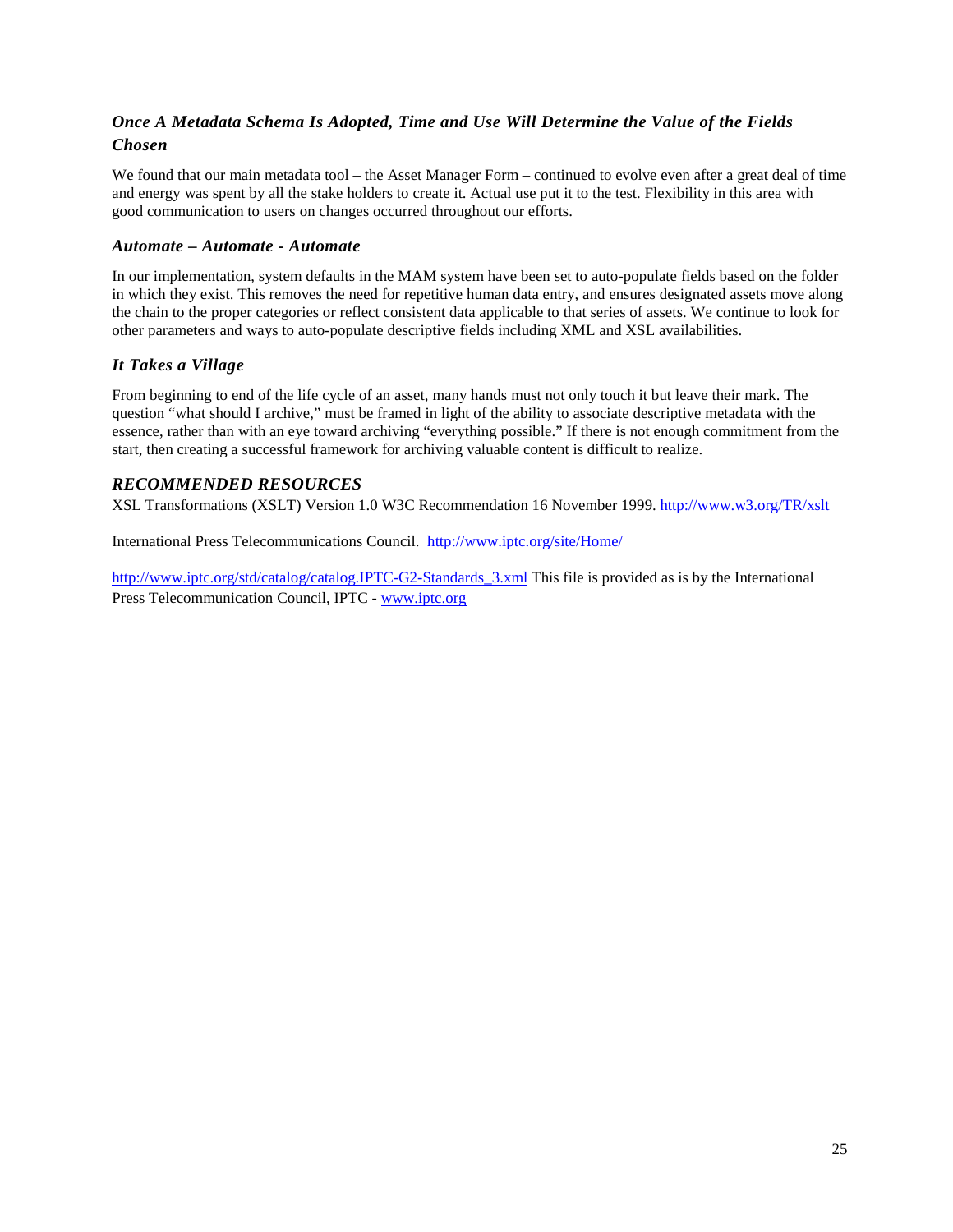# **ARCHIVING BORN DIGITAL VIDEO CASE HISTORIES**

<span id="page-25-0"></span>The five *Archiving* case histories tell the story of bringing the born digital video files into managed data repositories for long term retention and access. These case histories explore the issues which emerge when the born digital video objects arrive at the archive. They cover topics including the challenges of dealing with diverse formats, understanding and documenting relationships among the video files and related objects, and metadata. A major topic for this case history sets is the technical characteristics of file formats: how to identify and document what formats comes in to the archive, when are changes to the file attributes needed, and what are the impact of changes to the format and encoding.

Each case history focuses on a different problem set. LC-NAVCC-VEF describes the rationale for normalizing all video files to a single evergreen format prior to repository ingest. LC-WebArch-YouTube describes the challenges of harvesting digital video from YouTube. NARA-BRCC addresses the complexity of making bundled heterogeneous files ready for repository ingest and access. SIA-DVD project details the process of harvesting video files off authored DVDs. SI-DAMS describes the complex challenges of bringing digital video files and related objects into a centralized digital asset management system.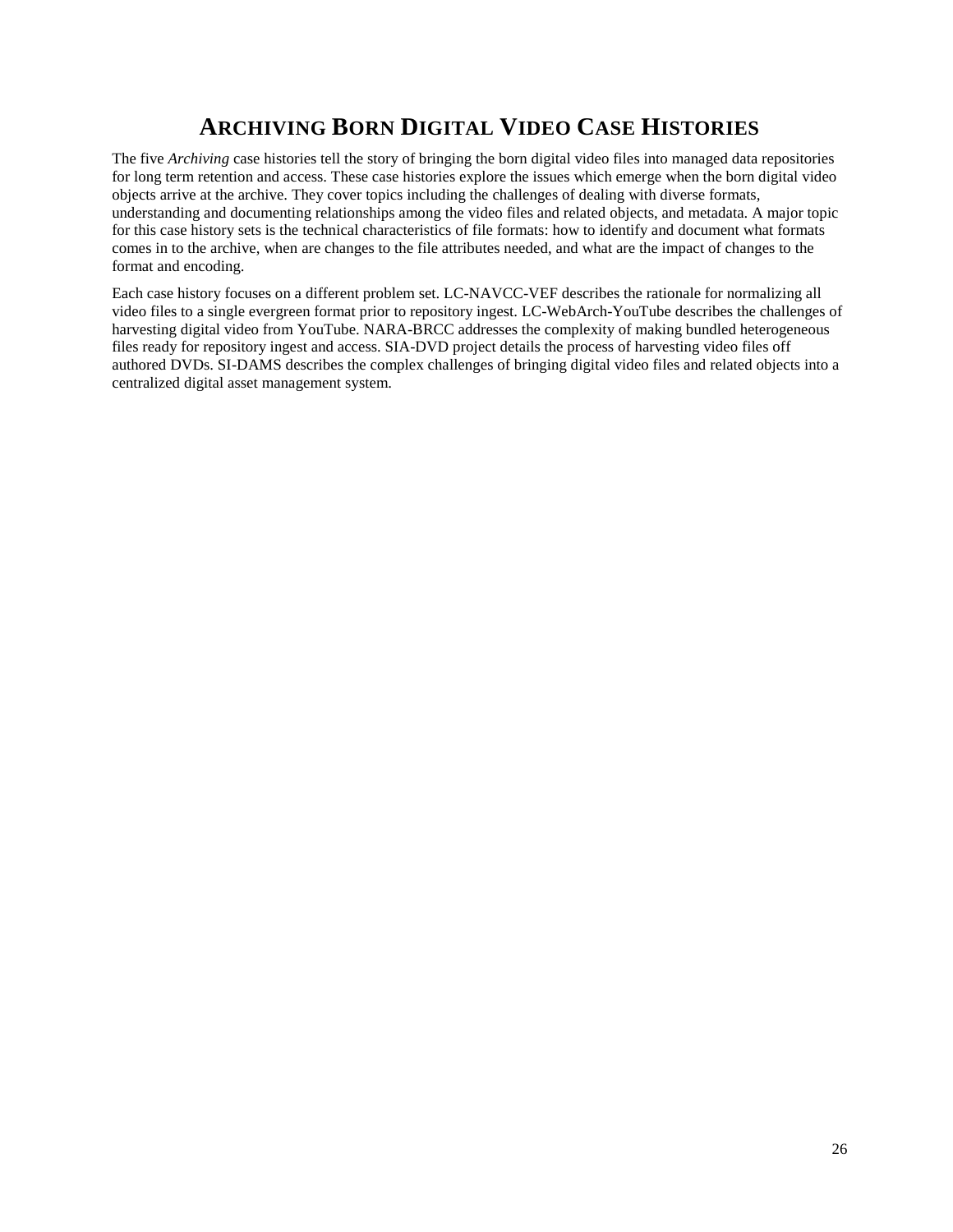# <span id="page-26-0"></span>**LIBRARY OF CONGRESS, PACKARD CAMPUS OF THE NATIONAL AUDIO-VISUAL CONSERVATION CENTER: THE CASE FOR NORMALIZATION TO AN EVERGREEN FORMAT**

# *CASE HISTORY SUMMARY*

The Library of Congress' Packard Campus of the National Audio-Visual Conservation Center is the state-of-the-art facility which acquires, preserves and provides access to the world's largest and most comprehensive collection of films, television programs, radio broadcasts, sound recordings, and software and electronic gaming and learning. The scale of the collection is massive so the need to define a single target moving image normalization format, JPEG2000 lossless in MXF OP1a, is well justified in order to maintain interoperability within workflow processes and long term sustainability of the archived files.

# *CASE HISTORY AUTHOR*

**James Snyder** [\(jsny@loc.gov\)](mailto:jsny@loc.gov), Senior Systems Administrator, NAVCC, Library of Congress

# *INTRODUCTORY INFORMATION*

#### *Institution Background*

The Packard Campus of the National Audio-Visual Conservation Center at the Library of Congress<sup>[19](#page-26-1)</sup> is the a state-ofthe-art facility which acquires, preserves and provides access to the world's largest and most comprehensive collection of films, television programs, radio broadcasts, and sound recordings. Located in Culpeper, Virginia, through a partnership with Packard Humanities Institute, the United States Congress, the Library of Congress, and the Architect of the Capitol, the Packard Campus hosts 415,000 square feet, more than 90 miles of shelving for collections storage, 35 climate controlled vaults for sound recording, safety film, and videotape, and 124 individual vaults for more flammable nitrate film. The Campus has globally unprecedented capabilities and capacities for the preservation reformatting of all audiovisual media formats (including obsolete formats dating back 100 years) and their long-term safekeeping in a multi-petabyte-level digital storage archive. In addition to preserving the collections of the Library, the Packard Campus was also designed to provide similar preservation services for other archives and libraries in both the public and private sector.

#### *Collection Background*

 $\overline{a}$ 

Collections at the Packard Campus consist of two broad categories. The first group, comprising approximately 80% of the physical collection and a significant portion of the born digital collection, is copyright deposit for specific content areas: audio, video, motion picture film, and electronic gaming and learning. The second group of material with the Packard Campus are the non-copyright deposit collections. Significant collections in this group include the 1950s gift of nitrate films from five major movie studios, the Afghan Media Resource Center collection which includes original interviews and raw footage from over 30 years of war in Afghanistan, the [HistoryMakers](http://www.thehistorymakers.com/) African American video oral history project, the American [Archive of Public Broadcasting](http://www.loc.gov/today/pr/2013/13-203.html) historic collection of American public radio and television content, and many others.

The entirety of the Library's audiovisual holdings will be digitized, creating both archive masters and access copies providing researchers with playback on demand in the Library's Capitol Hill reading rooms. The digital archive is based on the concept of data migration and verification. Migration to progressively higher density storage—meaning progressively greater storage capacity at the same or lower cost for as long as these economies exist—will continue indefinitely into the future. The NAVCC media data storage system is automatically checked on a periodic schedule using SHA-1 cryptographic hash checksums. This decision was made because circumstantial experience has shown

<span id="page-26-1"></span><sup>&</sup>lt;sup>19</sup> <http://www.loc.gov/avconservation/packard/>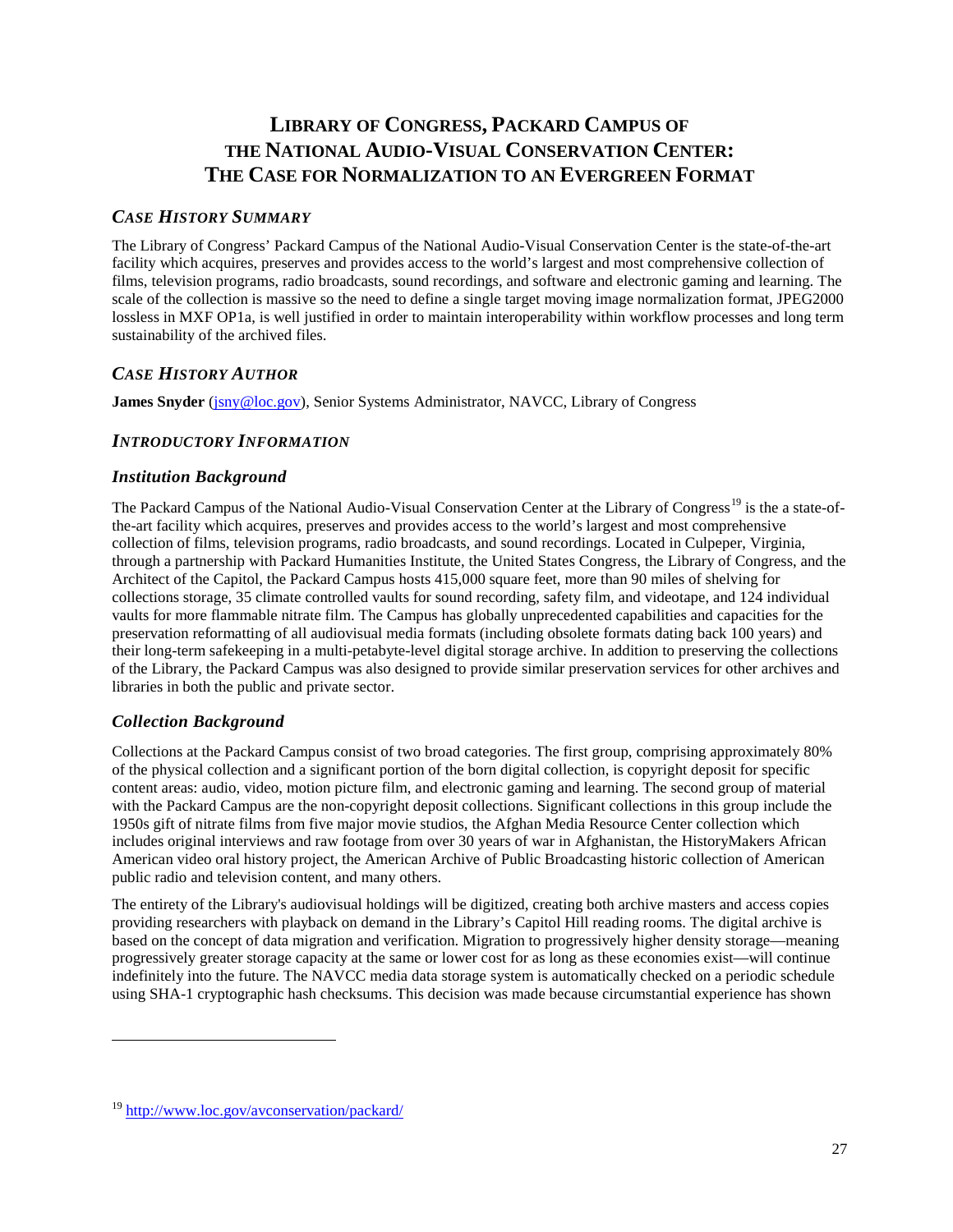that physical movement of tapes outside of a data robot environment meaningfully increases the data corruption rate of the contents stored on the tape.

All digital material, whether submitted as a digital file or captured to file at the Library, is normalized to a standard file format configuration. For moving image content, this is JPEG[20](#page-27-0)00 lossless in MXF OP1a.<sup>20</sup>

The retention period for copyright deposit is 150 years so the digital material in the archive is essentially a permanent data set. The archive currently contains about 5 PB and 200K archive files of digital and digitized audio and moving image recordings.

# *CASE HISTORY DETAILS*

The case history explores the rationale of normalizing a diverse set of heterogeneous born digital video file formats and encodings into just one evergreen format for long term preservation which encourages longevity despite inevitable technology changes.

While this case history focuses on digital video within the collections housed at the Packard Campus, the same principles apply to film and audio collections. For reference, the evergreen formats for these collections are:

#### *Audio Evergreen Format Details*

- Broadcast WAV (BWF RF64) 96 kHz/24 bit
- Digital audio captured at native sampling & bitrates IF they are AES standard
- Access proxies: WAV 44.1 kHz/16 bit
- Converted to MP3 or other format if necessary

*Digitized Film Evergreen Format Details*

- DPX with BWF RF64 audio: current limited production needs & preservation testing
- Aiming for JPEG2000 Lossless in MXF OP1a
- Access proxies HD MPEG-4 H.264

#### *Format Sustainability through International Standards*

The Packard Campus receives digital video files through a variety of input streams including copyright submission and general collection acquisition. This diversity in sources also leads to wide heterogeneity in and among file types and attributes. In order to reduce the variability in these large and complex collections, all digital video inputs are normalized on ingest to one standard format, JPEG2000 in MXF OP1a. The benefit of normalizing on ingest into the repository is that the toolkits are still (mostly) available for the submitted file formats and encodings. After a time, general production and toolkit availability will decrease and it may not be possible to access and transform the file.

Why JPEG2000 encoding in the MXF OP1a wrapper? One reason is that both are international and well-documented standards and preservation of content in a given digital format over the long term is not feasible without an understanding of how the information is represented (encoded) as bits and bytes in digital files. JPEG2000 is standardized in ISO 15444. [MXF OP1a](http://www.digitalpreservation.gov/formats/fdd/fdd000266.shtml) is standardized through SMPTE 377-1 and SMPTE 378M-2004. A compelling benefit of adopting internationally standardized wrappers and codecs is that vendors build tools and application to meet these specifications because that will help wide market adoption. Another reason is that preservation planning is simplified because institutions only need to maintain the documentation on one set of standards instead of many.

The version of JPEG2000 adopted by the Packard Campus<sup>[21](#page-27-1)</sup> is the mathematically lossless compression level reversible 5/3. (Lossy JPEG2000 profiles are also available but the Packard Campus implements a lossless compression profile.) This means that the compression is completely reversible and there is no loss of quality when the file is encoded and decoded. Other attractive features include that it does not have licensing issues, it can be

<span id="page-27-0"></span> $^{20}$  <http://www.digitalpreservation.gov/formats/fdd/fdd000206.shtml>  $^{21}$  http://www.digitalpreservation.gov/formats/fdd/fdd000206.shtml

<span id="page-27-1"></span>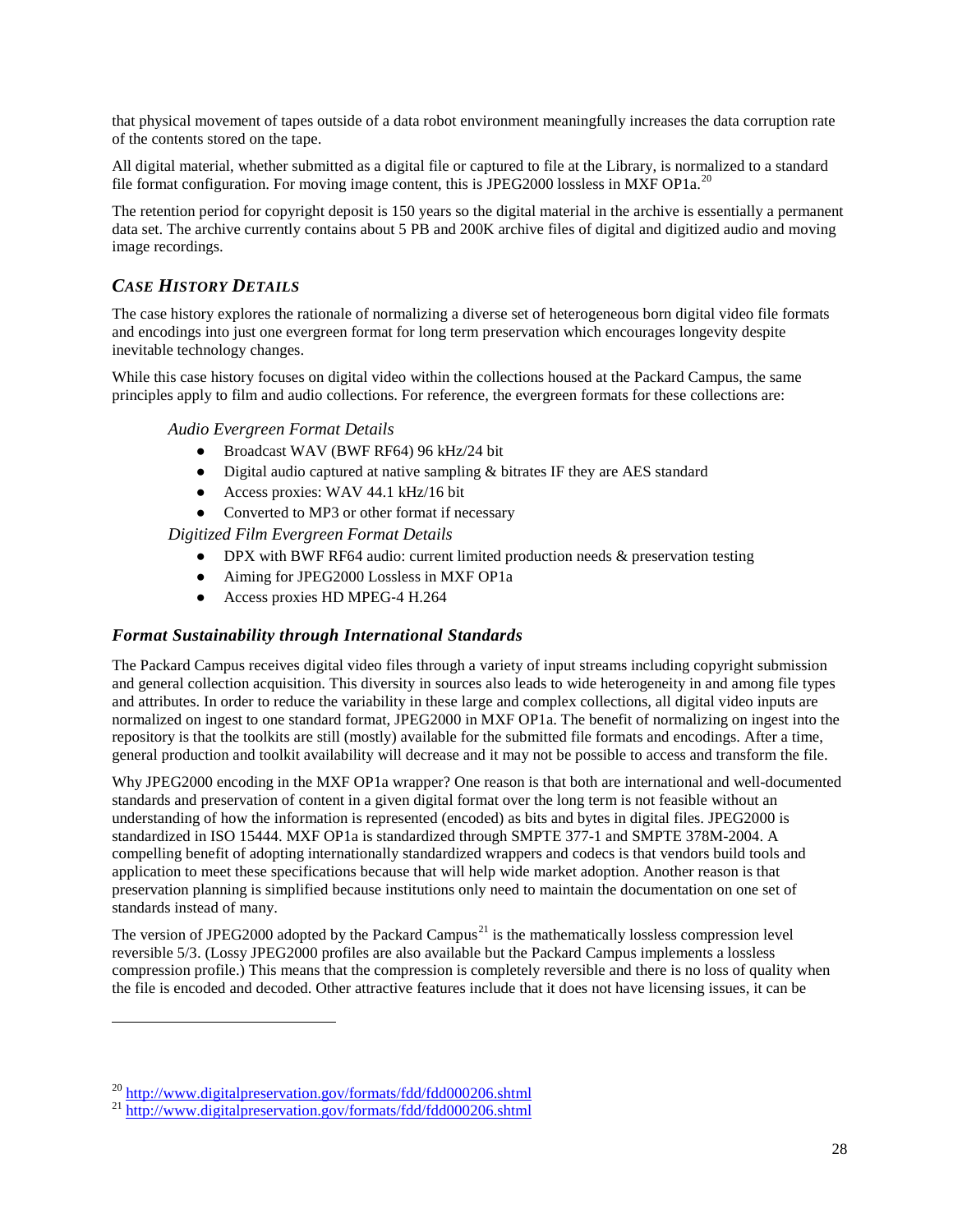wrapped in a standardized file wrapper (MXF) which promotes interoperability, it can accommodate any color spaces (YPbPr, RGB, XYZ, and new ones being worked on) and it can accommodate any bit depths (Video: 8 & 10 bits/channel; Film: 10, 12, 16 bits/channel). The Packard Campus plans to maintain the bit depth for source images beyond 10-bits.

The Packard Campus currently uses 10-bit for video because this matches the specifications laid out for serial digital interface as defined by SMPTE starting with ST 259M (although as stated above, NAVCC is preparing to accommodate native bit depths beyond 10-bit). Additionally, 10-bit encoding is preferred over 8-bit as a harmonization encoding so that decoder software writers do not have to accommodate both.

The MXF wrapper was specifically designed to aid interoperability and interchange between different vendor systems, especially within the media and entertainment production communities which are the primary content providers to Packard Campus collections. The file specification was standardized by the SMPTE (Society of Motion Picture & Television Engineers) and AMWA (Advanced Media Workflow Association) and allows different variations of files to be created for specific production environments and can act as a wrapper for metadata & other types of associated data.

Other possible file specifications are not viable for a number of reasons. AVI, for example is limited by being vendor specific and an aging toolset. MOV is in widespread use but it is proprietary, requires license fees and is not well documented. MPEG-2 and MPEG-4 are standardized toolkits but not well-documented coding standards that are repeatable time after time. The ISO/IEC 13818 documentation set, for example, defines what the structure of the file should be but doesn't specify how the essences are encoded. The MPEG family in general allows for a large number of variations in how each file can be encoded and decoded and it's impossible to document all the possible variations since the toolkit implementations are different between vendors, and many times between versions of the same vendor's software code.

# *Rationale to Use Lossless Compression*

The Packard Campus implements a reversible and mathematically losslessly compressed profile of JPEG2000 in order to save digital storage space and by extension, cost. The JPEG 2000 core coding, lossless compression scheme documented in ISO/IEC 15444-1:2004 averages 2.5 to 1 compression ratio. With collections at the scale of those at the Packard Campus, this translates into considerable savings in digital storage space and costs compared to storing uncompressed files. Digital storage costs tend to decrease as technology advances and capacity increases but the volume in the Library of Congress collections still justifies keeping the needed space. In addition, lossless compression does not significantly add to processing complexity over uncompressed files because the more data present, the more complex the processing. The savings in the volume of data justifies the complexity of the file structure.

#### *Interoperability*

Interoperability is the extent to which systems and devices can interchange data. It is essential in high volume filebased media preservation workflows in place at the Packard Campus and for the exchange of files between institutions and collections. In short, systems and devices from different vendors need to be able to successfully pass data among each other. By limiting the format variables to just JPEG2000 in MXF OP1a, the Packard Campus is able to select features that are not vendor specific. Adopting this internationally standard file configuration means that there are more options available in the commercial vendor market. The Packard Campus is able to use as many offthe-shelf products as feasible and invent items or write custom software only when a commercial product does not fit the need.

#### *Abundant, Robust and Managed Archival Storage is Essential*

The digital archive at the Packard Campus is able to support the very large quantities of digital objects (not just video but all types of content) within the collections. As of this writing, the archive contains about 5 PB of recorded data with 25 PB are available and about 200,000 moving image and audio archive files. It is currently operating at about 20% of designed production levels so there is ample room to grow.

- Dual copies, geographically dispersed
- Oracle Sun StorageTek T10000-C data tapes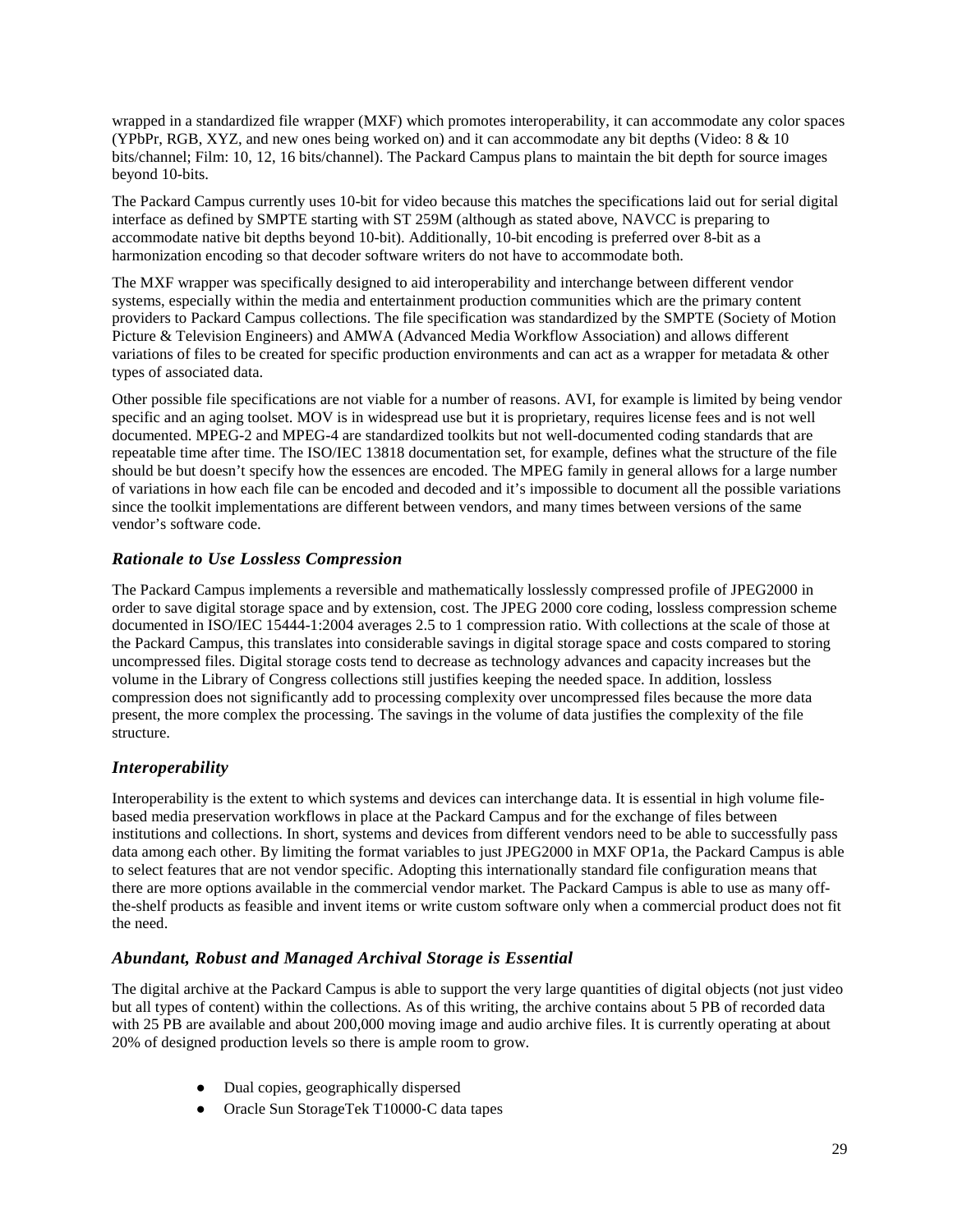- 9800 slots, 4900 currently populated.
- SHA-1 Cryptographic checksum used to verify integrity of files from the point of creation to the archive as well as to verify the integrity of the archive over time at regular intervals
- Metadata is maintained in databases
- Proxies are maintained on servers, and written to the archive

#### *SUMMARY OF VIDEO AND AUDIO DATA TECHNICAL SPECIFICATIONS*

#### *Video Data*

- Container/wrapper: MXF OP1a
- Target total bitrate: average of 90 Mbps for SD; 800 Mbps HD (uncompressed HD input)
- Timecode: native
- Frame size: native
- Aspect ratio: native 4:3 for SD video or 16:9 for HD video
- Video codec: JPEG2000 Lossless reversible 5/3
- Compression type: Mathematically lossless
- Video frame rate: native
- Color space: native
- Chroma sampling format: native 4:2:2 for YPbPr, 4:4:4 for RGB
- Bit depth: 10-bit (and native beyond 10-bit)
- Interlaced/Progressive scan: native

#### *Audio Data*

- Audio channels: native
- Audio codec: PCM
- Audio sample rate: 48
- Audio bit depth: 24
- Note: If timecode is stored in an audio channel, it is captured as an audio channel and duplicated in a timecode track

# *RELEVANT RECOMMENDED PRACTICES*

#### *Advice for File Archivists*

The use of JPEG2000 lossless encoding reversible 5/3 in MXF OP1a as the normalized target format supports a wide range of Recommended Practices including:

● **If compression is used, select mathematically lossless compression over visually lossless or lossy compression:** The profile of JPEG2000 used in the Packard Campus Evergreen format is reversible and mathematically losslessly compressed.

● **Select video encoding and wrapper formats that are well-supported now and future focused:** JPEG 2000 lossless and MXF are both well supported in current toolsets and are likely to continue to be so.

● **Select video encoding and wrapper formats that are non-proprietary:** Both JPEG 2000 and MXF are international standards.

● **Select video encoding and wrapper formats that are supported by downstream applications:** Because NAVCC normalizes all video data to the same encoding and wrapping formats, all toolsets are geared to work with these format selections.

● **Select video formats that are standardized and well-documented:** JPEG2000 is standardized in ISO 15444[.](http://www.digitalpreservation.gov/formats/fdd/fdd000266.shtml) [MXF OP1a](http://www.digitalpreservation.gov/formats/fdd/fdd000266.shtml) is standardized through SMPTE 377-1 and SMPTE 378M-2004.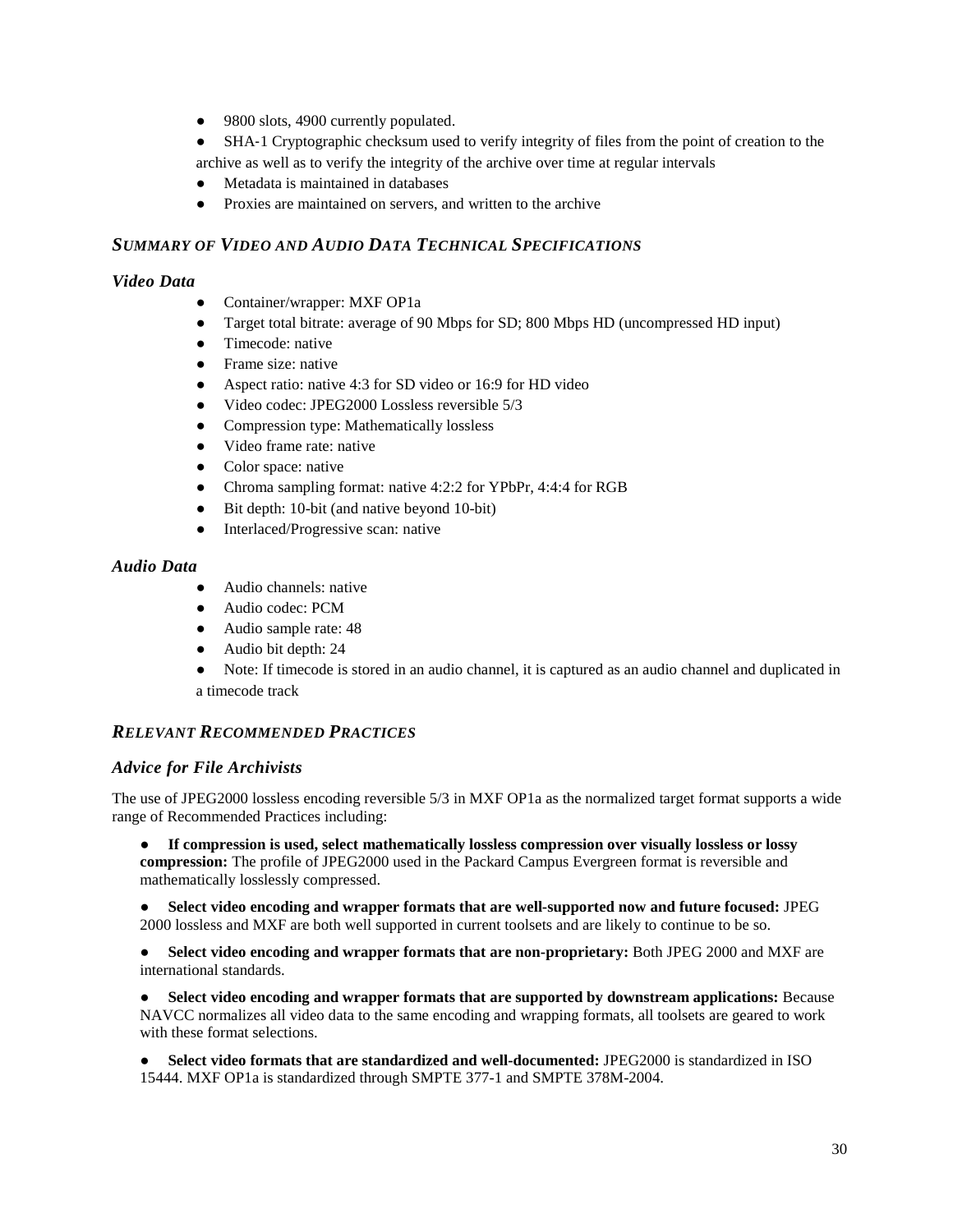● **Select video formats with capacity for robust and detailed technical metadata:** The MXF wrapper was specifically designed to aid interoperability and interchange between different vendor systems, especially within the media and entertainment production communities which are the primary content providers to Packard Campus collections. The file specification was standardized by the SMPTE (Society of Motion Picture & Television Engineers) & AMWA (Advanced Media Workflow Association) and allows different variations of files to be created for specific production environments and can act as a wrapper for metadata & other types of associated data.

● **Select video formats with greater capacity for embedded metadata over less metadata capacity:** MXF can contain detailed embedded metadata. The FADGI MXF AS-07 Application Specification for Preservation and Archiving (upcoming), which the Packard Campus has been instrumental in helping to design, can support embedded text-based data including supplementary metadata.

● **Select formats that can contain and label complex audio configurations including multiple channels and sound fields beyond mono and stereo:** LC-NAVCC-VEF uses MXF which has strong support for multiple and complex audio configurations

● **Select formats that can support robust timecode data:** MXF can support multiple timecode tracks includes a continuous Master Timecode and Historical Source Timecodes inherited from the original.

NAVCC's collection processing and archiving workflows supports the following recommended practices:

● **Identify the file characteristics at the most granular level possible, including the wrapper and video stream encoding:** LC-NAVCC-VEF uses format identification tools.

Determine and document criteria for when (if ever) it is appropriate to change the video file's **technical properties (including normalization):** LC-NAVCC-VEF case history details the rationale for normalizing file types

● **Retain the original video file as submitted if transcoding, normalizing or otherwise changing the video stream to meet business needs:** Originals are retained as submitted.

● **Select appropriate technical characteristics for the video encoding if transcoding, normalizing or otherwise changing the video stream to meet business needs:** LC-NAVCC-VEF case history details the rationale for selecting file characteristics for normalizing ingested files

Generate a new high integrity and continuous master timecode, especially if there is no timecode in **the original material:** LC-NAVCC-VEF plans to create a continuous master timecode as part of the planned MXF AS-07 implementation.

● **Retain original timecode(s) if provided, even if you generate a new high integrity continuous master timecode:** LC-NAVCC-VEF case history project retains timecode if present when normalizing files.

● **Retain the original chroma subsampling if the video data is transcoded:** Native chroma subsampling is retain when it's declared or knowable through metadata extraction.

● **Retain original frame rates if the video data is transcoded, even when they are beyond the standard 24 - 30 fps:** Native frame rate is always retained.

● **Move video files off removable data carriers to stable and managed storage as soon as possible:** Video data is moved off optical discs and external hard drives into managed storage as soon as it can after accession of the collection.

● **Document and use technical metadata:** LC-NAVCC-VEF reports that metadata is perhaps the area of in need of greatest focus: metadata pathways through the entire file-based workflow systems must be enabled and made reliable; metadata embedding standards need to be developed. (The [FADGI AS-07 project](http://www.digitizationguidelines.gov/guidelines/MXF_app_spec.html) is a big step in the right direction.); metadata schema standards need to be developed in coordination with industry

● **Create access, viewing or proxy copies with appropriate technical characteristics to meet expected use cases:** Case history details the technical characteristic of access copies.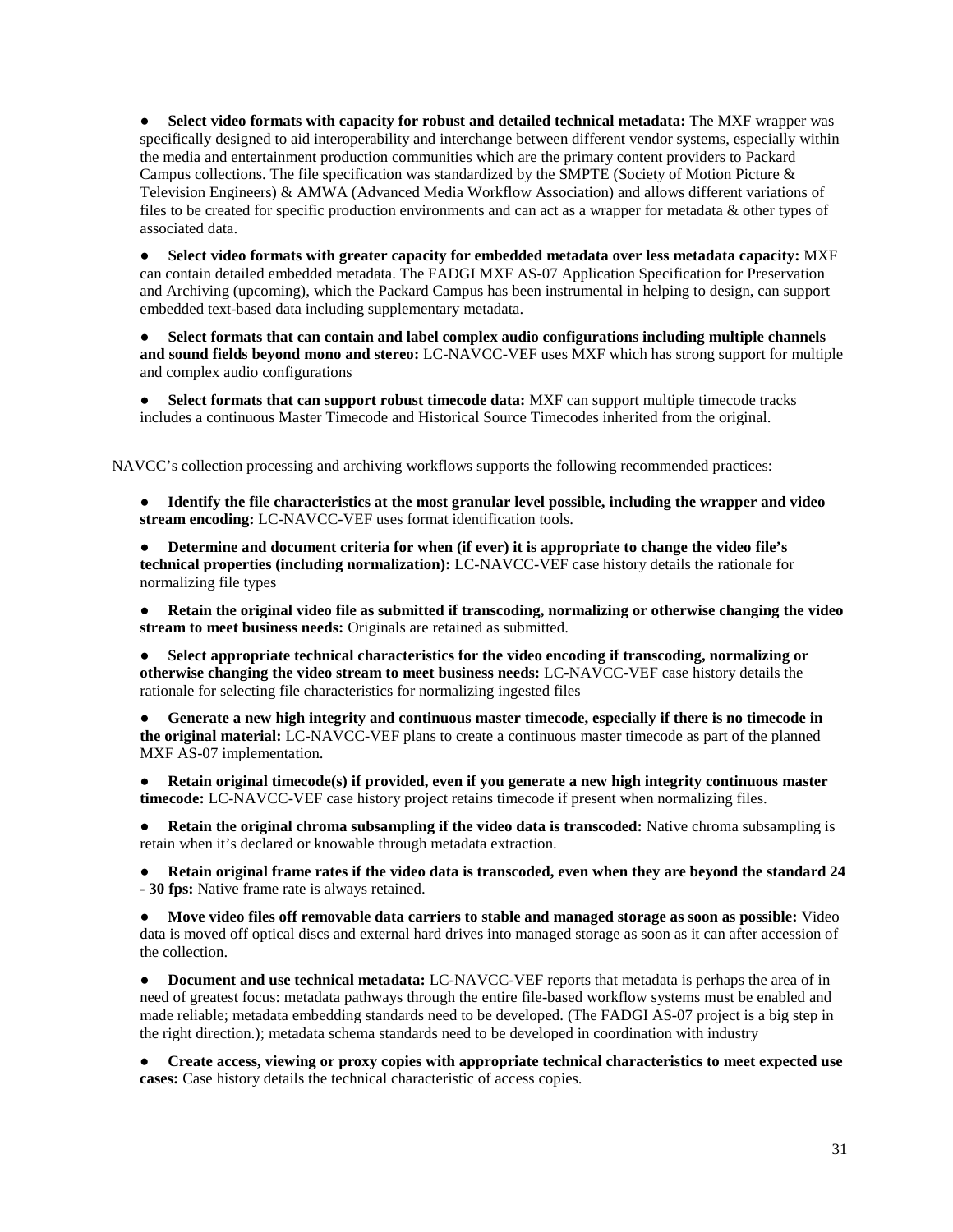#### *When Following the Recommended Practices Is Not Practical*

● **Select uncompressed video encoding over compressed encoding:** With collections at the scale of those at the Packard Campus, implementing compression translates into considerable savings in digital storage space and costs compared to storing uncompressed files.

● **Stay within the same codec family if the video data is transcoded:** The Packard Campus uses the house standard JPEG2000 in MXF OP1a target normalization format for all digital video files, regardless of the source format.

# *LESSONS LEARNED*

 $\overline{a}$ 

#### *It's Not So Hard Once You Get Started*

Mass migration is not only possible, but relatively easy once you have the processes figured out.

Physical workflows (people, cataloging, movement of assets) MUST be created and implemented at the same time as the technical workflows.

#### *We Don't Have It All Figured Out Yet*

Many processes and workflows are functioning at high capacity but there is still work to be done. In early planning, it was thought that it might take about four hours to process (create metadata, deal with copyright, normalized file formats) each hour of content so that it can be made usable. In reality, it takes about 20-50 hours to process each hour of content, jumping from an estimated 4:1 ratio to up to 50:1.

Metadata is perhaps the area in need of greatest focus going forward. In short, we need more of it, we need to collect it more reliably and we need to embed it within the files themselves.

- Metadata pathways through the entire file-based workflow systems must be enabled and made reliable.
- Metadata embedding standards need to be developed. (The FADGI AS-07 project is a big step in the right direction. $2^2$ )
- Metadata schema standards need to be developed in coordination with industry.

In some areas, we know what needs to be accomplished but we need to wait for vendors to build tools which will allow us to do the work.

<span id="page-31-0"></span> $^{22}$  For more information, see [http://www.digitizationguidelines.gov/guidelines/MXF\\_app\\_spec.html](http://www.digitizationguidelines.gov/guidelines/MXF_app_spec.html)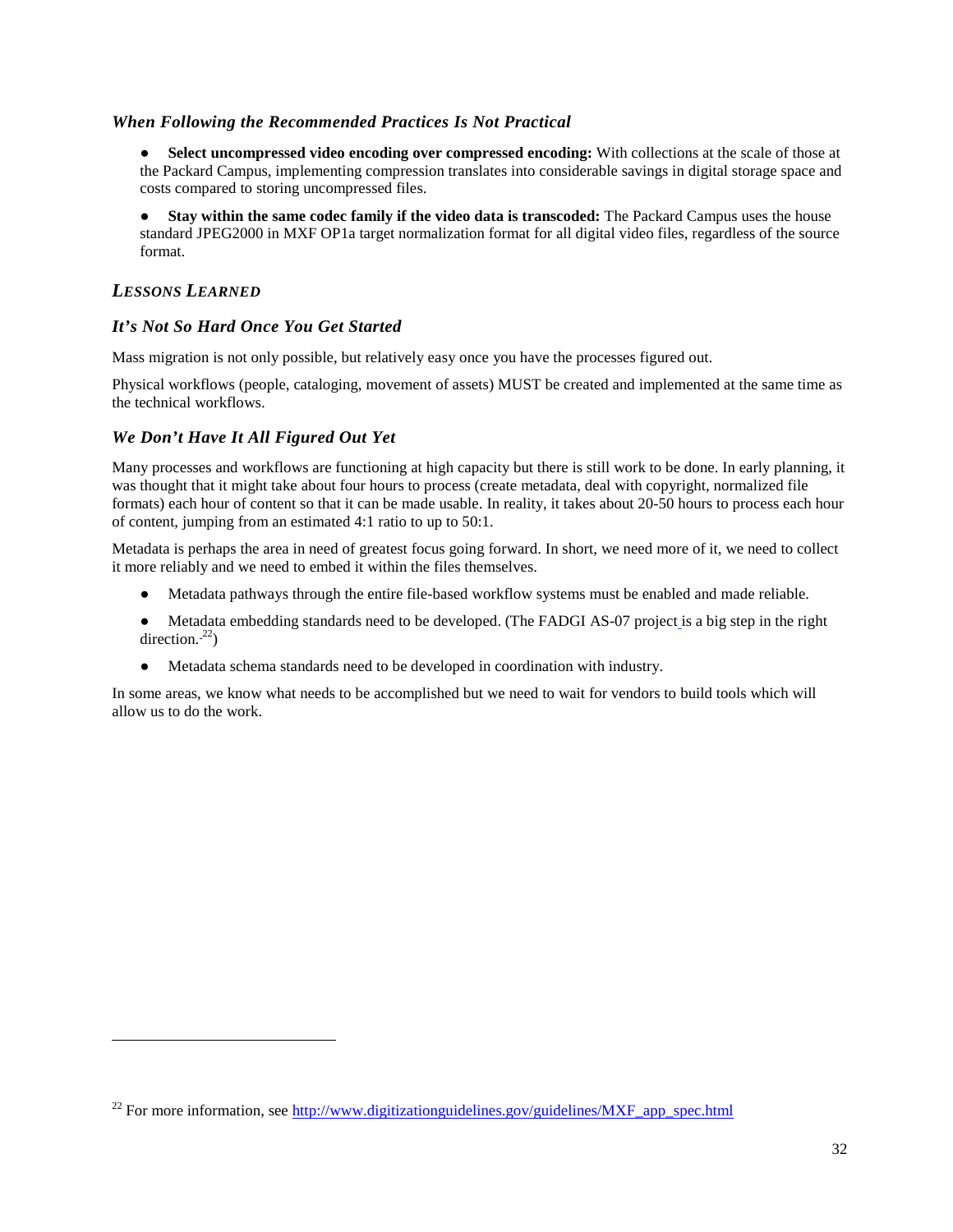# **LIBRARY OF CONGRESS WEB ARCHIVING TEAM PROCESSING AND REPLAYING VIDEO COLLECTED FROM THE WEB**

# <span id="page-32-0"></span>*CASE HISTORY SUMMARY*

This case history serves to explore the various challenges that the Library of Congress' Web Archiving team faces in harvesting and processing large collections of YouTube video content online. We have discovered that YouTube frequently changes its backend method of serving videos, which demands adaptability in the Wayback Machine program responsible for replaying our archived content. Additionally, as YouTube content becomes more prominent in our collections, our ingest volume has expanded greatly, due to the voluminous nature of video content files. We have employed a deduplication method to combat unnecessary increases in crawl volume, but the crawls still produce sizeable outputs. This reality in conjunction with high traffic, multi-department usage of the Library's internal CTS ingest system has presented a bottleneck in our processing capacity. While these issues do present significant obstacles, we are working to remain adaptable and efficient in our procedures to balance out the limitations that we experience in replaying our YouTube content and ingesting/processing our expanding crawl outputs.

# *CASE HISTORY AUTHORS*

**Abbie Grotke** [\(abgr@loc.gov\)](mailto:abgr@loc.gov), Web Archiving Team Lead **Gina Jones** [\(gjon@loc.gov](mailto:gjon@loc.gov)), Web Archiving IT Specialist **Phil Ardery** [\(pard@loc.gov\)](mailto:pard@loc.gov), Web Archiving IT Specialist

# *INTRODUCTORY INFORMATION*

#### *Institutional Background*

The Library of Congress' Web Archiving team consists of 5 full time employees. Currently, the web archive spans 17 publicly available collections in addition to a continuously expanding number of working collections that are being prepped for future release.<sup>[23](#page-32-1)</sup> Each collection has its own focus, and together they cover a wide range of cultural content both domestic and international in nature. The Library began crawling in 2000, and has since amassed over 500 Terabytes of archived web content.

#### *Collection Background*

 $\overline{a}$ 

Each collection consists of numerous crawled URIs, which are internally selected by a group of content nominators within the Library of Congress. When adding a URI to be crawled for a collection, these nominators work with the Web Archiving team to define a specific scope for the site in question. This scope ultimately functions as a set of instructions that tells the web crawler which parts—content, links, and files— of a website to scrape, and how many layers into the website the crawler should go. Currently we use the Heritrix Web Crawler. While the Web Archiving team does conduct in-house crawling, the majority of its crawling is outsourced to contractors.

Websites such as US government sites are free to be crawled without notification or permission due to their being in the public domain, but other websites might require specific permission to be crawled. Depending on the website in question, this permission may need to be explicitly granted, or may be assumed after a notice is sent to the site owner, informing him/her that the Library intends to crawl the site for a specific collection.

Given the nature of the internet, the content collected spans a wide range of formats. After each crawl completes, the resulting content is compressed into various WARC<sup>[24](#page-32-2)</sup> formatted files. When we are performing in-house crawls, this resulting content is compressed into various WARC<sup>24</sup> formatted files. When we are performing in-house cra WARC compression is performed by our in-house instance of the Heritrix crawler, otherwise it is performed by the

<span id="page-32-2"></span><span id="page-32-1"></span> $^{23}$  <http://lcweb2.loc.gov/diglib/lcwa/html/lcwa-home.html>  $^{24}$  <http://www.digitalpreservation.gov/formats/fdd/fdd000236.shtml>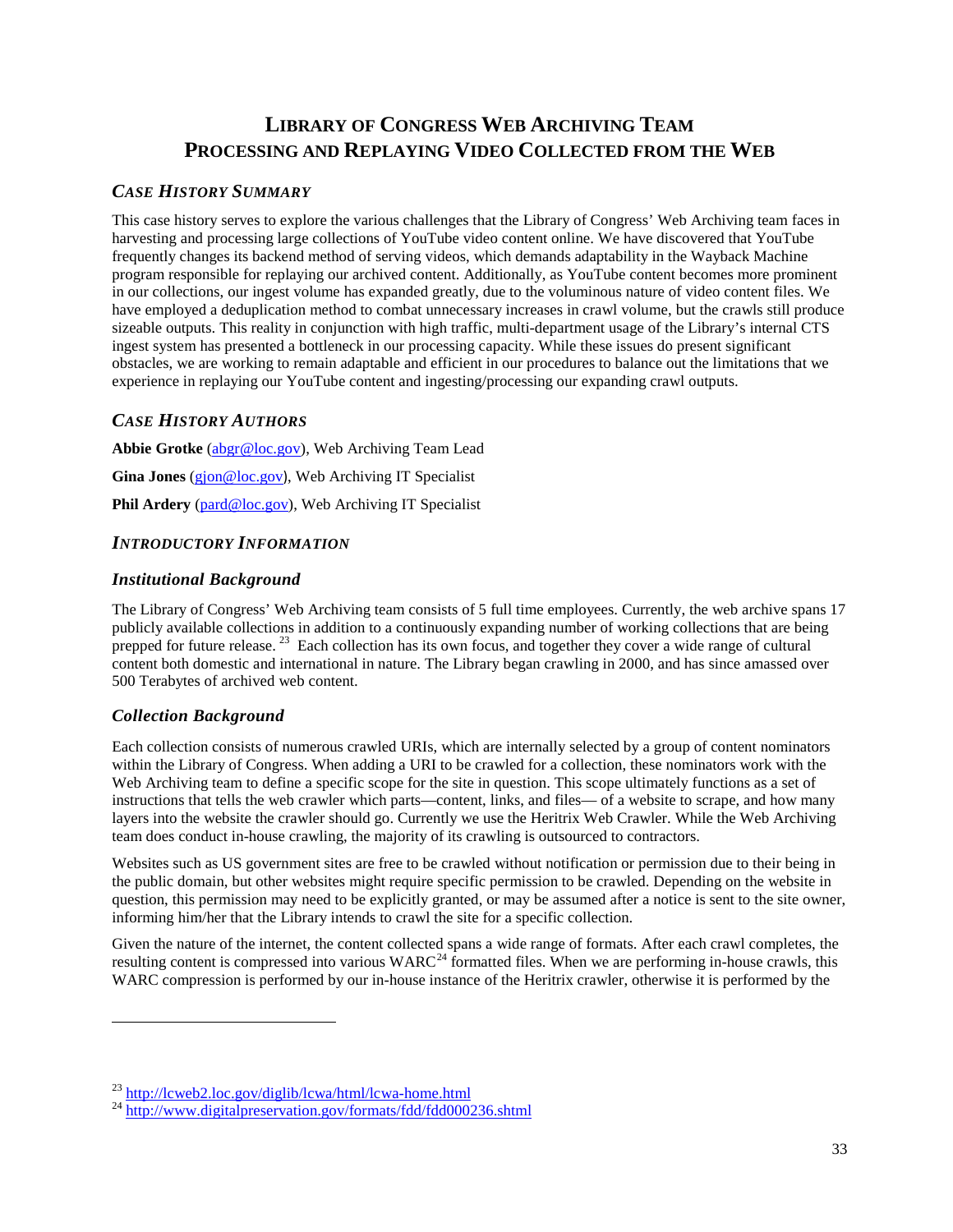Heritrix crawler that our contractor—currently the Internet Archive—is running. When a user accesses the Library's web archive, a local instance of the Wayback Machine replays the necessary WARC file(s) to create the dynamic web archive experience.

*Heritrix* -- <https://webarchive.jira.com/wiki/display/Heritrix/Heritrix;jsessionid=7AF9310B2FBECB22D3CAF140E4CCE867> *Wayback Machine -- <https://webarchive.jira.com/wiki/display/wayback/Wayback+Installation+and+Configuration+Guide> WARC File Format* -- *<http://www.digitalpreservation.gov/formats/fdd/fdd000236.shtml> WARC Specifications Overview* -- *<http://archive-access.sourceforge.net/warc/>*

# *CASE HISTORY DETAILS*

For this case history, we would like to explore the issues of storage, in the context of mass video collection within a limited storage environment, and of replaying harvested content from a constantly evolving service provider, YouTube.

# *Storage & Processing*

As video content is becoming more prevalent on the internet, it has naturally become increasingly relevant to our various collections. This reality coupled with the sizeable nature of video files has presented a challenge as we attempt to grapple with the ever-expanding size of our crawl outputs. As storage space costs money, budgets naturally limit the amount of content that we can store and make available. However, the more tangible issue that we currently face is a limitation regarding the speed with which we can process our content. After each crawl is completed by the Internet Archive, we must use in-house tools to migrate the content to our local network, copy it to long term storage, process it for public access, and then copy it to public access storage. The primary content transfer tool that we use is shared by many different departments within the Library, and thus experiences high traffic on a regular basis. Consequently, while the crawler may be physically capable of capturing hundreds of terabytes of content each month, we are limited by our ability to transfer, copy, and process far fewer terabytes in the same time period.

# *Replay*

YouTube in particular provides an interesting challenge to our team, given the various and often complex methods with which the site serves up its video content. Videos are most commonly accessed through a generic youtube.com/watch?v= base URI. In playing the video, however, the site looks to various reference files which in turn point to alternate URIs where the video content itself is actually stored. Our scoping techniques allow us to successfully capture the videos when crawling the site, but the Wayback Machine piece must be configured to mimic this referential structure in order to replay the video content natively, within the archived copy of the site. Achieving the proper configuration has proved challenging in its own right, and is complicated further by the tendency for YouTube to regularly alter its methods of serving videos. The ever changing nature of this issue has presented an ongoing struggle of sorts, which we are working with the Internet Archive to address.

# *SUMMARY OF VIDEO AND AUDIO DATA TECHNICAL SPECIFICATIONS*

Websites present videos in a wide range of different formats. Currently, YouTube accepts files in the following encoding formats:

- \*.mov
- \*.mpeg4
- \*.avi
- \*.wmv
- \*.mpegps
- \*.flv
- 3GPP
- WebM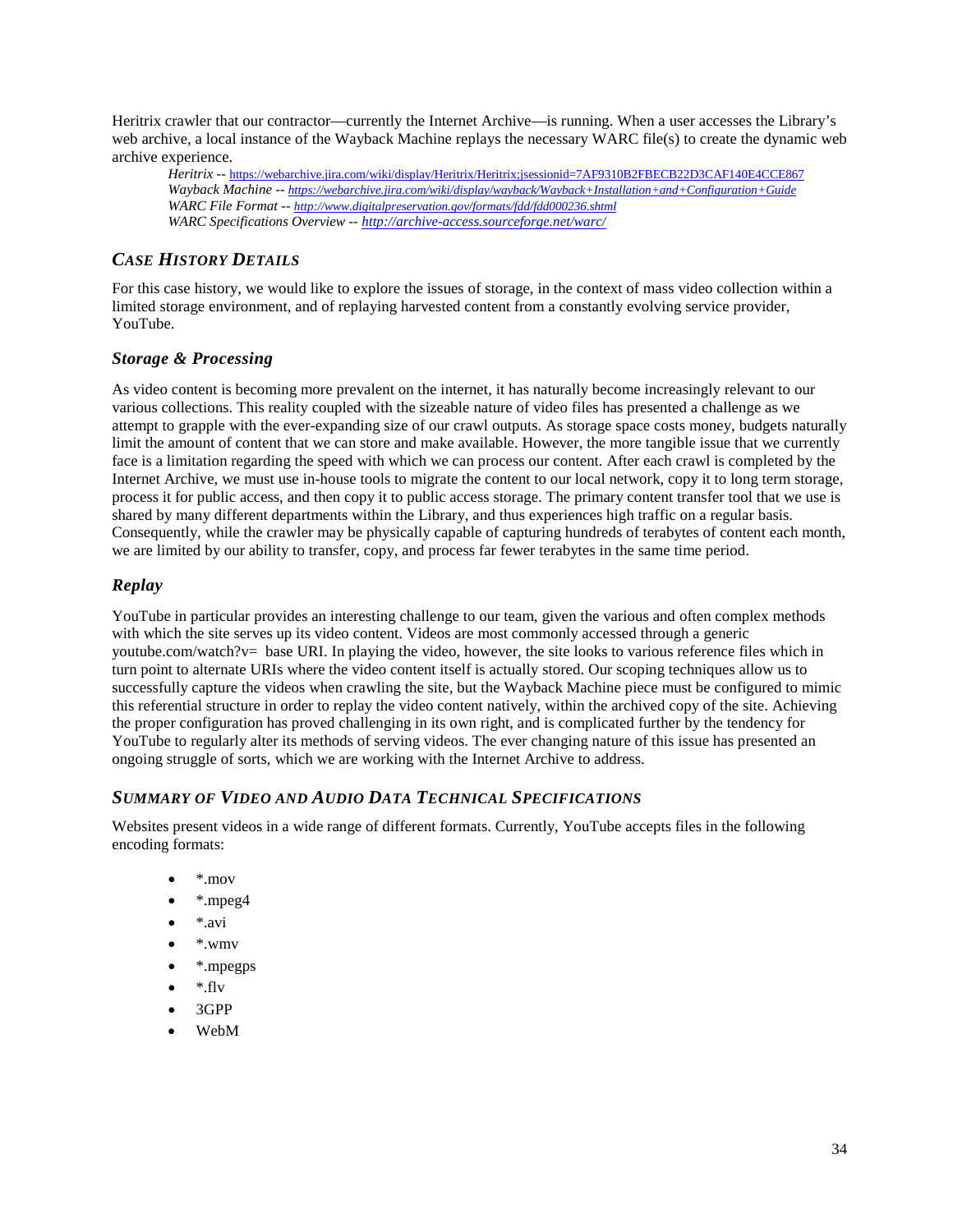In June of last year, our team worked with the Library's formats division to determine that mpeg formats should take precedence over \*.flv files, when the former is available. We can analyze our archived video content by reviewing the mime-types returned by the host server when our crawler encounters the content. Each crawl yields a series of reports, including a mime-type report that provides URL and byte counts for each mime-type within the given crawl. These reports suggest that the most common video mime-types that we currently encounter are:

- video/mp4
- video/x-ms-asf
- video/x-ms-wvx
- video/quicktime
- video/x-ms-wmv
- video/x-flv
- video/mpeg

This list is based on all video captured, not just YouTube content. For example, the .flv files that we have captured could be either flash videos pulled from other (non-YouTube) sites, or YouTube videos that the crawler determined to be only available in the .flv format

For the time being, we do not have a means of producing sharply accurate figures for how much video content, YouTube content, or specific file type content we have in our archive. We are working with the Internet Archive to create an environment that will allow us to perform such analysis in the future. For the time being, we can only rely on the figures in our mime-type reports.

One shortcoming of these reports is that the crawler produces them before de-duplicating the crawl content. If the crawler encounters a video that it has already captured, for example, it will naturally harvest another capture of the video, which should be recognized as a duplicate and discarded in the post-processing phase. Thus, while the reports suggest that we have crawled around 292 TB of content returned with a video mime type, the actual size ingested, after de-duplication would be smaller. Similarly, we can deduce from the mime reports that we have crawled around 144TB of mp4 content, but the volume of de-duplicated mp4 files that we have actually ingested would be a smaller figure—one that we cannot currently pinpoint with precision.

Another issue with analyzing our content by mime-type is that webmasters are free to configure their web servers to return mime-types of their choosing. In fact, they can return altogether bogus mime-types such as "woof/woof", "xxx/xxx", "x-access/x-denied", etc. Consequently, the mime type reports contain inaccuracies, and thus cannot be relied upon for perfect analysis figures. The eventual hope is to be able to analyze the raw content within the compressed WARC/ARC files, which is stored in binary format, making it inaccessible without proper tools. One of the tools that we are currently exploring is the python based version of the "libwarc" software library. More information on this software project can be found at the links below:

> <http://netpreserve.org/projects/warc-tools-project> <http://code.hanzoarchives.com/warc-tools>

# *RELEVANT RECOMMENDED PRACTICES*

#### *Advice for File Archivists*

● **Move video files off removable data carriers to stable and managed storage as soon as possible:** After each crawl is completed by the Internet Archive, we must use in-house tools to migrate the content to our local network, copy it to long term storage, process it for public access, and then copy it to public access storage.

#### *Advice for File Creators and File Archivists*

● **Document and use technical metadata:** We use BagIt metadata fields to store information on the storage containers (bags) that house the crawl content as well as separately generating a range of data reports for each crawl that provide more content-specific statistics.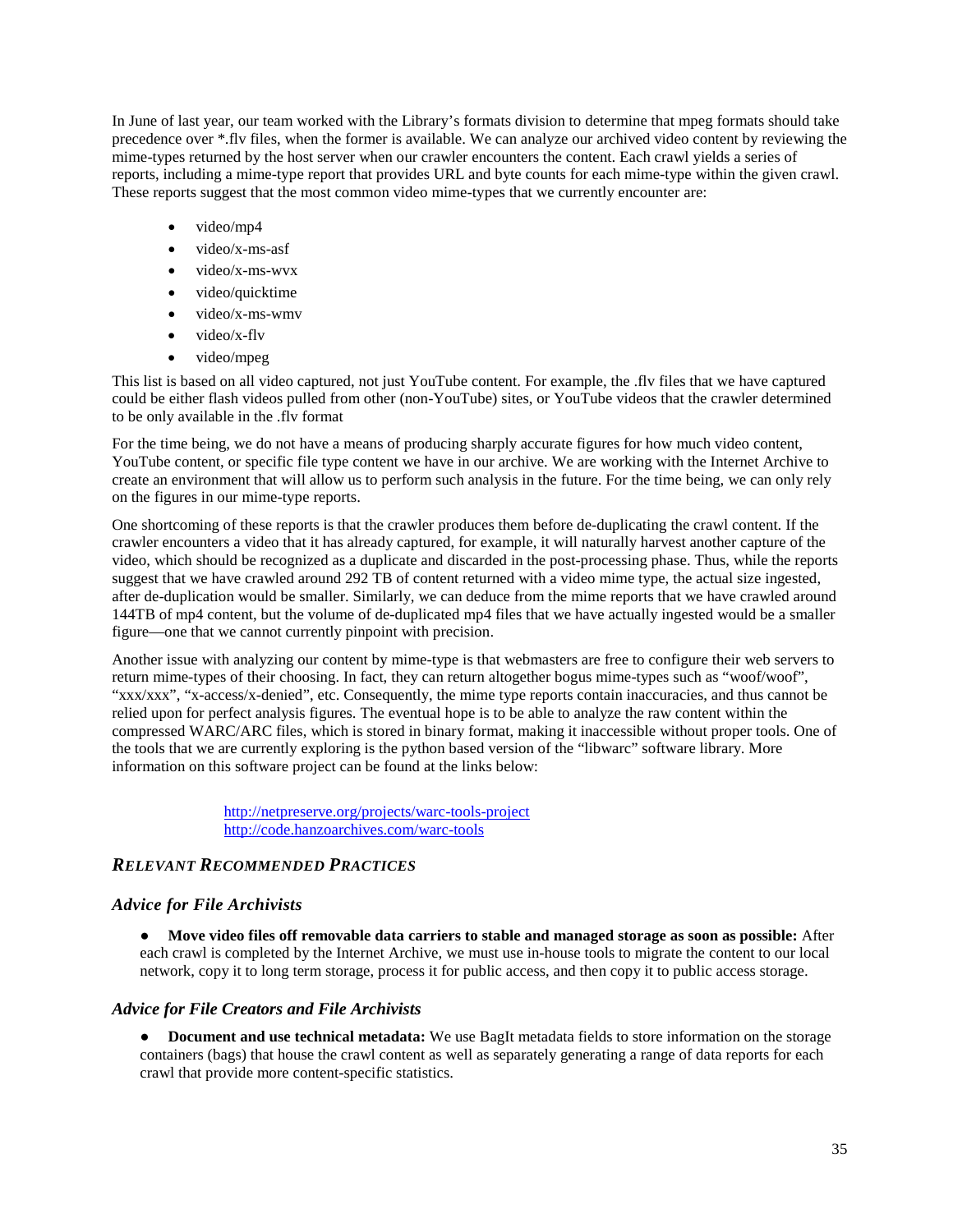● **Select video encoding and wrapper formats that are supported by downstream applications:** This principle applies to the Library's Web Archive in that our diversity of content must be stored in compressed WARC formatted files so that the Wayback Machine application can replay it.

#### *When Following the Recommended Practices Is Not Practical*

The project goals required some compromise and preclude following several Recommended Practices including

● **Select High Definition (HD) video encoding over Standard Definition (SD):** Currently we have opted to collect the high definition version of nominated YouTube videos. So technically, this principle does currently apply to our collection. However, given the volume of video content that we collect and the storage/processing limitations that we face, there is an argument to be made for why a sizeable Web Archive would specifically chose not to pursue HD quality when an SD option is available.

● **Develop selection criteria based on business needs to inform decisions on what files and/or formats to keep, especially if the same content is submitted in multiple video files:** As our case history demonstrates, the practice of following strict and comprehensive format and file quality selection is generally counterintuitive given the context of web archiving. Selection criteria focuses for web archiving activities focuses on content, and the nature of the internet implies that we will encounter, and must embrace, a broad diversity of formats.

● **Avoid multiple compression and decompression steps:** Given the dependence on the Wayback Machine to replay the archived content, it is necessary that to store that content in compressed WARC files. This provides the added benefit of reducing the total volume of our bulk storage, while supporting stewardship and the standardization methods of the greater Web Archiving community.

● **Stay within the same codec family if the video data is transcoded:** The Web Archiving project stores all content in compressed WARC files regardless of its source format.

# *LESSONS LEARNED*

#### *Deduplication*

In coping with our expanding crawl outputs and the storage/processing challenges that they present, we have embraced the efficiency practice of deduplication. This process is particularly important in the context of crawling YouTube. While the content of a YouTube video page might change—with the addition of new comments, for example—the video element itself often remains the same. By subjecting our crawl outputs to deduplication, we are capable of capturing changes made to the site without burdening our storage systems and transfer procedures further by re-processing previously acquired content.

#### *Adaptation*

Our ongoing collection of YouTube content requires us to remain adaptable to the frequent structural changes to YouTube's backend video service structure. And while this goal of adaptability could serve as a guiding principle for the greater web archiving community, given the constantly evolving state of the internet, it emphasizes the importance of cultivating and sustaining technical and procedural standardization in areas that do remain under our control.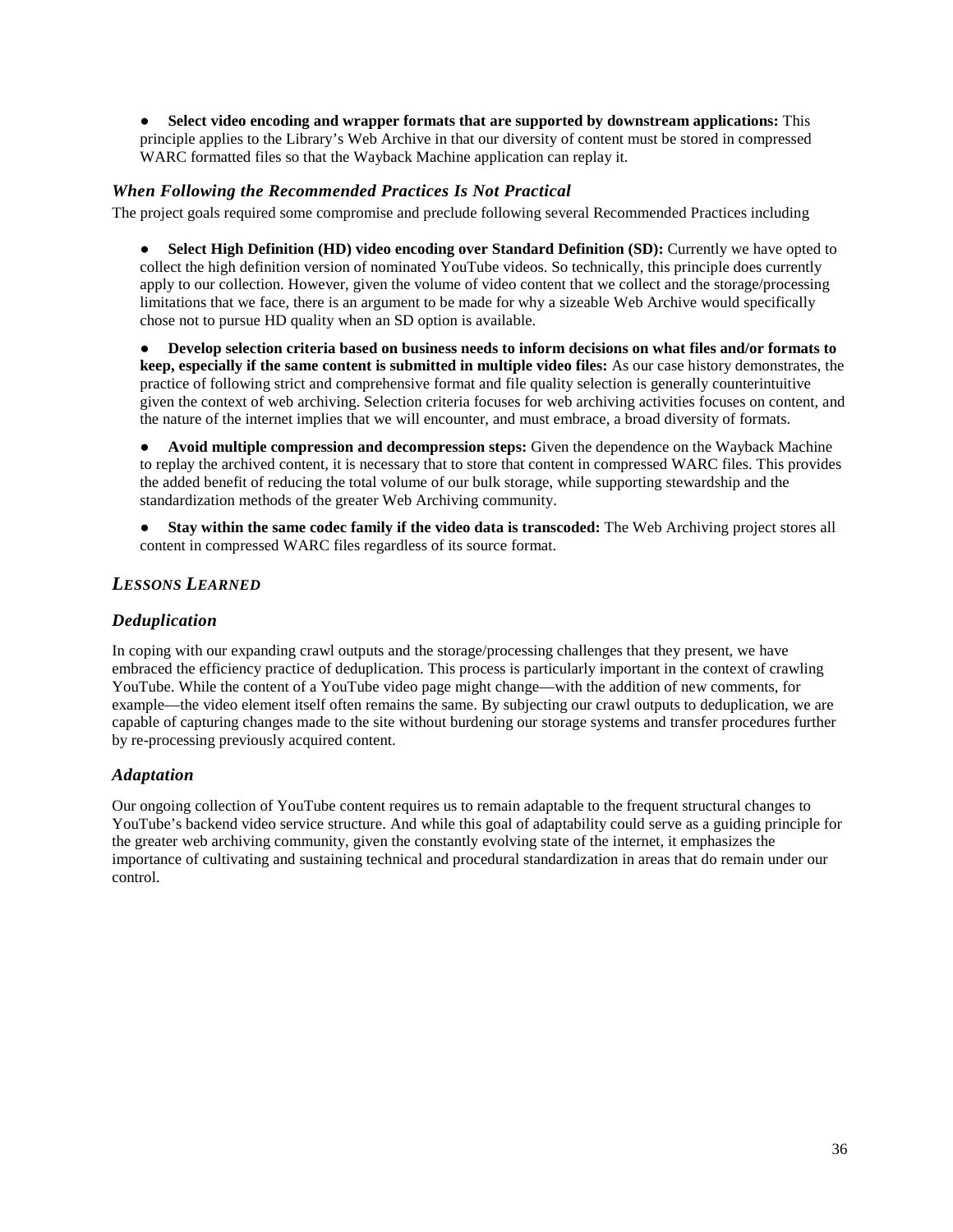# <span id="page-36-0"></span>**NATIONAL ARCHIVES AND RECORDS ADMINISTRATION MIXING IT UP: WORKING WITH HETEROGENEOUS SETS OF FILE TYPES**

# *CASE HISTORY SUMMARY*

This case history will examine how to handle a group of heterogeneous files supplied on optical discs and/or a hard drive. Readers will become familiar with how to extract technical metadata from the files in order to gauge quality and identify salient characteristics. Tools for playback and transcoding a wide variety of files will be discussed along with some of the thought process that is used to determine which format (Preservation Master, Reproduction Master or Distribution Copy) should be created for long-term storage and preservation. A brief discussion of how to handle complex files that are stored in a directory structure is also included.

# *CASE HISTORY AUTHORS*

**Courtney Egan** [\(courtney.egan@nara.gov\)](mailto:courtney.egan@nara.gov), Audio Visual Preservation Specialist

**John Powell** [\(john.powell@nara.gov\)](mailto:john.powell@nara.gov), Archivist

# *INTRODUCTORY INFORMATION*

#### *Institutional Background*

The Audio-Video Preservation Lab at NARA<sup>[25](#page-36-1)</sup> works with both audio and video materials and can handle legacy as well as modern formats. Six full-time employees and a supervisor staff the Lab and are responsible for reformatting records for preservation and access purposes. Equipment in the Lab includes several purpose-built reformatting workstations, a robotic videotape transfer system, automated quality control and transcoding tools and a set of applications for embedding and extracting technical metadata. The Lab may work on material from the overall NARA collection or from the Presidential Libraries and Regional NARA Offices around the country. Lab staff can also serve as subject matter experts for reformatting issues specific to audio-video recordings and media.

# *Collection Background*

NARA is responsible for preserving the records of all federal agencies and is estimated to hold about 400,000 audiovideo items from various parts of the U.S. federal government. Audio records range from disc recordings that date to the 1930-40s up to very recent submissions delivered as mp3 files on Flash cards; ¼" tape is probably the most prevalent format in the audio collection. Video records also span a large time frame and include significant amounts of 1-inch, U-matic and Digital Betacam tapes. It is only recently that NARA has begun to receive born digital records. The first example of born digital content arriving in the Lab was the Supreme Court audio recordings from the early 2000s; a small box of flash cards filled with that year's data was delivered to the Lab for quality control and preservation work. Other born digital projects have included NOAA field recordings on DVCPRO tapes; these were reformatted to AVI files with the original essence format (DVCPRO) maintained.

# *CASE HISTORY DETAILS*

The archival unit that accessions electronic media at NARA received a large set of files from the Base Realignment and Closure Commissions from 2005. Many of these records were common file types and standard procedures were in place to process and transform them (if necessary). Mixed in with these common file types were several DVDs and CDs that contained audio-video content. Shortly after receiving this collection, the Electronic Records archivists took the precautionary step of moving the files from optical media formats to a hard drive. Beyond that they were unsure of what steps should be taken to preserve these items and they were having trouble even viewing some of the files so that they could review the content and determine whether or not it should become a permanent record. They sought

<span id="page-36-1"></span> $^{25}$  <http://www.archives.gov/>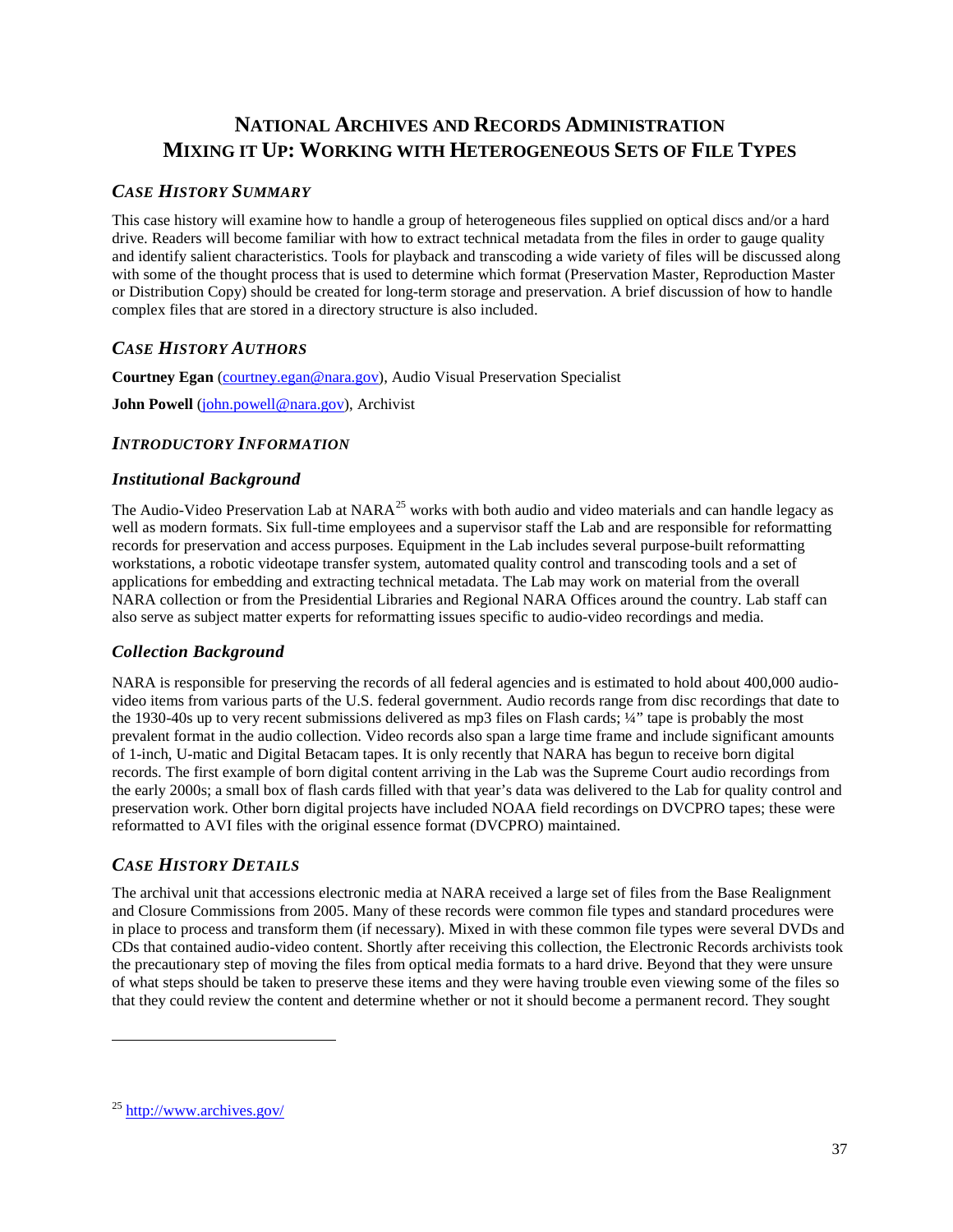assistance from the Motion Picture and Sound archivists who suggested a versatile playback tool that they were familiar with and who also directed them to the Audio-Video Lab.

After using playback tools to determine that these records should be accessioned with the collection, one of the Electronic Records archivists worked with the AV Lab to determine next steps. Together lab staff and the archivists determined three requirements for what became a small pilot project: 1. Identify the technical characteristics of these files and supply this information to the archivists 2. Determine an intermediate format that these files should be transcoded to and 3. Migrate these to the intermediate format and deliver new copies to archivists. In order to identify and evaluate file characteristics for this heterogeneous group of material, the AV Lab needed a file analysis tool that supported a wide range of file types. MediaInfo worked well and had the capability export customizable sets of metadata. Once the files had been analyzed and technical characteristics exported to a spreadsheet, Lab staff could get a general impression of file size and quality. As mentioned above, many of these items had been stored on DVD and were in fact in the format of authored DVDs. Other file formats included the following wrappers: AVI (\*.avi), Flash Video (\*.flv), QuickTime (\*.mov), MPEG-1 Video (\*.mpg), MPEG-2 Video (\*.mpg), ShockWave (\*.swf) and Windows Media (\*.wmv). Codecs used in file essences included Sorenson H263, AVID JFIF, Cinepack, Indeo4, MPEG-1 Video, MPEG-2 Video, MS Video, WMV3 for video and AC3, LPCM (Big Endian), MPEG-1 Audio Layer 2, MPEG-1L3, PCM and WMA2 for audio. The audio and video material ranged in quality from an overall bitrate of 1.48 Mbps (Megabits per second) to 9.33 Mbps, but no uncompressed or lossless compression codecs were used.

Because of the relatively low quality of the source material Lab staff determined that these items did not need to be migrated to our Preservation Master format, uncompressed video in an AVI wrapper. It was sufficient to migrate these items to our Reproduction Master format: MPEG-2 at 50Mbps. This is a stable and well-supported encoding of medium quality that generally does not introduce visual artifacts. For the items that originated as authored DVDs the Lab determined that generating an ISO file for each would be the most appropriate transformation activity. An ISO file allowed us to preserve menu functionality as well as the audio and video content; it also simplified file management because it transformed the set of several files that make up an authored DVD into a single file.

The last challenge in this case history was to identify a tool, or tools, that could transform the range of formats present. After some testing we determined that WinFF, the freely available GUI-based version of FFmpeg, met our needs. It was able to transcode to our exact specifications and it supported all of the source formats present. It was somewhat difficult to find a tool that could support the two flavors of Flash in our source files: \*.swf and \*.flv. Our commercial off the shelf transcoder was not able to work with these formats, nor was another piece of free software we had identified. WinFF proved to be the most versatile of the transcoding tools that we could identify; it has the robust capability of the FFmpeg code that it's built upon and the ease of use that a GUI brings with it. To transform the authored DVDs into ISO files we used free software called ImgBurn; it was simple and straightforward and worked well for us. It can also generate file-level MD5 checksums which could be an advantage in some workflows.

The Lab completed their portion of the project by quality checking the newly transformed files against the originals in order to ensure that no unwanted changes were introduced. We also provided copies of the new files and delivered a spreadsheet containing key technical metadata for each source file in the set. When complete, we handed off these deliverables to the electronic records archivists and they deposited a copy in our institutional repository for long-term storage and preservation.

# *SUMMARY OF VIDEO AND AUDIO DATA TECHNICAL SPECIFICATIONS*

#### *1. Source File - Lowest Quality*

#### *Video Data*

- Container/wrapper: Windows Media
- Target total bitrate: 1.48 Mbps
- Timecode: none
- Frame size:  $640x480$
- Video codec: WMV3
- Video frame rate: 29.97
- Color encoding: unknown
- Chroma format: unknown
- Interlaced/Progressive scan: Progressive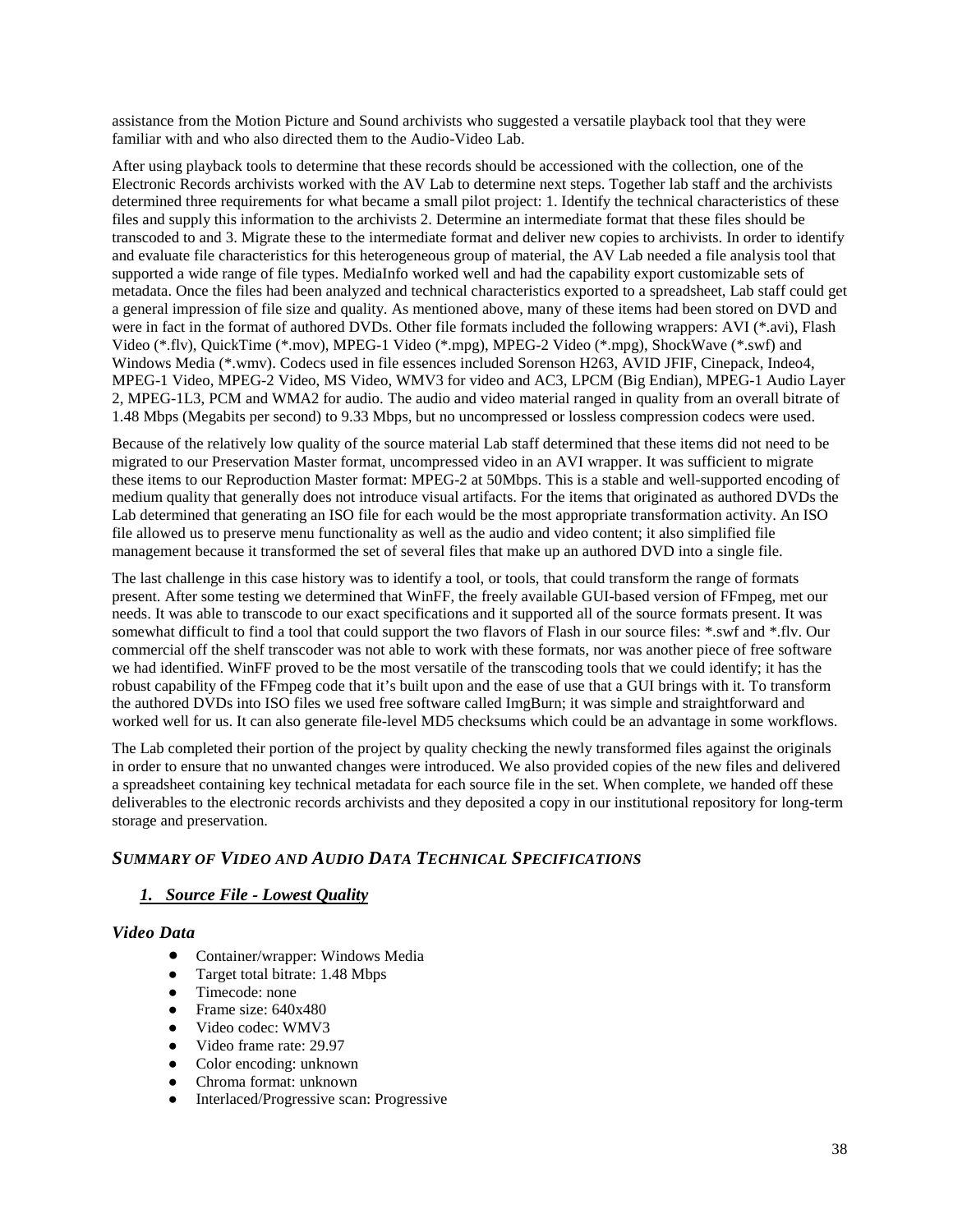#### *Audio Data*

- Audio channels: 2
- Audio codec: WMA2
- Audio sample rate: 44.1 kHz
- Audio bit depth: 16-bit

#### *2. Source File - Highest Quality*

#### *Video Data*

- Container/wrapper: MPEG-2
- Target total bitrate: 9.33 Mbps
- Timecode: none
- Frame size:  $704 \times 480$
- Video codec: MPEG-2 Video
- Video frame rate: 29.97
- Color encoding: YUV
- Chroma format: 4:2:0<br>• Interlaced/Progressive
- Interlaced/Progressive scan: Interlaced, Top Field First

#### *Audio Data*

- Audio channels: 2
- Audio codec: AC3
- Audio sample rate: 48 kHz
- Audio bit depth: 16-bit

#### *3. Normalized MPEG-2 File for Access Copies (non-authored DVDs)*

#### *Video Data*

- Container/wrapper: MPEG-2
- Target total bitrate: 50.4 Mbps
- Timecode: none
- Frame size: 720x480
- Aspect ratio: 4:3
- Video codec: MPEG-2 Video
- Compression type: Lossy
- Video frame rate: 29.97
- Color encoding: YUV
- Chroma format: 4:2:2
- Interlaced, Bottom Field First

#### *Audio Data*

- Audio channels: 2
- Audio codec: MPEG Audio
- Audio sample rate: 48 kHz

#### *4. Normalized File ISO file for Access Copies (authored DVDs)*

#### *Video Data*

- Container/wrapper: MPEG 1/2
- Target total bitrate: ~4.9 Mbps
- Timecode: none
- Frame size: 720x480
- Aspect ratio: 4:3
- Video codec: MPEG 1 / 2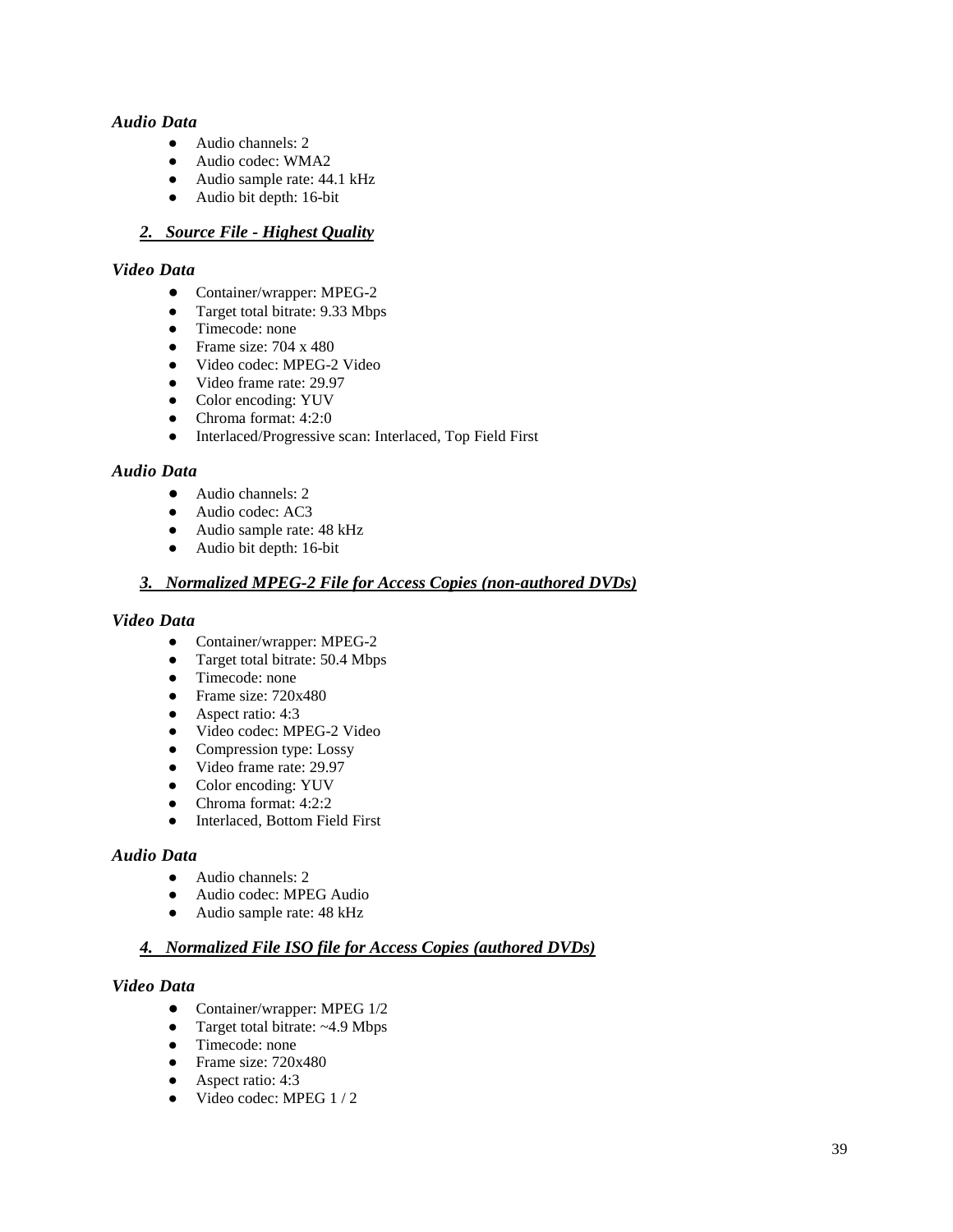- Compression type: Lossy
- Video frame rate: 29.97
- Color encoding: YUV
- Chroma format: 4:2:0

#### *Audio Data*

- Audio channels: 2
- Audio codec: AC3
- Audio sample rate: 48kHz

#### *RELEVANT RECOMMENDED PRACTICES*

#### *Advice for File Archivists*

● **Determine and document criteria for when (if ever) it is appropriate to change the video file's technical properties (including normalization):** NARA-BRCC Case History project details the rationale for normalizing file types.

● **Retain the original video file as submitted if transcoding, normalizing or otherwise changing the video stream to meet business needs**: Originals are retained as submitted.

Select appropriate technical characteristics for the video encoding if transcoding, normalizing or **otherwise changing the video stream to meet business needs:** NARA-BRCC Case History project details the rationale for selecting file characteristics for normalizing ingested files.

● **Move video files off removable data carriers to stable and managed storage as soon as possible:**  Transfer video off optical discs and external hard drives into managed storage as soon as it can after accession of the collection.

#### *Advice for Files Creators and File Archivists*

● **Avoid multiple compressions and decompressions steps:** NARA-BRCC uses single-step transformation to move from the source files directly to the normalized intermediate formats.

● **Stay within the same codec family if the video data is transcoded:** Higher quality MPEG-2 source files remain in MPEG-2 for the target format, MPEG-2 at 50Mbps.

Select video encoding and wrapper formats that are well-supported now and future focused: MPEG-2 @ 50Mbps is a common implementation of the MPEG-2 standard and should be supported most applications.

Select video encoding and wrapper formats that are non-proprietary: MPEG-2 is standardized through the ISO 13818 document set.

● **Select video encoding and wrapper formats that are supported by downstream applications:** MPEG-2 @ 50Mbps is a common implementation of the MPEG-2 standard and should be supported most applications.

● **Select video formats that are standardized and well-documented:** Both MPEG-1 and MPEG-2 are well established and well documented through ISO.

#### *When Following the Recommended Practices Is Not Practical*

The project goals required some compromise and preclude following several Recommended Practices most notably in the choice of lossy compression:

**Select uncompressed video encoding over compressed encoding:** This case history project did not select an uncompressed target format because the source material already was highly compressed. In addition, data storage was limited so the increased file size would be problematic.

● **If compression is used, select mathematically lossless compression over visually lossless or lossy compression:** The case history uses MPEG-2, a visually lossy compression, because lossless compression would have resulted in larger file sizes that weren't justified by the source material.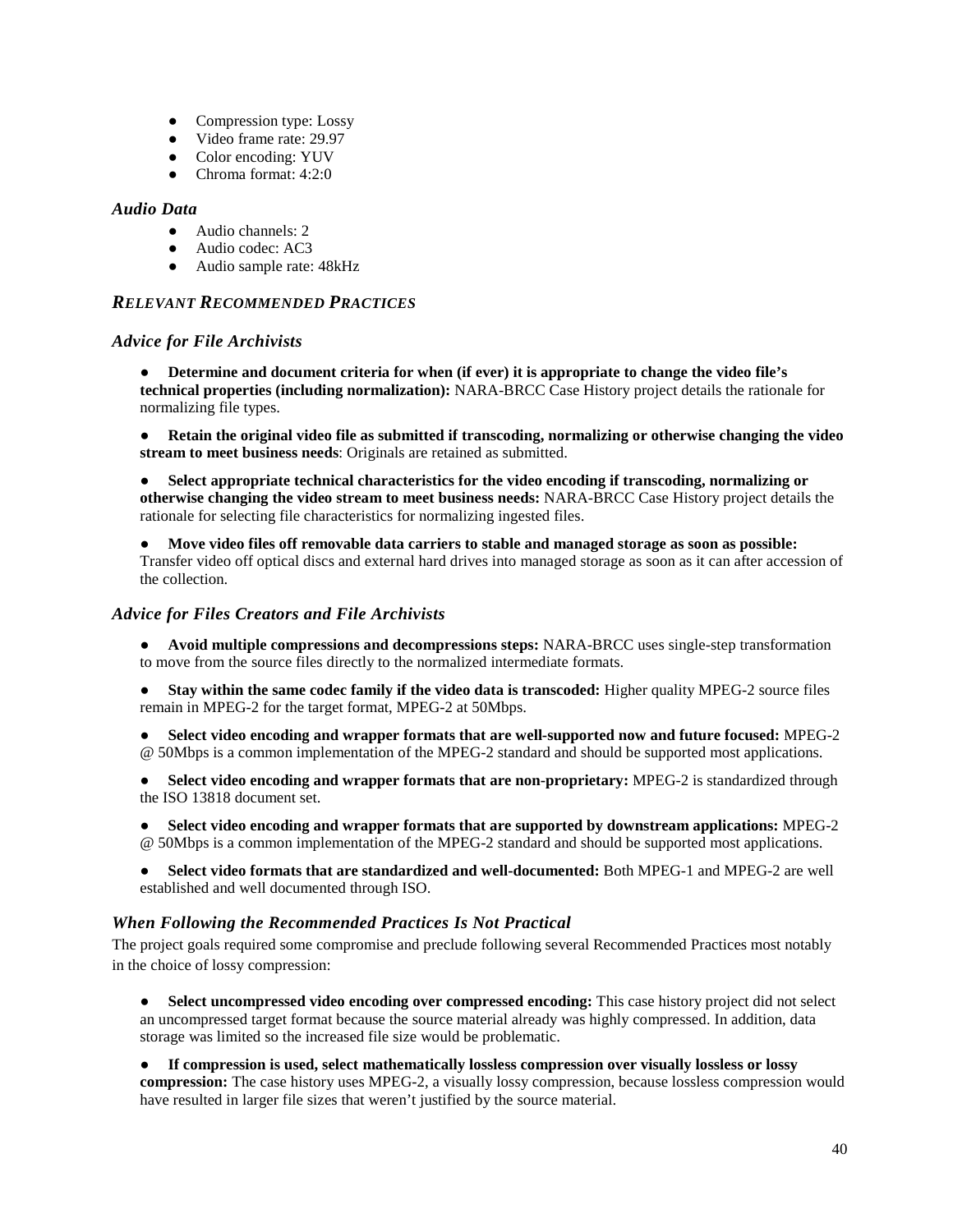# *LESSONS LEARNED*

One of the first lessons we learned in this project was that it can be difficult to work with a diverse set of file formats so an important first step is to identify the technical characteristics of the files. You could look at the highest and lowest quality files in order to give you a sense of the range of quality in the collection and then make decisions based on that information. Another trend we picked up on was that open source and freely available tools may be more likely to support older and more obscure file formats than commercial products would be. Lastly we found that it is important to compare your source files with the newly generated files to ensure that no artifacting has been introduced.

The archivists that we worked with had also taken a couple of helpful steps shortly after these records were received in their unit. We found it very useful that the archivists we were working with had moved these files off of optical disc and onto a hard drive shortly after receiving them. This meant that our failure rate was considerably lower; we only had one file (out of about 40 items) that was not able to be transferred successfully from disc. Additionally, the archivists had done the important pre-work of organizing the source files into directories. This meant that each item had an identification number and that complex files were grouped together under that identification number.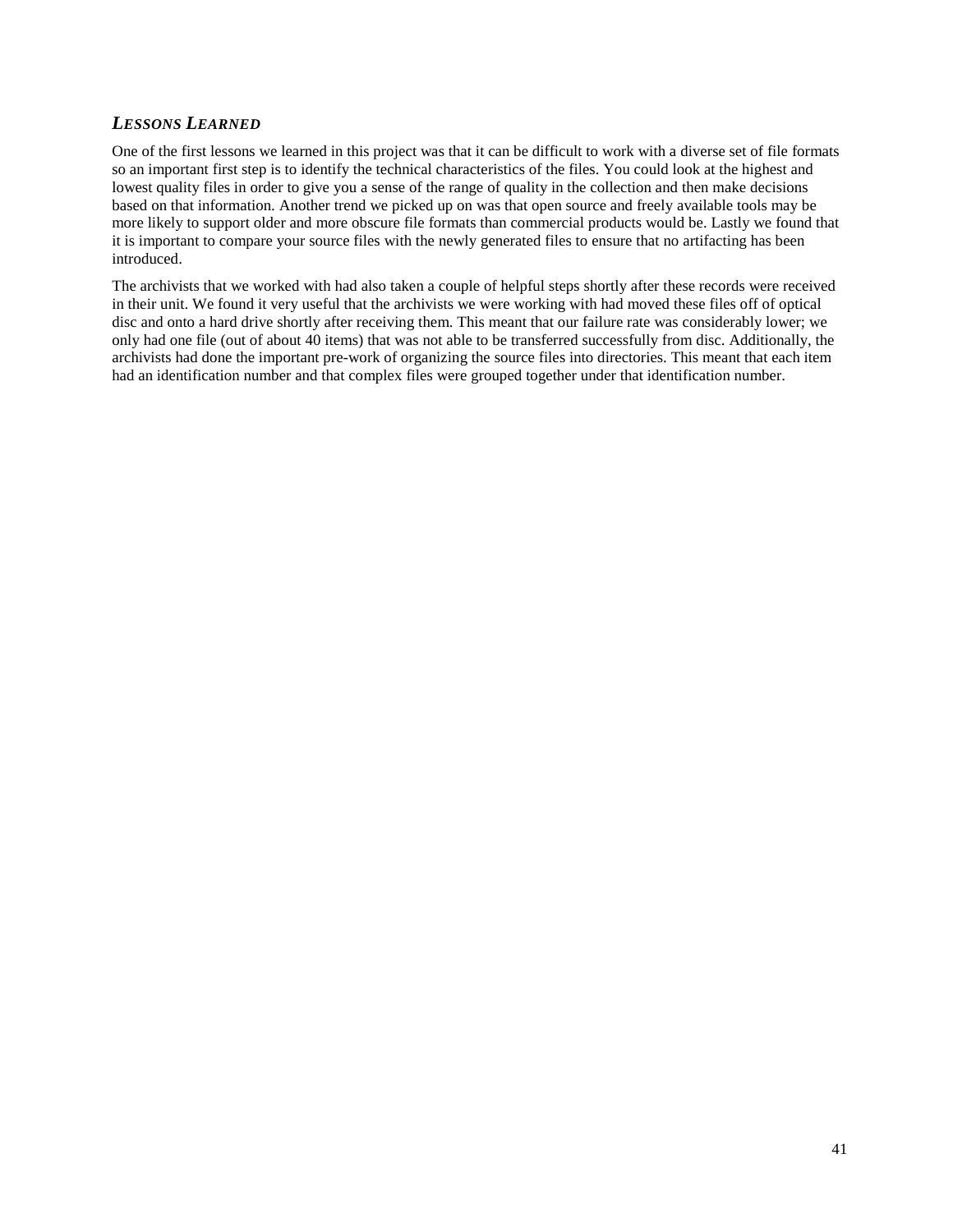# **SMITHSONIAN INSTITUTION ARCHIVES PRESERVING CONTENT FROM AUTHORED VIDEO DVDS**

# <span id="page-41-0"></span>*CASE HISTORY SUMMARY*

During the past three years there has been tremendous growth in collections that contain digital video at the Smithsonian Institution Archives (SIA).<sup>[26](#page-41-1)</sup> In 2013 SIA decided to work with its collection of Smithsonian Channel programming on authored video DVDs as a pilot. SIA is not alone in the challenges of authored video DVD contents and believes both file creators and archivists can learn from our experiences. Our best practices are to ingest a copy of digital source files from the media upon receipt to create preservation masters and access copies whenever feasible. This applies to all formats (text, images, database, audio, etc.) and media. Since DVDs are optical discs the contents need to be ingested onto backed-up networked servers, external drives, and LTO tapes to ensure copies can be made and to undergo preservation processes. Simply copying the files (VOB, IFO, and BUP) directly off the authored video DVD breaks the menu functionality that one sees when a DVD is launched from a player or computer. SIA sought a solution that would retain as much as possible from the original DVD.

# *CASE HISTORY AUTHORS*

**Lynda Schmitz Fuhrig** [\(schmitzfuhrigl@si.edu\)](mailto:schmitzfuhrigl@si.edu), Smithsonian Institution Archives

# *INTRODUCTORY INFORMATION*

#### *Institutional Background*

SIA captures, preserves, and makes available to the public the history of an extraordinary institution. From its inception in 1846 to the present, the records of the history of the Institution -- its people, its programs, its research, and its stories -- have been gathered, organized, and disseminated so that everyone can learn about the Smithsonian. The history of the Smithsonian is a vital part of American history, of scientific exploration, and of international cultural understanding.

SIA has about 38,000 cubic feet of collections and 6 TB of born digital collections. The Archives has almost 700 collections that include born digital materials dating back to the 1980s. Types of files include text, images, databases, audio, video, email accounts, websites, and social media accounts.

There is a full-time staff of 25 at SIA, and the Digital Services Division (DSD) has five employees. DSD has one electronic records archivist who handles all born digital accessions and is assisted by interns and volunteers. A digitization and imaging specialist also is on staff.

#### *Collection Background*

The Smithsonian Institution Archives continues to see growth among digital video that is created for and by the Smithsonian Institution's many museums, research facilities, and offices. Four collections contain 546 authored video DVDs from Smithsonian Channel<sup>[27](#page-41-2)</sup> programming, and it is the responsibility of SIA to ensure the contents remain playable and accessible for the long term (Smithsonian Channel is owned by Smithsonian Networks, a joint venture between the Smithsonian and Showtime.). As part of Smithsonian Network's contract with the Smithsonian Institution, channel programming is transferred to SIA for permanent accession at regular intervals. Smithsonian Networks also has its own archive of the programming that comes off tape and file-based media.

These collections from 2011-2013 were burned to DVDs by Smithsonian Networks staff and then transferred to SIA. As authored video DVDs, the video and audio are limited in quality due to having lossy compression, a small frame size, and lower bit rates.

<span id="page-41-2"></span><span id="page-41-1"></span> $\frac{26}{27}$  <http://siarchives.si.edu/><br> $\frac{27}{27}$  <http://www.smithsonianchannel.com/sc/web/home>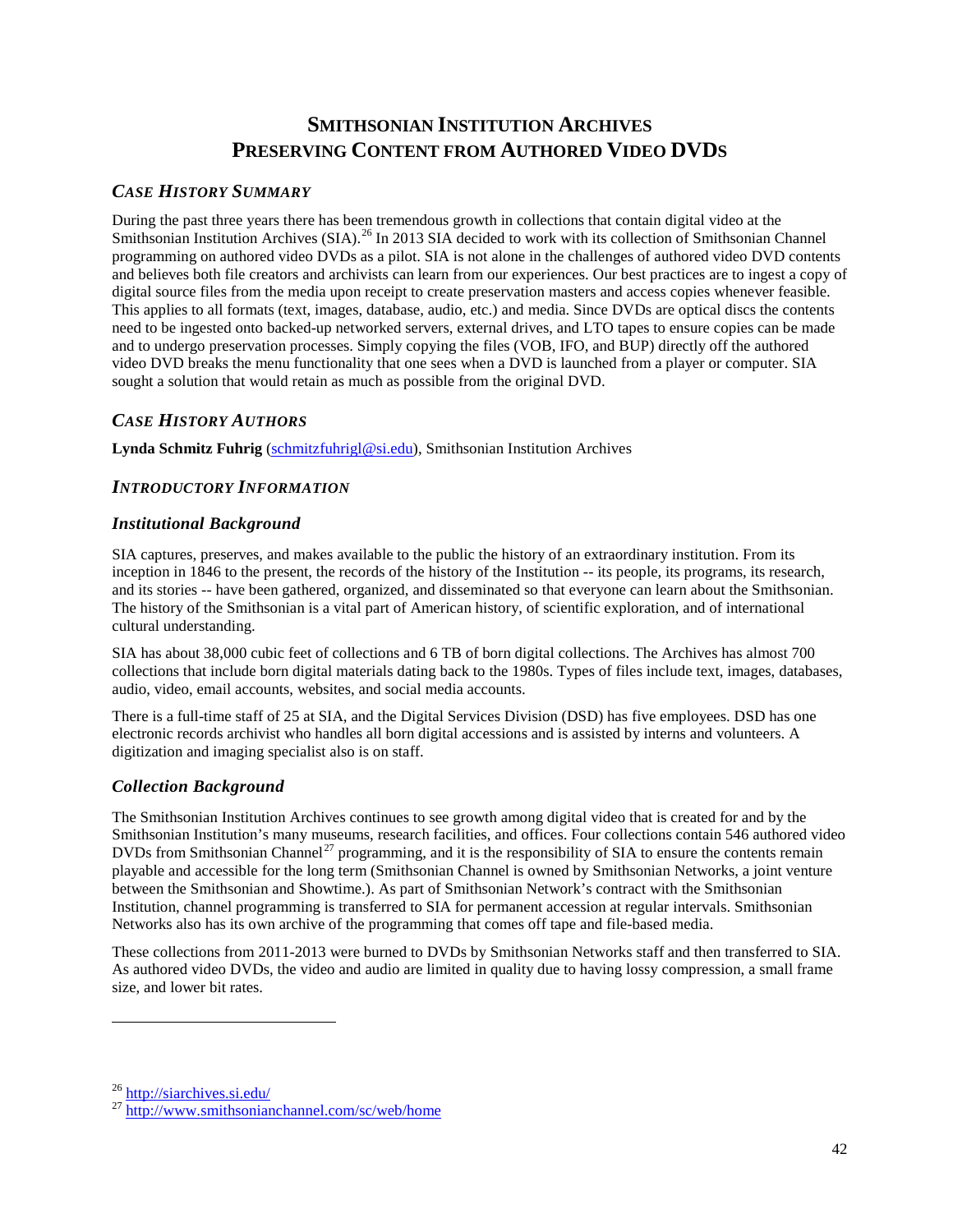The lifespan of DVDs is considered short, with expectancy figures listed anywhere from two years up to 25 years.<sup>[28](#page-42-0)</sup> Many factors play into the longevity including the manufacturing process and handling and storage of the media. These reasons, along with possible software and hardware challenges, make it important to copy the DVD contents as soon as possible. Another issue is that computer manufacturers continue to phase out optical disc drives.

# *CASE HISTORY DETAILS*

With this pilot we wanted to test software to see what could give us a midterm access copy that would at least retain some of the menu functionality if possible. In 2011 we made the decision to create ISO files<sup>[29](#page-42-1)</sup> of authored video DVDs as the preservation master so we would have a bit-for-bit version of the contents and be able to play back the video without the media. The ISOs are created in batch with a Ripstation, which can process up to 80 DVDs at a time. The Smithsonian Channel programming was a good candidate for a summer internship in 2013 because of the number of DVDs and that it was all one format.

Research included:

- Testing software to create MPEG-2 files from the DVD contents.
- Maintaining menus (we were only able to capture the initial screen with no functionality).
- Creating metadata as XMP sidecars.
- Creating workflows and importing contents to the Smithsonian's enterprise DAMS using BagIt.

# *The Process*

Copying the files (VOB, IFO, and BUP) directly off the DVD breaks the menu functionality that one sees when a DVD is launched from a player or computer. SIA's solution has been to create an ISO of the DVD. This ISO file can be mounted to a computer for viewing with appropriate player software as if it was an actual DVD with the user menus still operational. This serves as the preservation master.

An access copy also has been created by stringing together the individual VOB files and using FFmpeg software to create a single MPEG-2 with an MPEG wrapper. While the access MPEG-2 file lacks the menu's functionality, there is a brief screen of the menu at the beginning of playback, which had been lost when using other software applications. Either a copy of the ISO or MPEG-2 can be provided for playback.

This work also has guided procedures with authored video DVDs received by SIA that are not Smithsonian Channel programming.

# *SUMMARY OF VIDEO AND AUDIO DATA TECHNICAL SPECIFICATIONS*

#### *Video Data*

- Container/wrapper: MPEG-2
- Target total bitrate: Varies  $-9500$  Kpbs is maximum
- Timecode: Varies
- Frame size: 720x480
- Aspect ratio: 4:3
- Video codec: MPEG-2
- Video frame rate: 29.97 fps

<sup>&</sup>lt;sup>28</sup> <http://www.archives.gov/records-mgmt/initiatives/temp-opmedia-faq.html>

<span id="page-42-1"></span><span id="page-42-0"></span><sup>&</sup>lt;sup>29</sup> <http://www.digitalpreservation.gov/formats/fdd/fdd000348.shtml>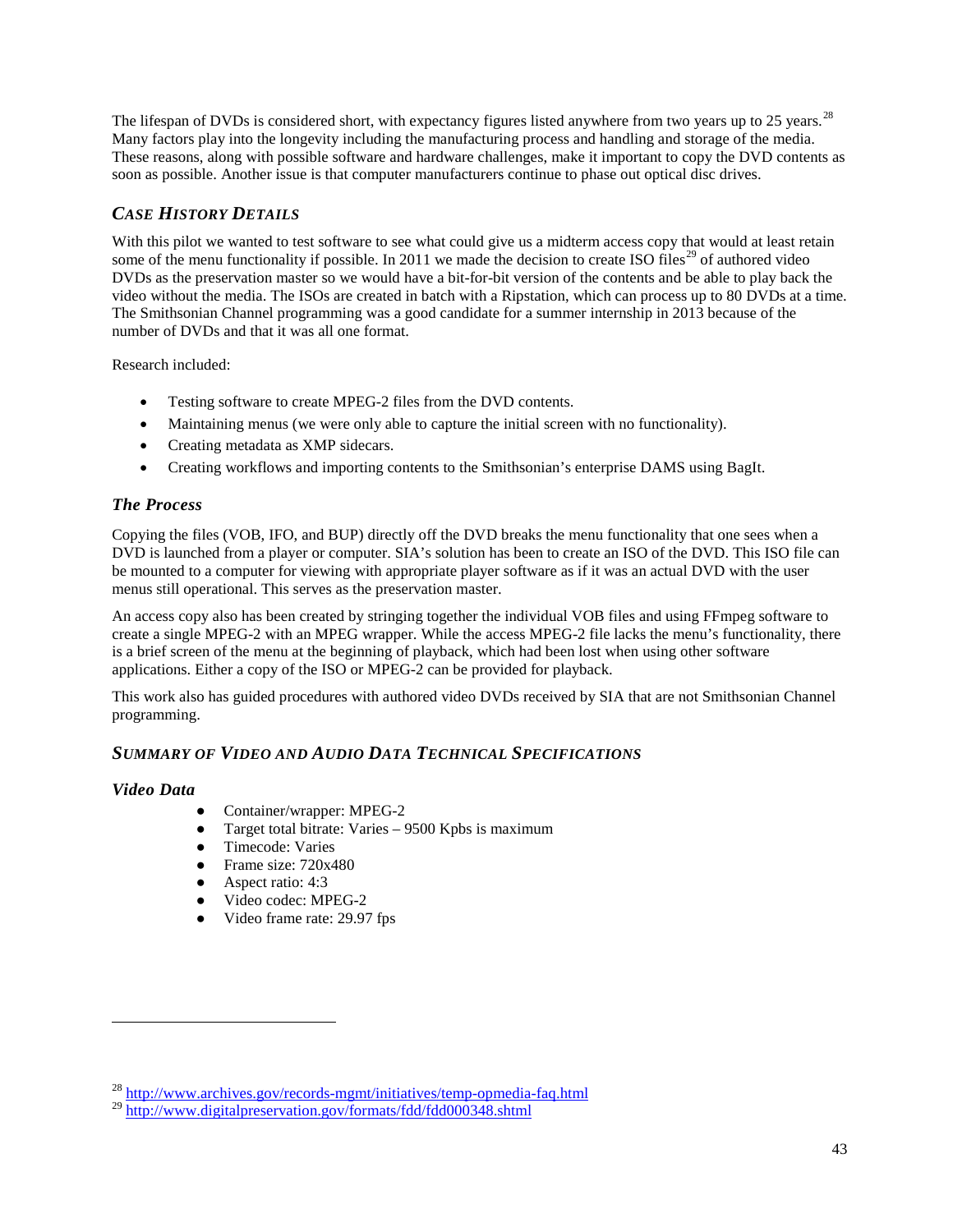#### *Audio Data*

- Audio channels: 2
- Audio codec: MPEG version 1, Layer 2
- Audio sample rate: 48.0 kHz

# *RELEVANT RECOMMENDED PRACTICES*

The project goals permitted following many of the Recommended Practices including:

#### *Advice for File Archivists*

● **Document the original order, especially camera-created file structures:** SIA-DVD follows the VOB order when creating a MPEG-2 access file.

● **Identify the file characteristics at the most granular level possible, including the wrapper and video stream encoding**: MediaInfo is used on the contents in this case history, as well as used to review the MPEG-2 files that are created.

● **Determine and document criteria for when (if ever) it is appropriate to change the video file's technical properties (including normalization):** Video files on DVD are not a long-term option for preservation or access.

● **Retain the original video file as submitted if transcoding, normalizing or otherwise changing the video stream to meet business needs:** DVD originals are retained as submitted as part of best practices.

● **Select appropriate technical characteristics for the video encoding if transcoding, normalizing or otherwise changing the video stream to meet business needs:** Case history details the rationale for selecting file characteristics for normalizing ingested files.

- **Retain original timecode(s) if provided, even if you generate a new high integrity continuous master timecode:** If timecode is present, it is retained.
- **Retain original frame rates if the video data is transcoded, even when they are beyond the standard 24 - 30 fps:** Standard 29.97 fps is retained.
- **Move video files off removable data carriers to stable and managed storage as soon as possible:** SIA transfers video off DVD as soon as it can after accession of the collection.

#### *Advice for File Creators and File Archivists*

● **Document and use technical metadata:** Metadata is noted on spreadsheets and other documentation is created.

● **Select video encoding and wrapper formats that are well-supported now and future focused:** SIA-DVD uses MPEG-2, which should work with many video players including WMP, VLC, and QuickTime. ISOs at this time can be mounted on computers for playback. With an ISO copy, SIA can revisit the file for additional processing as software is developed to possibly create a "more accurate" access file, such as better audio conversion.

● **Select video encoding and wrapper formats that are non-proprietary:** SIA-DVD uses MPEG-2, standardized through the ISO 13818 document set.

● **Select video encoding and wrapper formats that are supported by downstream applications:** File remains MPEG-2. VOB is based on the MPEG program stream.

● **Select video formats that are standardized and well-documented:** Both MPEG-1 and MPEG-2 are well established and well documented through ISO.

● **Select video formats with greater capacity for embedded metadata over less metadata capacity**: MPEG-2 allows for an XMP file, which lives with the corresponding file and is also imported into the DAMS.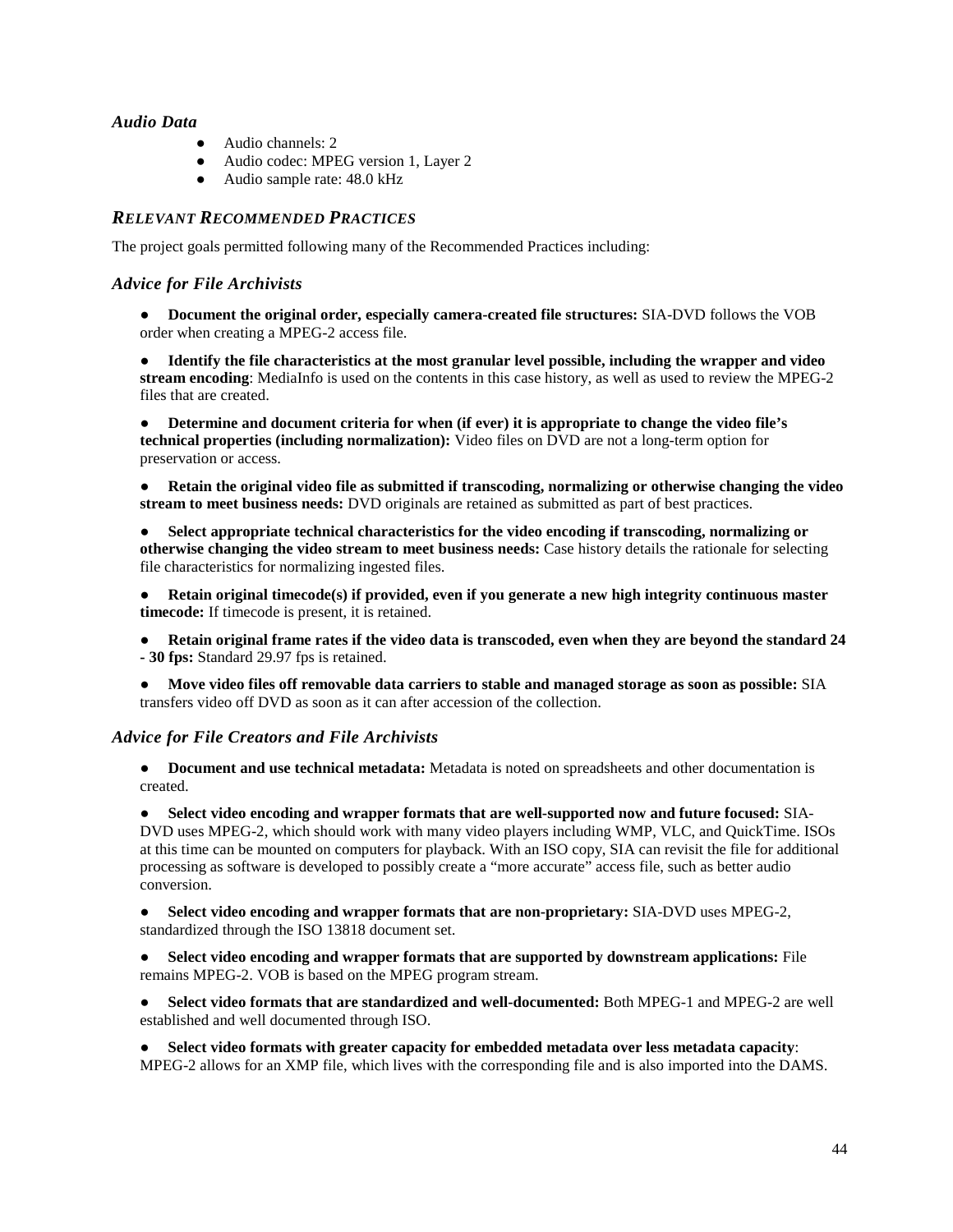#### *When Following the Recommended Practices Is Not Practical*

The project goals required some compromise and preclude following several Recommended Practices most notably in the choice of lossy compression:

● **Select uncompressed over compressed.** Authored video DVDs contain video that is lossy and compressed. Trying to convert to something higher can result in problematic files that either have artifacts, poor syncing, or other issues. The course of action is to preserve the exact specifications as much possible.

● **If compression is used, select mathematically lossless compression over visually lossless or lossy compression:** The case history uses MPEG-2, a visually lossy compression, because lossless compression would have resulted in larger file sizes that weren't justified by the source material.

● **Avoid multiple compression and decompression steps:** The video content on the authored DVDs is lossy and compressed and is normalized to MPEG-2 to meet business needs.

#### *LESSONS LEARNED*

#### *Software Limitations*

At first SIA was going to create MPEG-4 access files because the Smithsonian Institution Libraries was doing this in a DAMS-related project, but the files SIA created would not play back within the Smithsonian's DAMS. MPEG-2 was adopted at that point. Various software applications that were tested also either resulted in artifacts on output, timecode issues, missing programming, and/or no menu page. Nevertheless, that is the point of testing software within a pilot. Those files with the timecode issues would sometimes play back without issue though.

Working with the Smithsonian's DAMS team in the Office of the Chief Information Officer (OCIO), SIA started testing FFmpeg, a well-established and free command-line tool for converting, streaming, and recording video and audio. SIA successfully created one VOB by stitching all the VOB files together and then used FFmpeg to transform that VOB file into a playable MPEG-2 with an MPEG wrapper that is supported within the enterprise DAMS. FFmpeg also retains original timecode of the authored video DVD from the concatenated VOB files, in addition to any original subtitles on the disc and the menu page.

During our work with these collections SIA used two different scripts to create the MPEG-2s, in order to have satisfactory files within the DAMS that create and play back a proxy through the DAMS transcoders. The first script (ffmpeg -i [input file.vob] -c:v copy [output file.mpg]) retained the source encoding for the video but re-encoded the audio. Unfortunately, the majority of these files failed within the DAMS before and after a software upgrade. The second script used in 2014 (ffmpeg -i [input file.vob] -vcodec mpeg2video -pix\_fmt yuv420p -me\_method epzs threads 4 -r 29.97 -g 15 -s 720x480 -aspect 4:3 -b 9500k -bt 400k -acodec mp2 -ac 2 -ab 192k -ar 48000 -async 1 -y f mpeg [output file.mpg] re-encodes both the video and audio with specs as close as possible to the source. Note: This second script is a tweak that George Blood Audio Video Film documented in a report for the Library of Congress about extracting data from authored DVDs.<sup>[30](#page-44-0)</sup> These files successfully displayed and played back in the Smithsonian's DAMS. It should be noted that the MPEG-2s created with the first script did play back in video players outside of the DAMS

#### *Workflow Tweaks*

 $\overline{a}$ 

The DVD contents were being saved to an external drive for processing work. Once ISOs and MPEG-2s were created, standard naming applied, and metadata added, BagIt was used to transfer the files to the server for import

<span id="page-44-0"></span>**<sup>30</sup> Preserving Write-Once DVDs: Producing Disk Images, Extracting Content, and Addressing Flaws and Errors**

By George Blood Audio Video Film for the Library of Congress [http://www.digitizationguidelines.gov/audio-visual/documents/Preserve\\_DVDs\\_BloodReport\\_20140901.pdf](http://www.digitizationguidelines.gov/audio-visual/documents/Preserve_DVDs_BloodReport_20140901.pdf)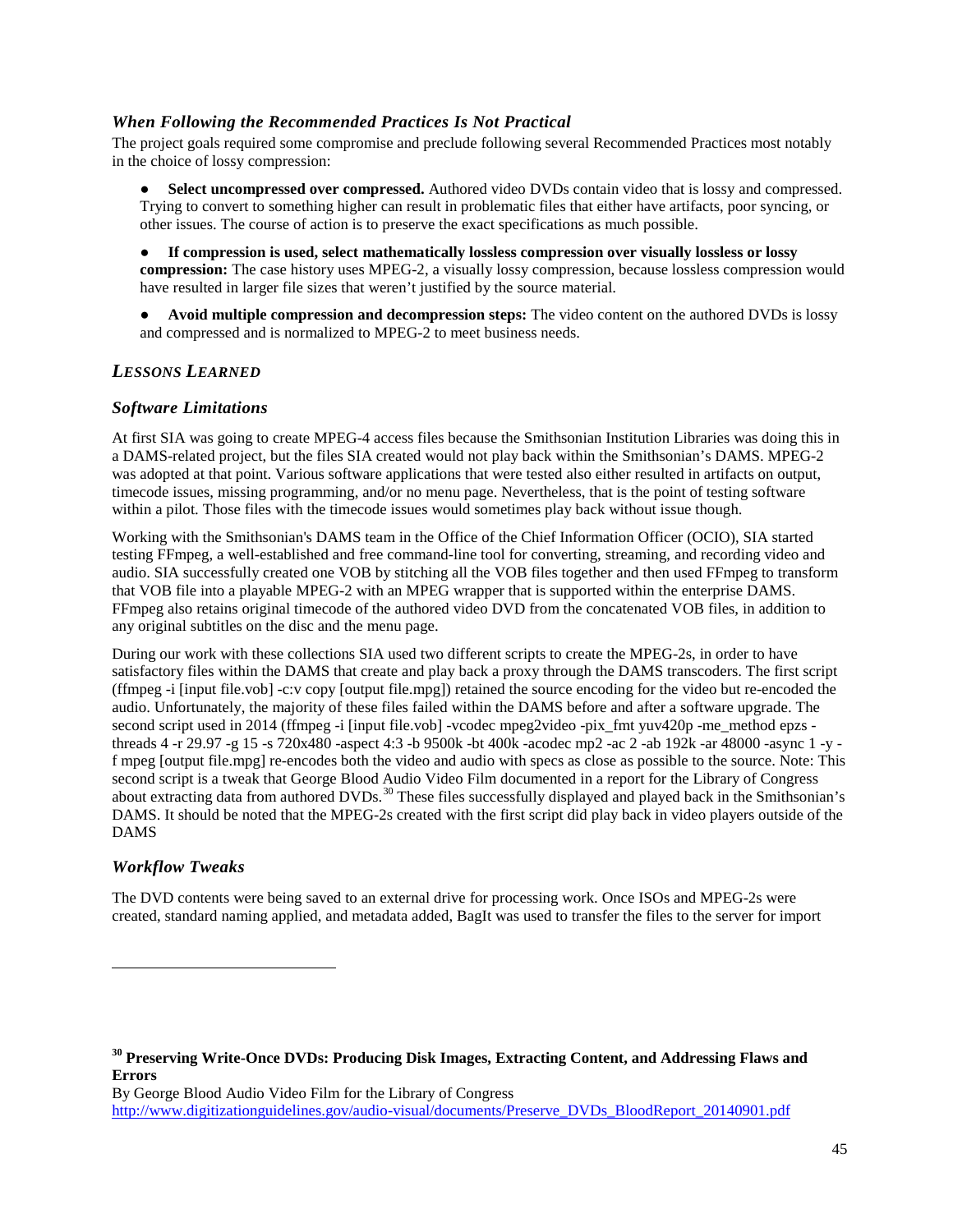into the DAMS in order to verify integrity of the files. It was decided the BagIt step was not needed since checksums are generated of the ISOs and the MPEG-2s and upon ingest into the DAMS for comparison.

#### *One Size Does Not Fit All*

This project did not provide solutions for all AV contents SIA encounters on DVD. This case study does not address video on DVD that contains standalone MOV, AVI, MPG, and SWF files. SIA also has not been able to apply the workflow successfully to DVDs created in a Mac environment to date. Research done in-house in 2011 reviewed digital video assets within SIA's collections at that time to determine what was playable with current software and hardware, providing a baseline document.

#### *What Is Acceptable*

SIA can accept the transcoding of audio to MPEG-1 with the access copy. FFmpeg's settings create this because it appears that the MPEG wrapper has issues with AC3.

# *Future Files*

There has been an initial conversation with the Smithsonian Channel archivist about a possible pilot of having the files directly transferred to SIA or the DAMS and completely avoiding the DVD step in the future. This will mean better quality video and fewer processing steps.

While it is desired to be able to be part of the digital file lifecycle from the beginning, oftentimes cultural heritage institutions receive materials after their creation, which means they are stuck with what they get. This case study provides one approach these organizations should be able to adopt.

# *FOR MORE INFORMATION*

See two posts from the SIA Blog, *The Bigger Picture*

- **What Are You Watching? (**[http://www.siarchives.si.edu/blog/what-are-you-watching\)](http://www.siarchives.si.edu/blog/what-are-you-watching)
- **And Action: The Ins and Outs of DVD Video Preservation** [\(http://www.siarchives.si.edu/blog/and](http://www.siarchives.si.edu/blog/and-action-ins-and-outs-dvd-video-preservation)[action-ins-and-outs-dvd-video-preservation\)](http://www.siarchives.si.edu/blog/and-action-ins-and-outs-dvd-video-preservation)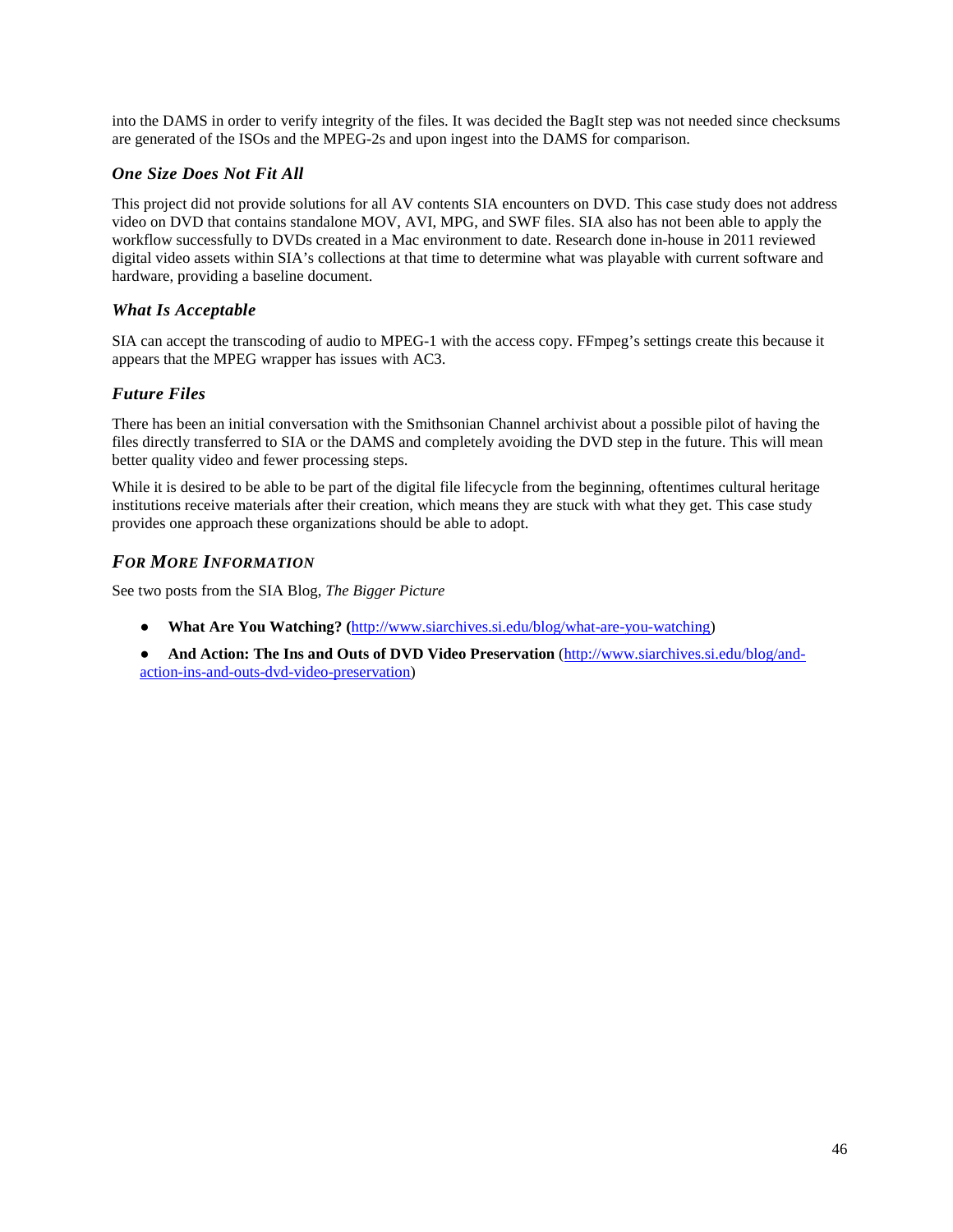# <span id="page-46-0"></span>**SMITHSONIAN INSTITUTION INGEST AND ARCHIVING OF CAMERA ORIGINAL VIDEO FILES WITH AN ENTERPRISE DAMS: THE RECOVERING VOICES COLLECTION, NMNH, DEPARTMENT OF ANTHROPOLOGY**

# *CASE HISTORY SUMMARY*

Camera original video files are often delivered off-camera in nested folder structures. Working with an Enterprise Digital Asset Management System that supports the ingest of files versus nested folder structures without developing a custom ingest presents challenges for the processing and archiving of nested and hierarchical camera original born digital video files. The challenges encompass maintaining original order, harvesting relevant metadata, analyzing risks in file technical specs, verifying file authenticity, and developing sustainable workflows. This case study will illustrate the workflow adopted from receipt of files from content creator to the Smithsonian DAMS repository for archiving and reuse.

#### *CASE HISTORY AUTHORS*

**Crystal Sanchez** [\(sanchezca@si.edu\)](mailto:sanchezca@si.edu), Video and Digital Preservation Specialist, DAMS - OCIO, Smithsonian Institution

**Stephanie Christensen** [\(christensens@si.edu\)](mailto:christensens@si.edu), IT Specialist, DAMS - OCIO, formerly NAA Digital Imaging Manager, Smithsonian Institution

**Isabel Meye**r [\(meyeri@si.edu\)](mailto:meyeri@si.edu), DAMS Manager - OCIO, Smithsonian Institution

#### *INTRODUCTORY INFORMATION*

#### *Institutional Background*

Founded in 1846, the Smithsonian is the world's largest museum and research complex, consisting of 19 museums and galleries, the National Zoological Park, and 9 research facilities. One of the units, the Smithsonian's National Museum of Natural History<sup>[31](#page-46-1)</sup> (NMNH) serves as one of the world's great repositories of scientific and cultural heritage through its research, collections, education, and exhibition programs. NMNH's Department of Anthropology<sup>[32](#page-46-2)</sup> houses the Recovering Voices Initiative<sup>[33](#page-46-3)</sup> (RV), which is dedicated to nurturing efforts to document and revitalize endangered languages and knowledge systems through research, collaboration, and resources.

At the [Smithsonian Institution,](http://www.si.edu/) stewarding digital assets – managing how they are collected, stored, preserved, secured, accessed, and exhibited – is an institution-wide concern. The Institution has deployed an enterprise Digital Asset Management System (DAMS), managed by the Office of the Chief Information Officer<sup>[34](#page-46-4)</sup> (OCIO), a central IT department, to manage this effort. The SI DAMS currently holds over 5 million images, audio, video, and supporting documentation records. The system consists of software, hardware, and database resources coupled with management tasks and decisions surrounding the ingest, annotation, cataloging, access, storage, retrieval, distribution, and preservation of [digital assets](http://en.wikipedia.org/wiki/Digital_asset). It provides a place for assets that may be stored in multiple formats and locations, while providing centralized and cost-effective preservation, security, backup, and recovery.

Utilizing a vendor supported browser based application, each unit and/or unit department within the Smithsonian Institution works with the SI DAMS team to build a foundation according to their specific needs. This approach

<span id="page-46-2"></span>

<span id="page-46-1"></span> $\frac{31 \text{ https://www.mnh.si.edu/}}{32 \text{ [http://anthropology.si.edu/}}](http://anthropology.si.edu/)$  $\frac{31 \text{ https://www.mnh.si.edu/}}{32 \text{ [http://anthropology.si.edu/}}](http://anthropology.si.edu/)$  $\frac{31 \text{ https://www.mnh.si.edu/}}{32 \text{ [http://anthropology.si.edu/}}](http://anthropology.si.edu/)$  $\frac{31 \text{ https://www.mnh.si.edu/}}{32 \text{ [http://anthropology.si.edu/}}](http://anthropology.si.edu/)$  $\frac{31 \text{ https://www.mnh.si.edu/}}{32 \text{ [http://anthropology.si.edu/}}](http://anthropology.si.edu/)$ <br>  $\frac{33 \text{ [\frac{34 \text{ \[http://www.si.edu/occio/}}{http://www.si.edu/occio/}}\]\(http://www.si.edu/occio/\)](http://anthropology.si.edu/}}{http://anthropology.si.edu/recovering\_voices/index.htm}}</math><br> <math display=)$ 

<span id="page-46-4"></span><span id="page-46-3"></span>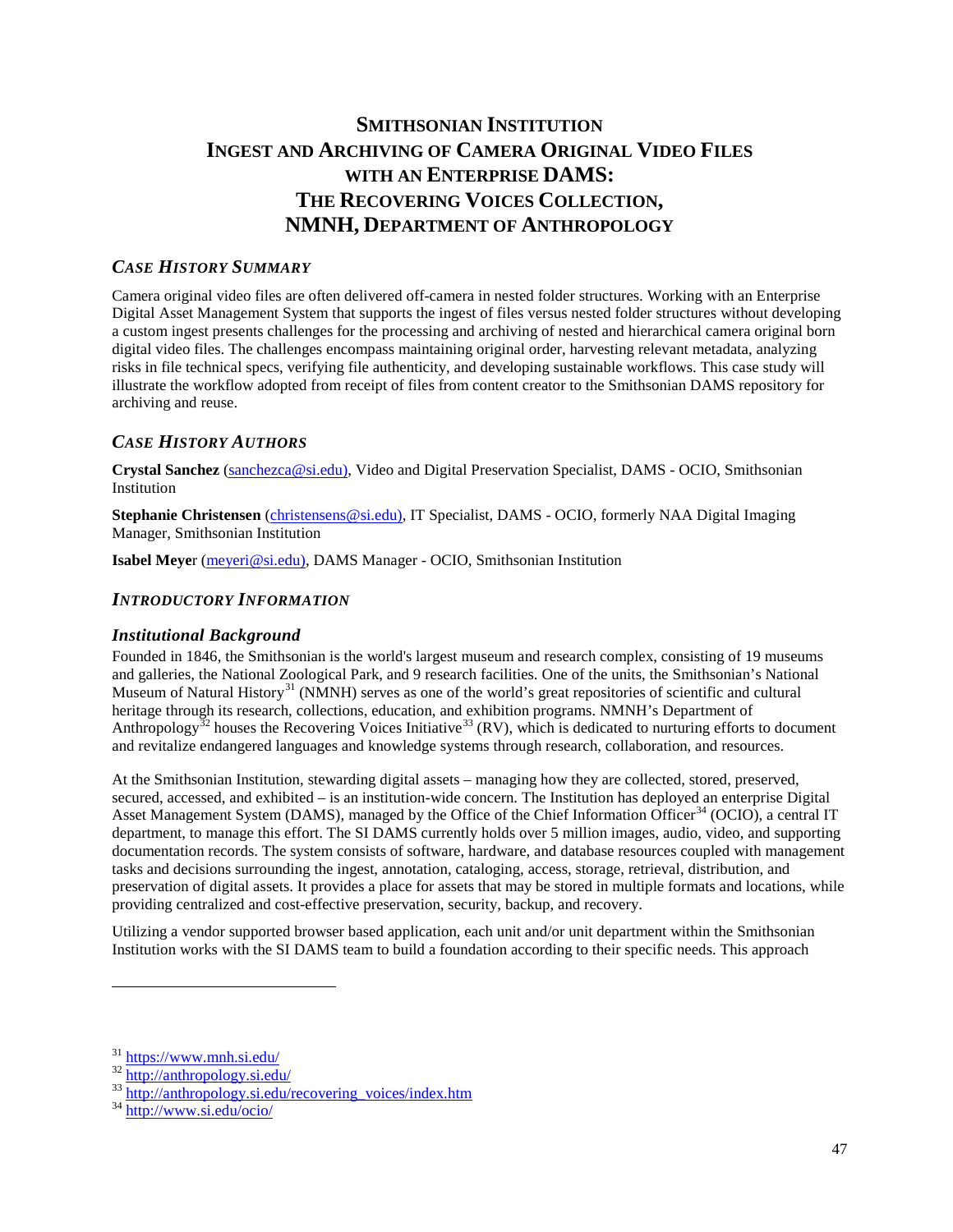provides a solution where individual units can organize and manage their own collections and maintain their unique areas of expertise, all within the framework of an enterprise-wide service deployed and maintained by OCIO. The DAMS application, available to all Smithsonian employees, offers specific features that will be used as part of the workflow solution in this case study.

#### *Collection Background*

The Recovering Voices Initiative creates an array of digital assets as part of their work to document endangered languages and knowledge systems. These assets include image, audio, and video files.

The video files are currently delivered as camera original files by the Recovering Voices production staff to the National Anthropological Archives<sup>[35](#page-47-0)</sup> (NAA) for processing and archiving. The files are delivered on hard drives with default naming conventions in a nested folder structure created by the camera and with little or no metadata. The National Anthropological Archives advises the RV team<sup>[36](#page-47-1)</sup> on file naming, appropriate metadata, and file formats for sustainability. The SI DAMS archives the assets but the system's ingest capability is limited to the file level, not a structured folder level. The files are processed and ingested to the SI DAMS b[y NAA](http://www.nmnh.si.edu/naa/) staff in partnership with the staff at Recovering Voices.

# *CASE HISTORY DETAILS*

Before ingest to the SI DAMS, the DAMS staff documented the following requirements which needed to be accommodated in an ingest workflow for these video collections:

• The Recovering Voices staff explained that their most pressing needs as content producers are the general back-up of files, storage, search, and retrieval. There is limited to no post-production work done between creation and archive.

● Upon delivery to the archives, files are organized by collection/project/shoot name. Camera original files are delivered to the archive as direct copies from camera to hard drive in their original hierarchical folder structures with camera generated numbers and letters.

● NAA Digital Imaging Manager expressed the desire to create a hierarchical folder archival structure in DAMS based on project/shoot, and review file naming protocols and metadata for eventual establishment of file naming conventions and basic metadata.

With these requirements in mind, the DAMS staff outlined an ingest workflow which includes the following facets:

**Determine what is received** by compiling an inventory of files received with technical specifications of the file characteristics.

● **Determine any risks** including format obsolescence, relationships among and between files, software dependencies, etc.

● **Determine end result of files to be archived**: What is the short and long term goal from producers, archivists, unit, and the public?

- **Determine the criteria for selection and retention** when content is presented in multiple file formats.
- **Determine the impact of original order and interfile relationships** and create a plan for documenting the original relationships.

<span id="page-47-1"></span><span id="page-47-0"></span> $\frac{35 \text{ http://www.nmnh.si.edu/naa/}}{36 \text{ For the initial case study, the materials were received by the archive as is, without consultation with archive. After}$  $\frac{35 \text{ http://www.nmnh.si.edu/naa/}}{36 \text{ For the initial case study, the materials were received by the archive as is, without consultation with archive. After}$  $\frac{35 \text{ http://www.nmnh.si.edu/naa/}}{36 \text{ For the initial case study, the materials were received by the archive as is, without consultation with archive. After}$ the initial review of files and as the RV team moves forward with other projects, file naming, appropriate metadata, and file formats for sustainability are being recommended to the RV team so that some of the work can be done at initial capture and not in post- production. The goal is to provide RV with guidelines for "best practices" in capture that can be integrated into their documentation workflow.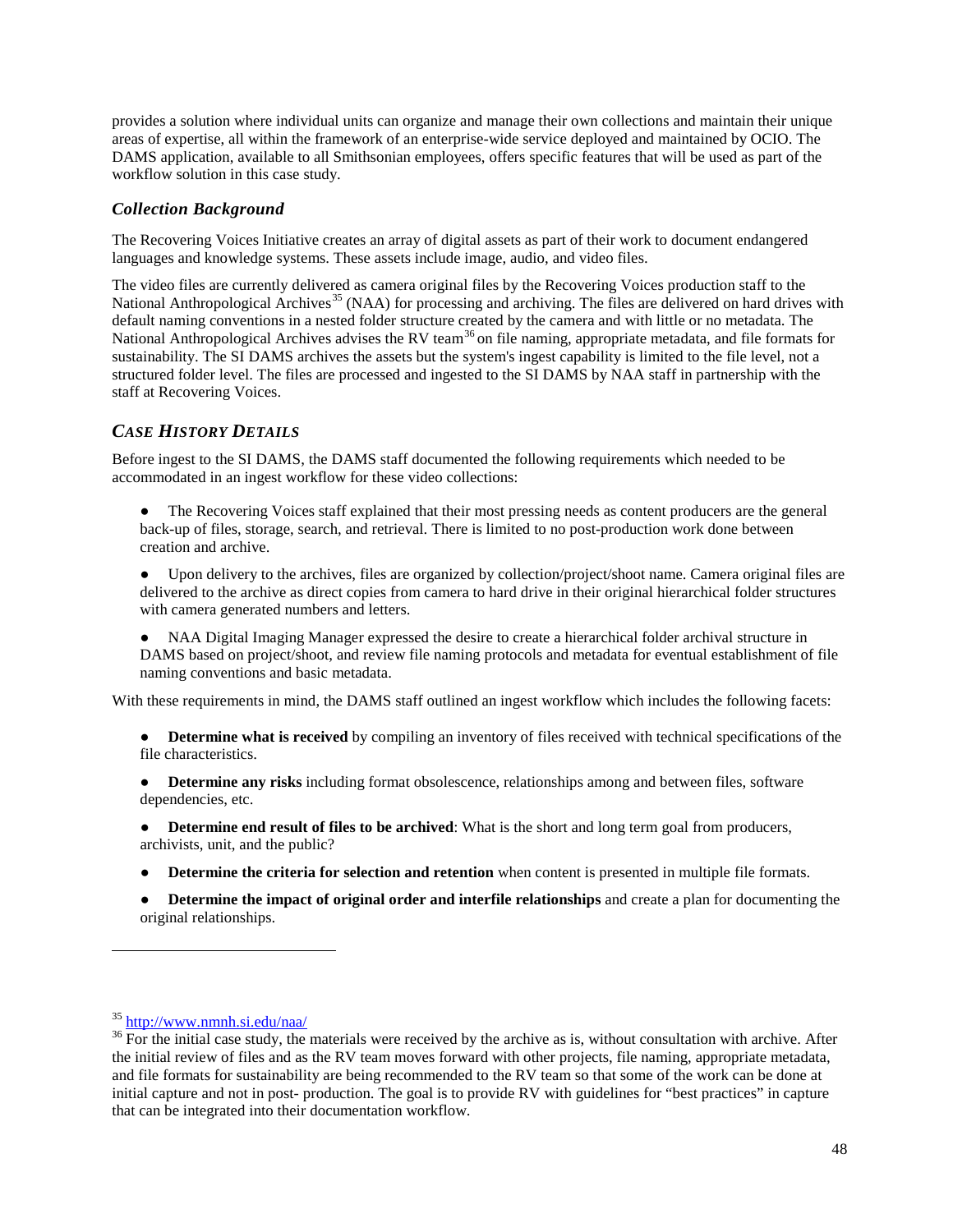● **Establish metadata requirements:** Analyze any embedded or provided metadata. Determine what metadata should be retained and create minimal level metadata recommendations for archiving.

● As part of RV Digital Asset Management Plan, **establish file naming guidelines** and DAMS Folder Structure.

● **Create realistic project management plans** including required resources and roles and responsibilities as well as timelines for archiving files and a guide for future timeline goals between producer and archive.

● **Create detailed workflow documentation** including a step by step guide detailing the process to move assets and associated data from producer to archive to DAMS ingest.

#### *SUMMARY OF VIDEO AND AUDIO DATA TECHNICAL SPECIFICATIONS*

#### *Master Camera Original Video Data*

Analysis of the files and accompanying XML files indicate that the files from the Recovering Voices project were created with a Canon XF100 camera, which shoots MPEG-2 wrapped MXF files at up to 50 mbps with 4:2:2 color space. The master files have the following technical specifications:

- Video stream: Canon HD422 MPEG2
- Audio stream: PCM
- Wrapper: MXF OP1a
- Color space: YUV 4:2:2
- Bit rate: 50Mbps variable, interlaced
- Resolution: 1920x1080i
- Aspect ratio: 16:9
- Frame Rate: 29.97

#### *Other Video Files*

The MXF files are accompanied by derivative files: QuickTime (\*.mov) and Flash (\*.f4v) video files, \*.xml files, \*.cif files and \*.sif files. The \*.cif files are Common Intermediate Format (CIF) or small proxy files that the camera makes for viewing, probably to allow for logging/monitoring on site through the camera. The \*.sif files are Source Input Format (SIF) files that exist for directional purposes for import to an editing program. There is concern with XDCAM-like files in that if the original folder structure is stripped, there could be some loss by an editing suite in reading the original output. Retention of these files really depends on the use of this material before archiving and use in the future. Producers were consulted and it was determined that they do not edit the files before archiving, and that these files were not necessary to retain.

#### *RELEVANT RECOMMENDED PRACTICES*

The project goals permitted following a wide variety of the Recommended Practices including:

#### *Advice for File Archivists*

● **Document the original order, especially camera-created file structures:** NAA archivists using the SI-DAMS have created a folder structure to replace (not entirely replicate) the original file directory structure from within the SI-DAMS interface and files will be placed in this structure for easy retrieval and to retain original order. File names are changed to conform to the established file naming conventions. The original file names (which reference original order folder structure) are included in the metadata for each file.

● **Document relationships between the video object and other files, such as closed captions, scripts, location notes and other supplemental material:** The SI DAMS, through its application, introduces a 'folder' organizational functionality. NAA archivists have created a folder structure to replace (not entirely replicate) the original file directory structure from within the SI DAMS interface and files will be placed in this structure for easy retrieval and to retain original order.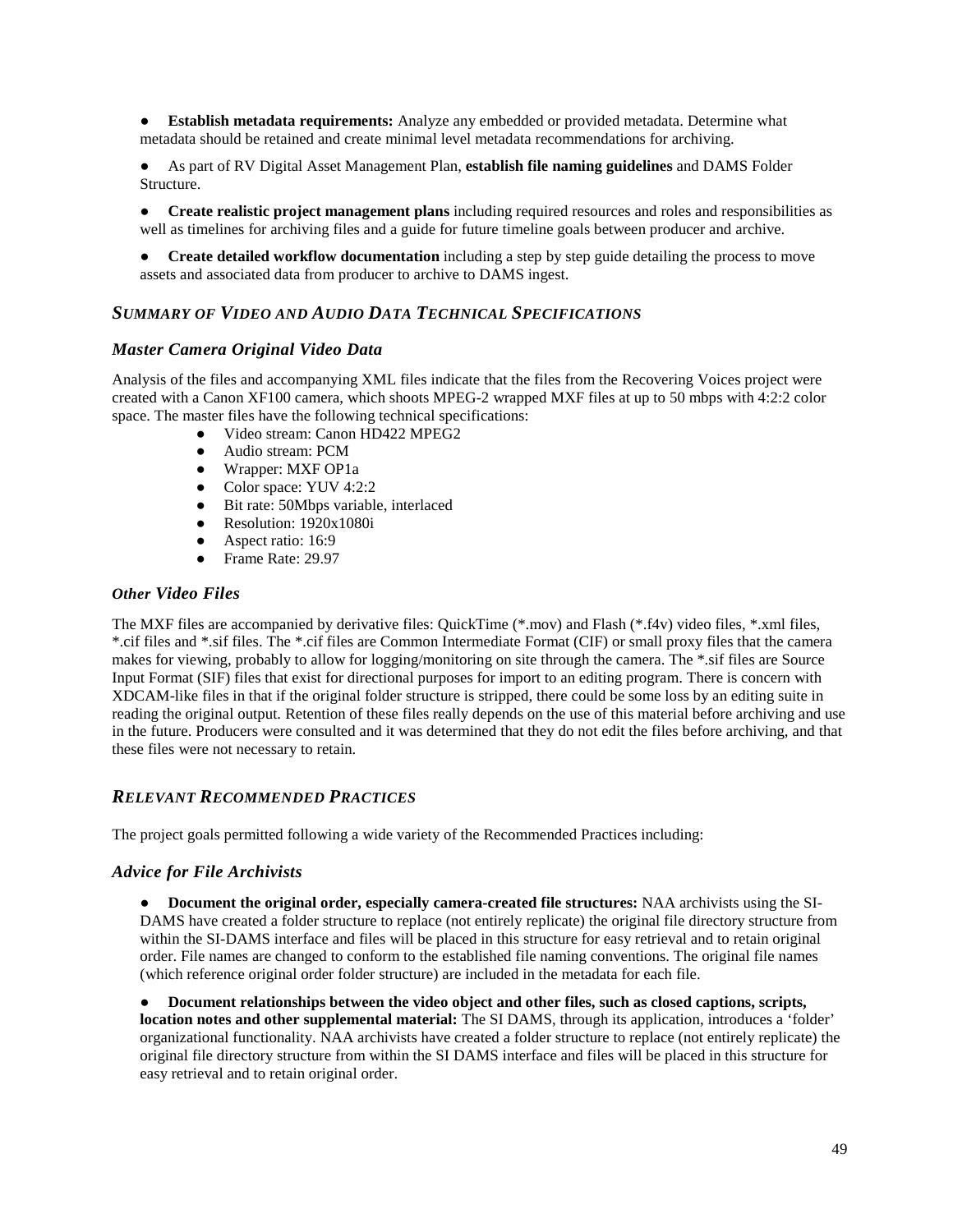● **Identify the file characteristics at the most granular level possible, including the wrapper and video stream encoding:** Ingest tools that include MediaInfo, ExifTool, and the DAMS Transcoders read and extract technical information from the file, including MIME type, and map this information to DAMS metadata fields to allow for the validation, capture, and documentation of key technical file level information. This data includes audio and video stream encodings.

● **Develop selection criteria based on business needs to inform decisions on what files and/or formats to keep, especially if the same content is submitted in multiple video files:** File packages were inspected and research into the production path was done. The MXF video files were determined to be the original, master files, and they will be retained. The MOV files are derivatives of the master and will also be retained for future use and easy retrieval by the producers. The F4V (flash) files are derivative at-risk files. The XML file was found to not contain any information other than the camera specs, which will be included in the metadata. After speaking with the producers, the CIF and SIF files were found to be not essential or useful for archiving. The F4V, XML, CIF, and SIF files will be discarded, while the MXF and MOV files will be retained when present.

● **Move video files off removable data carriers to stable and managed storage as soon as possible:** Files are delivered from the producers to the archive on external hard drives. Files are moved from the hard drives to the DAMS staging servers as soon as received and held there until fully processed and ingested to the repository.

#### *Advice for File Creators and File Archivists*

● **Use metadata data models with strong support for digital video:** Mapping to PREMIS or other common schemas can easily be done with the SI-DAMS standard XML format for each asset.

● **Document and use technical metadata:** SI-DAMS uses MediaInfo and ExifTool to read the technical information from the files at the point of ingest, including limited supported descriptive fields (XMP). The DAMS ingest transcoders create proxy video files for viewing in the DAMS, at which point technical information (video and audio codecs, bit rate, frame rate, frame height and width, aspect ratio, audio sample rate, number of audio tracks) is generated. This makes them reportable for obsolescence monitoring. More fields are recommended for manual data entry: originating format, coding history, color space, capture device, caption format.

● **Determine and document criteria for when (if ever) it is appropriate to change the video file's technical properties (including normalization):** Upon ingest to the SI DAMS, a preview copy of each file is made with the DAMS transcoders. Only major formats are supported, allowing us to target and troubleshoot proprietary and/or obsolete formats, and then make decisions about moving forward with them. Files in this case study are supported files and can be ingested to the DAMS with preview files made. We do not normalize and we do not currently migrate at the point of acquisition/ingest.

#### *LESSONS LEARNED*

Having a DAMS centralized application with a browser-based user interface for access to the digital repository allows for varied, diverse collections across Smithsonian units to be managed by the collection holders while also providing the support of a centralized repository. Utilizing one repository also allows for the adoption of consistent metadata policies and centralized auditing and preservation policies.

The ingest process for the SI DAMS, including the integrated automated processes, aligns with many of the FADGI Recommended Practices for Archiving Born Digital Video. Automating many of the file identification, authenticity, and technical and administrative metadata needs, among others, makes this a sustainable practice.

For the archivists processing the collections, working with the content creators is not always an easy process. Often decisions that are best for the collection are made independent of any in-depth consultation with the content creators, due to the size of the collection and the expedient need to process it to mitigate technological risk. Having a DAMS application allows for at-risk media to be secured and moved off of curators' local storage.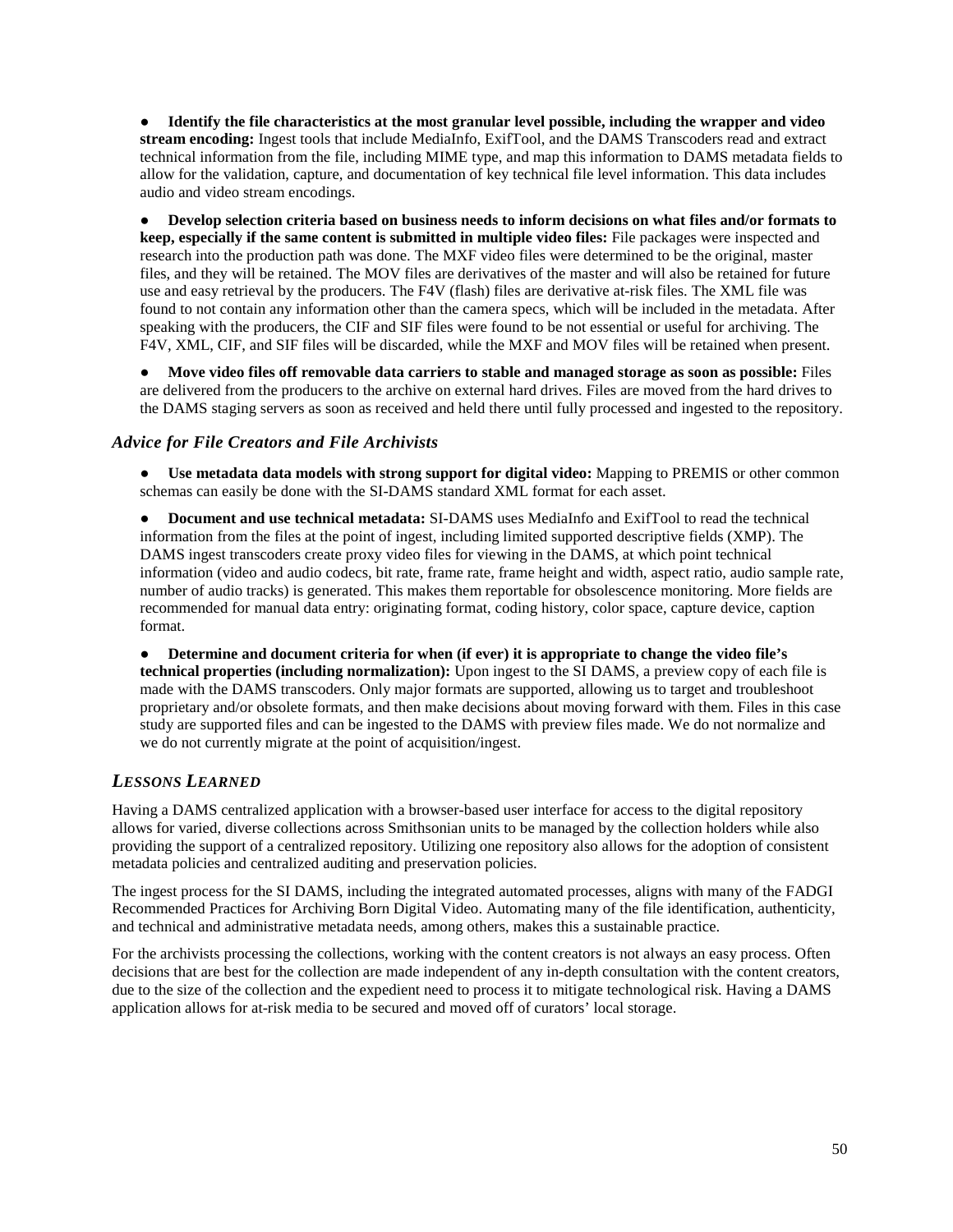More direct work with content creators will help foment some of the strategies documented above, allow for a more seamless transition from producer to archive, and fill gaps in metadata that can only be provided by content creators. Using the SI DAMS allows for the initial ingest process of archiving with a loop back to content creators, who can later access their files through the application interface, enrich metadata by cataloging within the DAMS, and view, inspect and retrieve videos whenever they need them. This process also provides an efficient method to ensure protection of the files with replication and back-up, and allows collections staff to provide recommendations to the content creators as they move forward in production of materials, allowing for a more informed and sustainable workflow from creation to storage.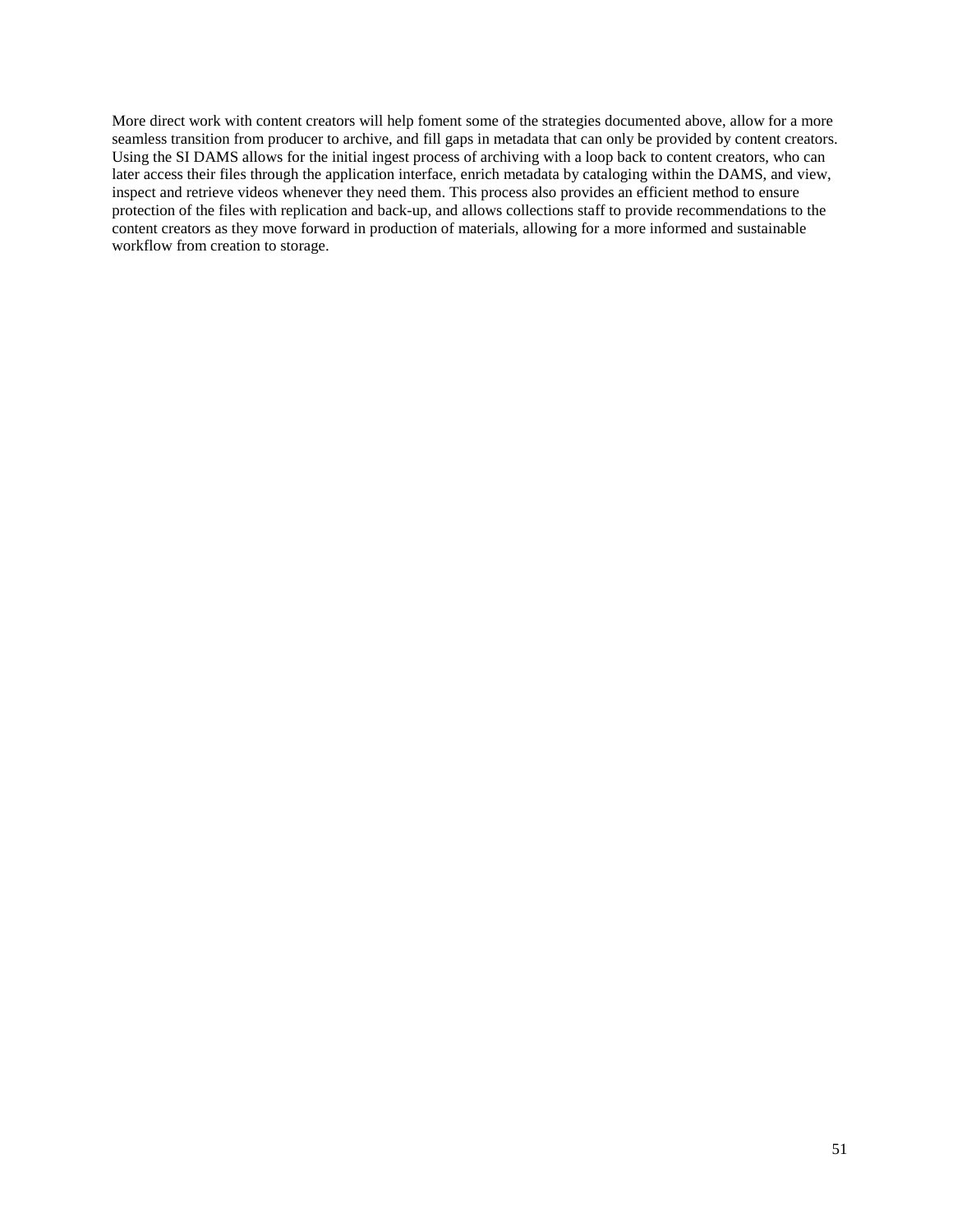# **FILE CHARACTERISTIC COMPARISON TABLES**

# <span id="page-51-1"></span><span id="page-51-0"></span>*CREATING BORN DIGITAL VIDEO CASE HISTORY FILE SPECIFICATIONS SUMMARY TABLE*

The file characteristics for the three *Creating* case histories are summarized in the table below.

- **LC-AFC-CRHP:** Library of Congress American Folklife Center Civil Rights History Project
- **NOAA-OkEx:** National Oceanic and Atmospheric Administration Okeanus Explorer
- **VOA-MMAM**: Voice of America Metadata for Media Asset Management

<span id="page-51-2"></span>

|                          | <b>LC-AFC-CRHP</b>                       | <b>NOAA-OkEx</b>                           | <b>VOA-MMAM</b>        |  |  |  |  |  |
|--------------------------|------------------------------------------|--------------------------------------------|------------------------|--|--|--|--|--|
| <b>Video Data</b>        |                                          |                                            |                        |  |  |  |  |  |
| Container/wrapper        | Apple QuickTime (.mov);<br>MPEG-4 format | Apple QuickTime (.mov)                     | Apple QuickTime (.mov) |  |  |  |  |  |
| Target total bitrate     | 220 Mbps                                 | 145 Mbps                                   | 25 Mbps                |  |  |  |  |  |
| Timecode                 | <b>SMPTE</b>                             | <b>SMPTE</b> (Control Clock set<br>to UTC) |                        |  |  |  |  |  |
| Frame size               | 1920 x 1080i                             | 1920 x 1080                                | 720 x 480              |  |  |  |  |  |
| Aspect ratio             | 16:9                                     | 16:9                                       | 4:3                    |  |  |  |  |  |
| Video codec              | ProRes HQ (422)                          | ProRes (422)                               | DV25                   |  |  |  |  |  |
| Compression type         | Lossy                                    | Lossy                                      | Lossy                  |  |  |  |  |  |
| Video frame rate         | 29.97 fps                                | 29.97 fps                                  | 29.97 fps              |  |  |  |  |  |
| Color encoding           | <b>YCbCr</b>                             | <b>YUV</b>                                 | <b>YUV</b>             |  |  |  |  |  |
| Chroma format            | 4:2:2                                    | 4:2:2                                      | 4:1:1                  |  |  |  |  |  |
| Bit rate                 | $10$ -bit                                |                                            |                        |  |  |  |  |  |
| Scan order               | Interlaced                               | Interlaced scan (Top Field<br>First)       | Interlaced             |  |  |  |  |  |
| Video frame rate<br>mode | Variable                                 | Constant                                   |                        |  |  |  |  |  |
| <b>Audio Data</b>        |                                          |                                            |                        |  |  |  |  |  |
| Audio channels           | $\mathfrak{D}$                           | $\overline{4}$                             | $\overline{2}$         |  |  |  |  |  |
| Audio codec              | <b>PCM</b>                               | <b>PCM</b>                                 | <b>PCM</b>             |  |  |  |  |  |
| Audio sample rate        | 48 kHz                                   | $48$ kHz                                   | 48 kHz                 |  |  |  |  |  |
| Audio bit depth          | 24 bit                                   | 24 bit                                     | 16 bit                 |  |  |  |  |  |